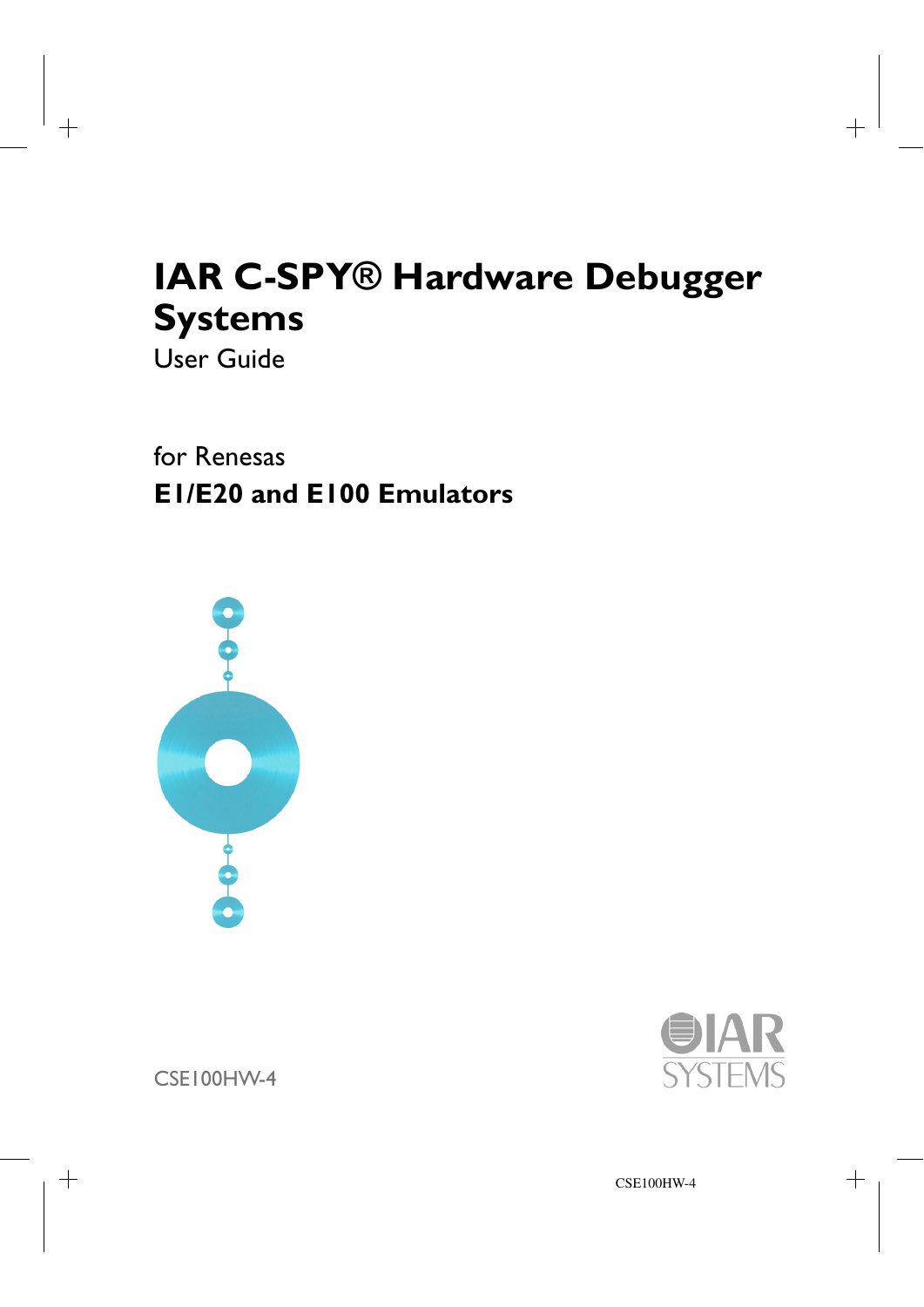## **COPYRIGHT NOTICE**

© 2009–2011 IAR Systems AB.

No part of this document may be reproduced without the prior written consent of IAR Systems AB. The software described in this document is furnished under a license and may only be used or copied in accordance with the terms of such a license.

## **DISCLAIMER**

The information in this document is subject to change without notice and does not represent a commitment on any part of IAR Systems. While the information contained herein is assumed to be accurate, IAR Systems assumes no responsibility for any errors or omissions.

In no event shall IAR Systems, its employees, its contractors, or the authors of this document be liable for special, direct, indirect, or consequential damage, losses, costs, charges, claims, demands, claim for lost profits, fees, or expenses of any nature or kind.

## **TRADEMARKS**

IAR Systems, IAR Embedded Workbench, C-SPY, visualSTATE, From Idea To Target, IAR KickStart Kit, IAR PowerPac, IAR Advanced Development Kit, IAR, and the IAR Systems logotype are trademarks or registered trademarks owned by IAR Systems AB. J-Link is a trademark licensed to IAR Systems AB.

Microsoft and Windows are registered trademarks of Microsoft Corporation.

Renesas is a registered trademark of Renesas Electronics Corporation. M16C/R8C Series is a trademark of Renesas Electronics Corporation.

Adobe and Acrobat Reader are registered trademarks of Adobe Systems Incorporated.

All other product names are trademarks or registered trademarks of their respective owners.

## **EDITION NOTICE**

Fourth edition: December 2011

Part number: CSE100HW-4

This guide applies to version 3.5 of IAR Embedded Workbench® for Renesas M16C/1X–3X, 5X–6X and R8C Series of CPU cores.

Internal reference: IJOA, Too6.0.3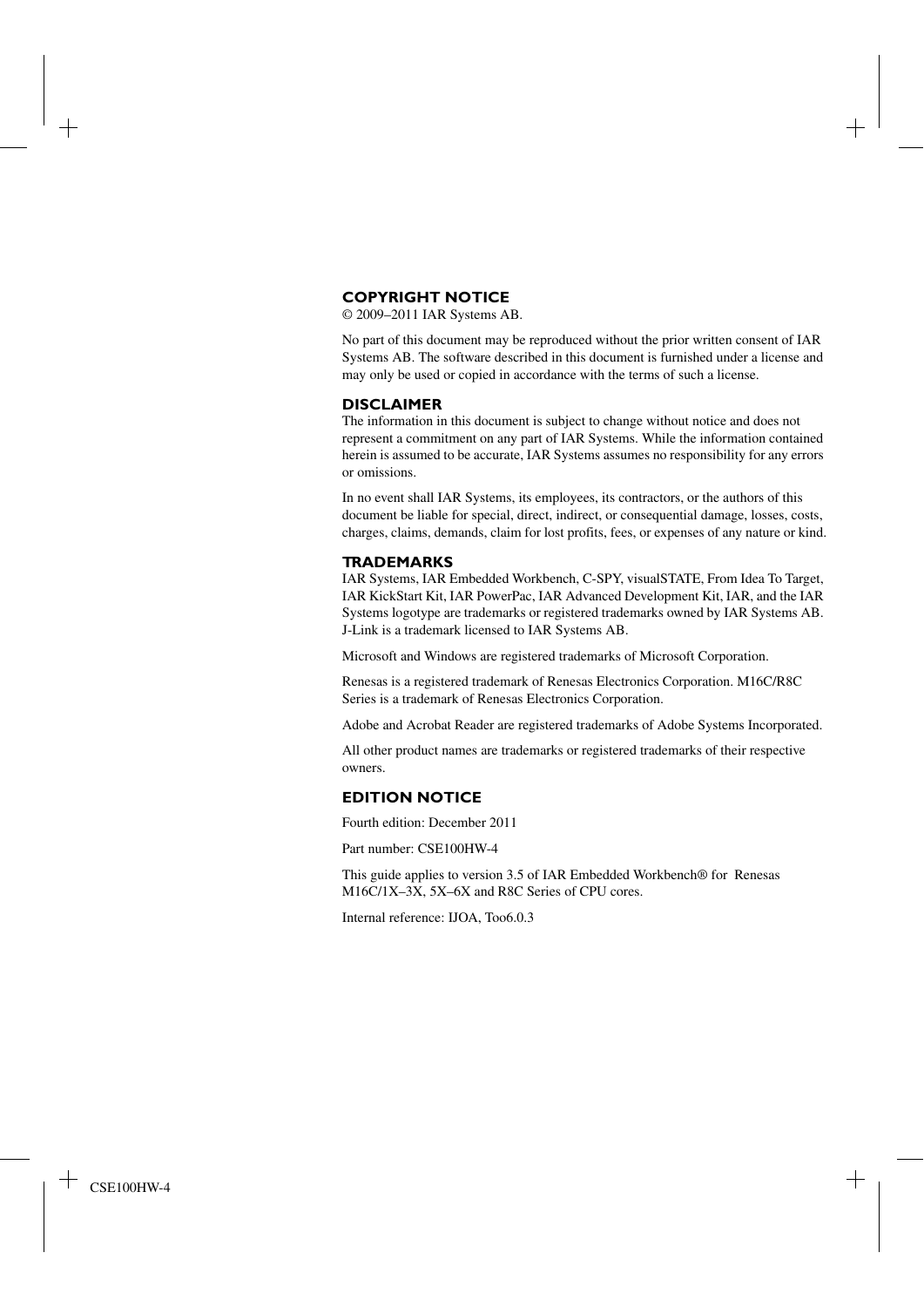## **Contents**

| Introduction to C-SPY® hardware debugger systems  9       |  |
|-----------------------------------------------------------|--|
|                                                           |  |
|                                                           |  |
|                                                           |  |
|                                                           |  |
|                                                           |  |
|                                                           |  |
|                                                           |  |
| Debugger options for debugging using hardware systems  15 |  |
|                                                           |  |
|                                                           |  |
|                                                           |  |
|                                                           |  |
|                                                           |  |
|                                                           |  |
|                                                           |  |
|                                                           |  |
|                                                           |  |
|                                                           |  |
|                                                           |  |
|                                                           |  |
|                                                           |  |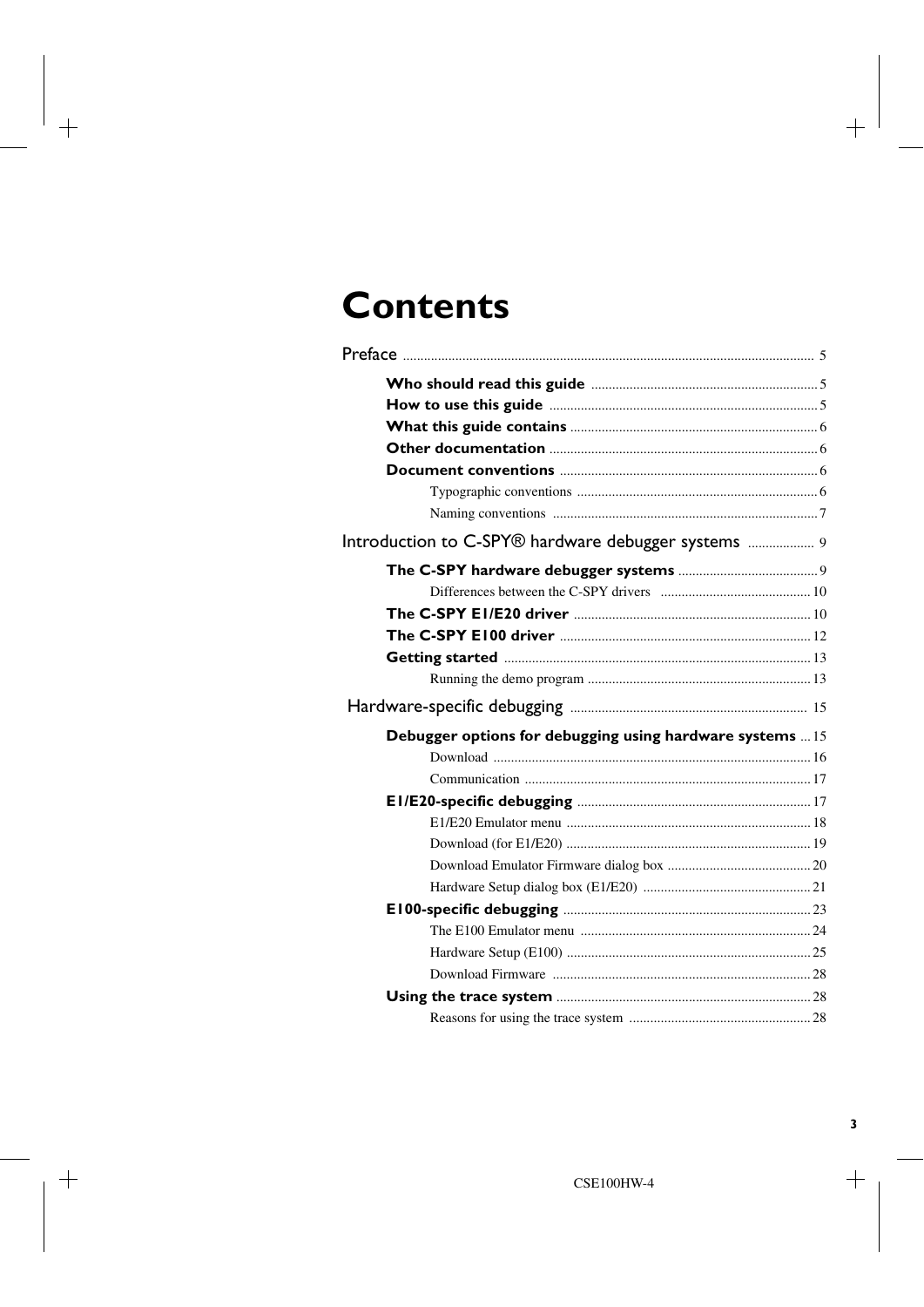**4**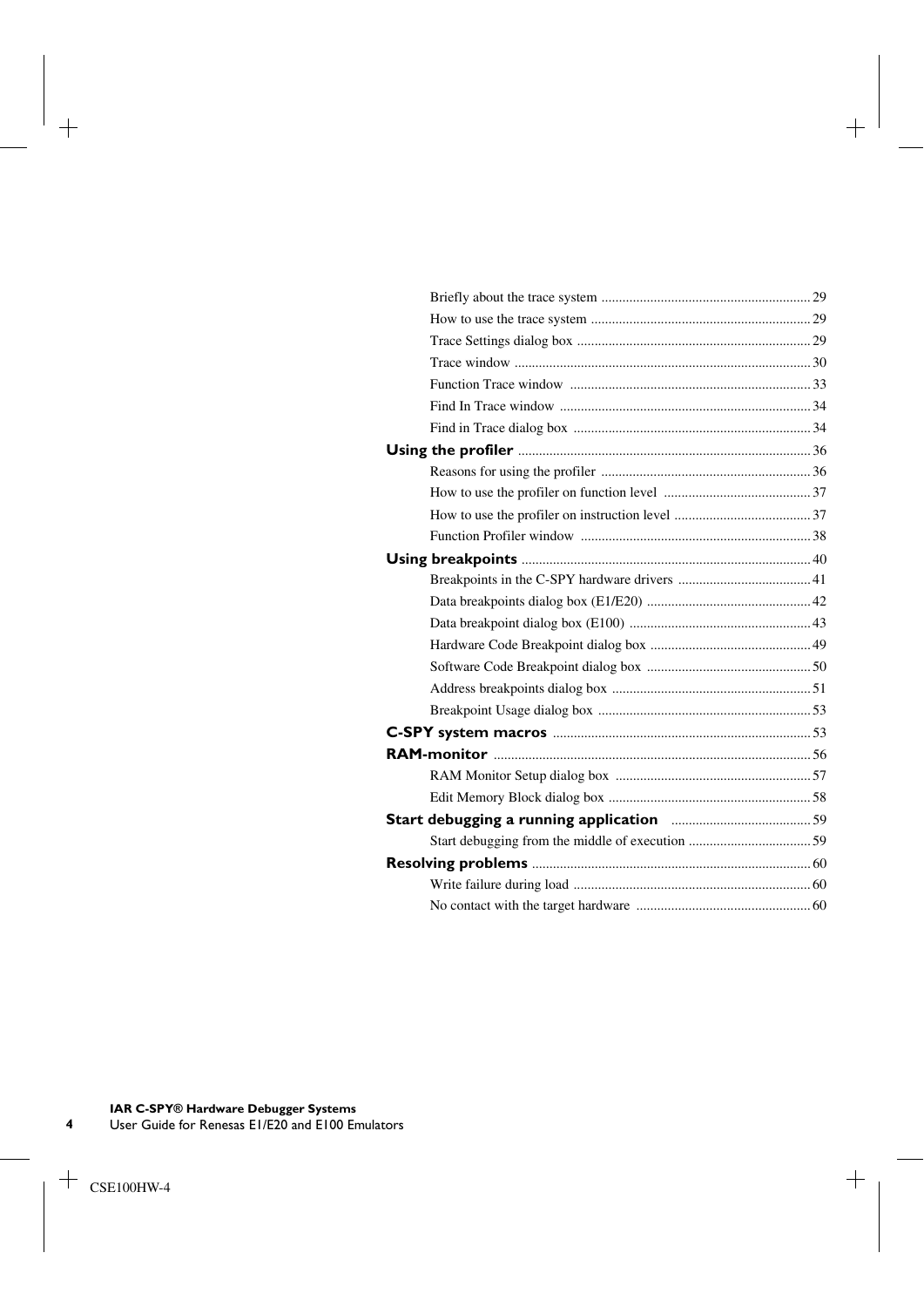## <span id="page-4-0"></span>**Preface**

Welcome to the *IAR C-SPY® Hardware Debugger Systems User Guide for Renesas E1/E20 and E100 Emulators*. The purpose of this guide is to provide you with detailed reference information that can help you use the features in the IAR C-SPY® Hardware Debugger Systems.

## <span id="page-4-1"></span>**Who should read this guide**

You should read this guide if you want to get the most out of the features in the C-SPY hardware debugger systems. In addition, you should have working knowledge of:

- $\bullet$  The C or C++ programming language
- Application development for embedded systems
- The architecture and instruction set of the target processor (refer to the chip manufacturer's documentation)
- The operating system of your host machine.

This guide also assumes that you already have working knowledge of the target system you are using, as well as some working knowledge of the IAR C-SPY Debugger. For a quick introduction to the IAR C-SPY Debugger, see the tutorials available in the *IAR Embedded Workbench® IDE User Guide*.

## <span id="page-4-2"></span>**How to use this guide**

This guide describes the C-SPY interface to the target system you are using; this guide does not describe the general features available in the IAR C-SPY debugger or the hardware target system. To take full advantage of the whole debugger system, you must read this guide in combination with:

- The *IAR Embedded Workbench® IDE User Guide* which describes the general features available in the C-SPY debugger
- The documentation supplied with the target system you are using.

Note that additional features might have been added to the software after the *IAR C-SPY® Hardware Debugger Systems User Guide* was printed. The release notes contain the latest information.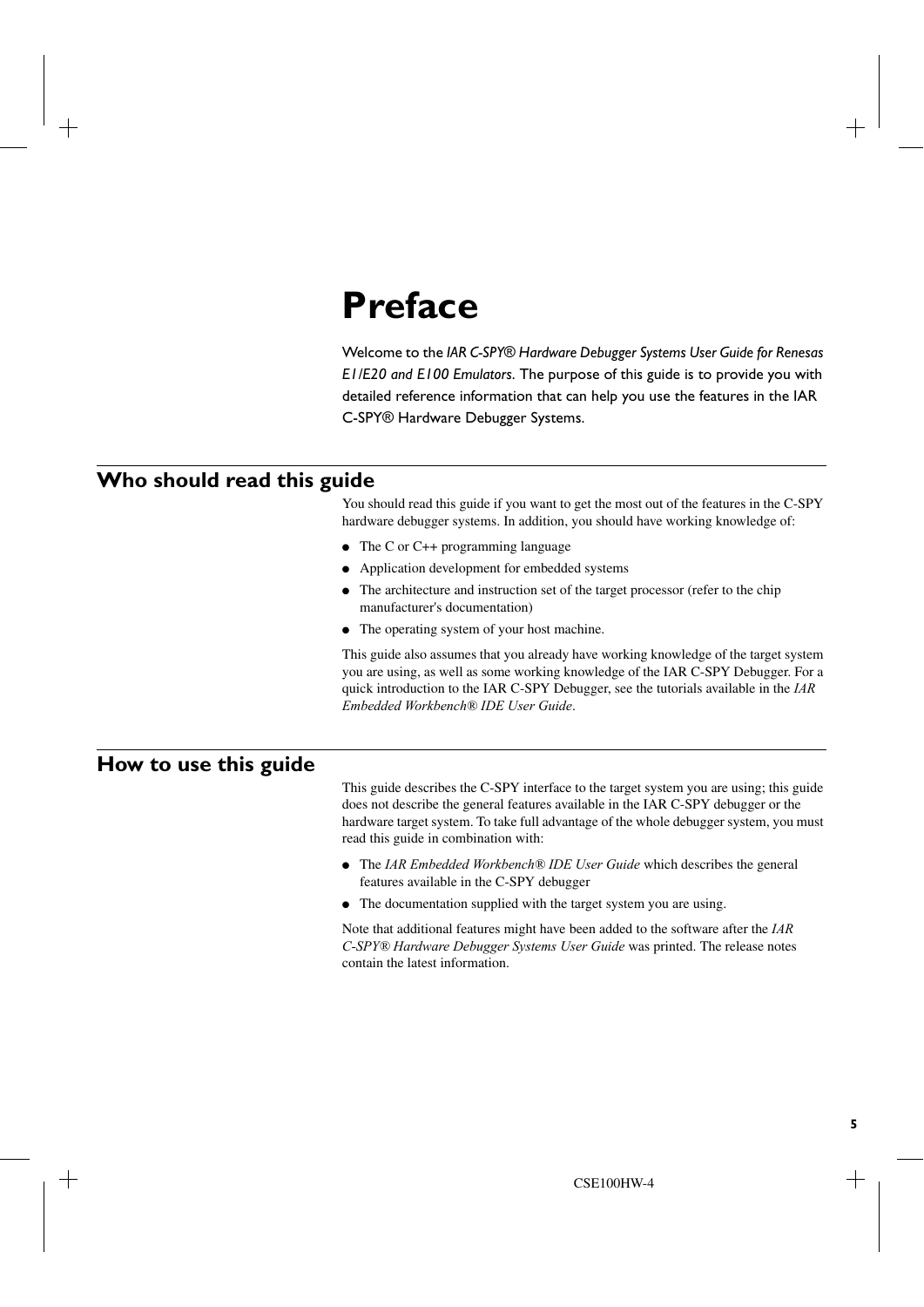## <span id="page-5-0"></span>**What this guide contains**

Below is a brief outline and summary of the chapters in this guide.

- *[Introduction to C-SPY® hardware debugger systems](#page-8-2)* introduces you to the C-SPY hardware debugger system. The chapter briefly shows the difference in functionality provided by the different available C-SPY drivers.
- *[Hardware-specific debugging](#page-14-2)* describes the additional options, menus, and features provided by these debugger systems.

## <span id="page-5-1"></span>**Other documentation**

The complete set of IAR development tools for the target processor are described in a series of guides. These guides can be found in the  $m16c\ddot{\circ}c$  directory or reached from the **Help** menu.

All of these guides are delivered in hypertext PDF or HTML format on the installation media. Some of them are also delivered as printed books.

Recommended web sites:

- The Renesas web site, **www.renesas.com**, contains information and news about the M16C/1X–3X, 5X–6X and R8C Series of CPU cores.
- The IAR Systems web site, **www.iar.com**, holds application notes and other product information.

## <span id="page-5-2"></span>**Document conventions**

When, in this text, we refer to the programming language C, the text also applies to C++, unless otherwise stated.

When referring to a directory in your product installation, for example  $m16c\ldots$ , the full path to the location is assumed, for example  $c:\Perogram \text{ Files} \text{IAR}$ Systems\Embedded Workbench 6.*n*\m16c\doc.

## <span id="page-5-3"></span>**TYPOGRAPHIC CONVENTIONS**

This guide uses the following typographic conventions:

| Style    | Used for                                  |
|----------|-------------------------------------------|
| computer | • Source code examples and file paths.    |
|          | • Text on the command line.               |
|          | • Binary, hexadecimal, and octal numbers. |

*Table 1: Typographic conventions used in this guide*

**6**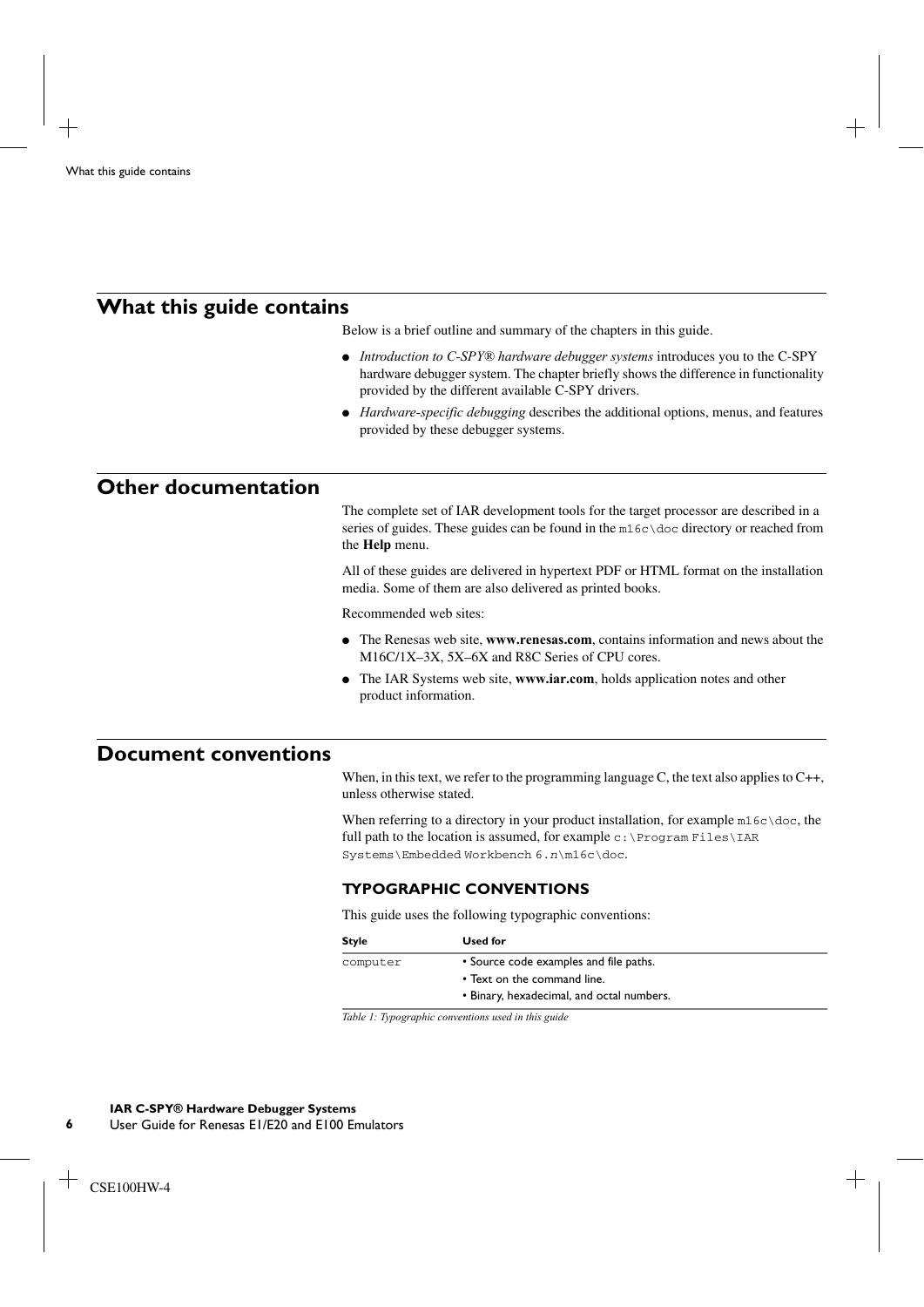| <b>Style</b>             | <b>Used for</b>                                                                                                                   |
|--------------------------|-----------------------------------------------------------------------------------------------------------------------------------|
| parameter                | A placeholder for an actual value used as a parameter, for example<br>filename. h where filename represents the name of the file. |
| [option]                 | An optional part of a command.                                                                                                    |
| [a b c]                  | An optional part of a command with alternatives.                                                                                  |
| ${a b c}$                | A mandatory part of a command with alternatives.                                                                                  |
| bold                     | Names of menus, menu commands, buttons, and dialog boxes that<br>appear on the screen.                                            |
| italic                   | • A cross-reference within this guide or to another guide.<br>• Emphasis.                                                         |
|                          | An ellipsis indicates that the previous item can be repeated an arbitrary<br>number of times.                                     |
|                          | Identifies instructions specific to the IAR Embedded Workbench® IDE<br>interface.                                                 |
| $\overline{\phantom{0}}$ | Identifies instructions specific to the command line interface.                                                                   |
|                          | Identifies helpful tips and programming hints.                                                                                    |
|                          | Identifies warnings.                                                                                                              |

*Table 1: Typographic conventions used in this guide (Continued)*

## <span id="page-6-0"></span>**NAMING CONVENTIONS**

The following naming conventions are used for the products and tools from IAR Systems® referred to in this guide:

| <b>Brand name</b>                            | <b>Generic term</b>     |
|----------------------------------------------|-------------------------|
| IAR Embedded Workbench® for M16C/R8C         | IAR Embedded Workbench® |
| IAR Embedded Workbench® IDE for MI6C/R8C     | the IDE                 |
| IAR C-SPY® Debugger for M16C/R8C             | C-SPY, the debugger     |
| IAR C-SPY® Simulator                         | the simulator           |
| IAR C/C++ Compiler <sup>™</sup> for M16C/R8C | the compiler            |
| IAR Assembler™ for M16C/R8C                  | the assembler           |
| IAR XLINK Linker™                            | XLINK, the linker       |
| IAR XAR Library Builder™                     | the library builder     |
| IAR XLIB Librarian™                          | the librarian           |
| IAR DLIB Library™                            | the DLIB library        |

*Table 2: Naming conventions used in this guide*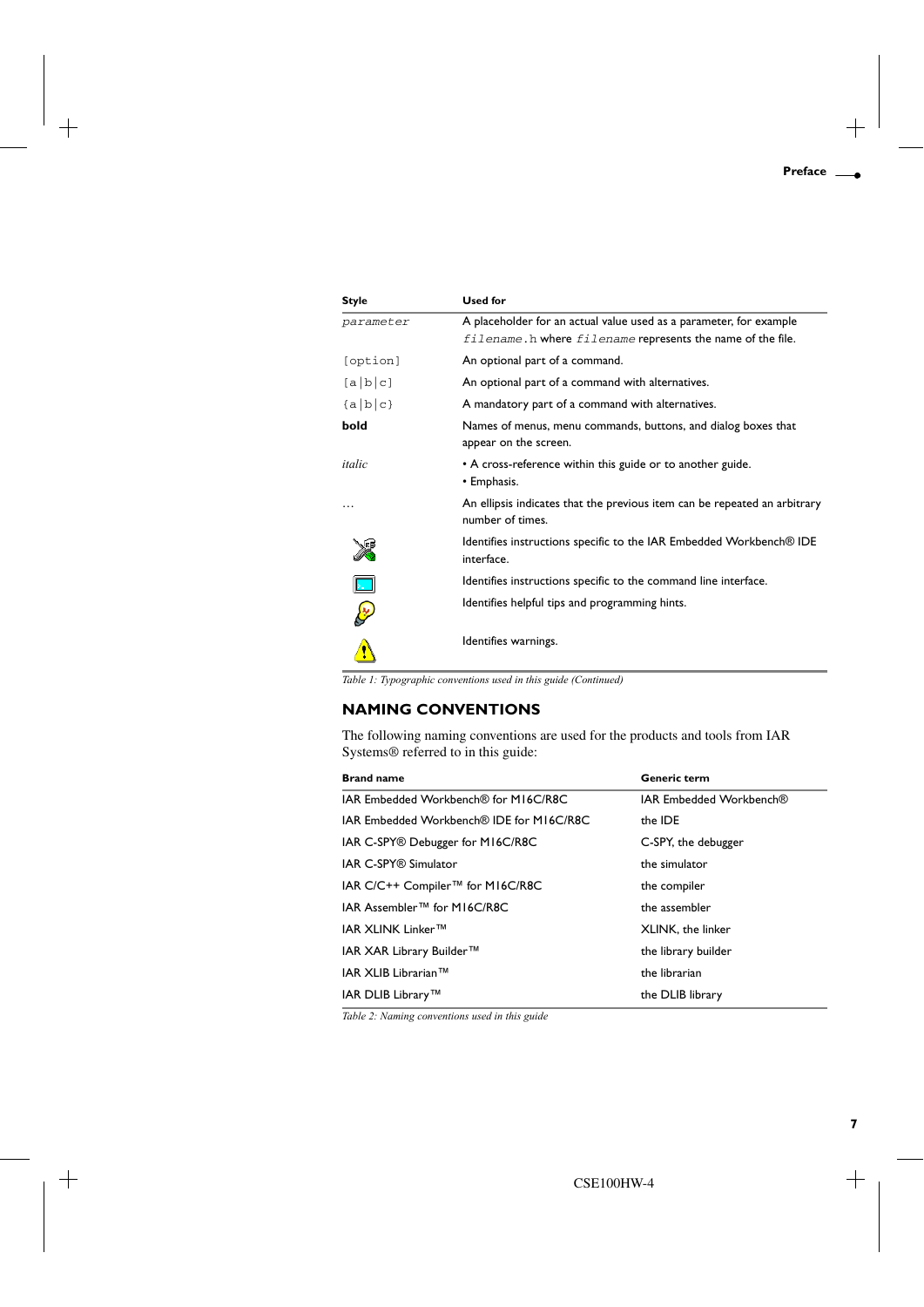| <b>Brand name</b> | <b>Generic term</b> |
|-------------------|---------------------|
| IAR CLIB Library™ | the CLIB library    |

*Table 2: Naming conventions used in this guide (Continued)*

**8**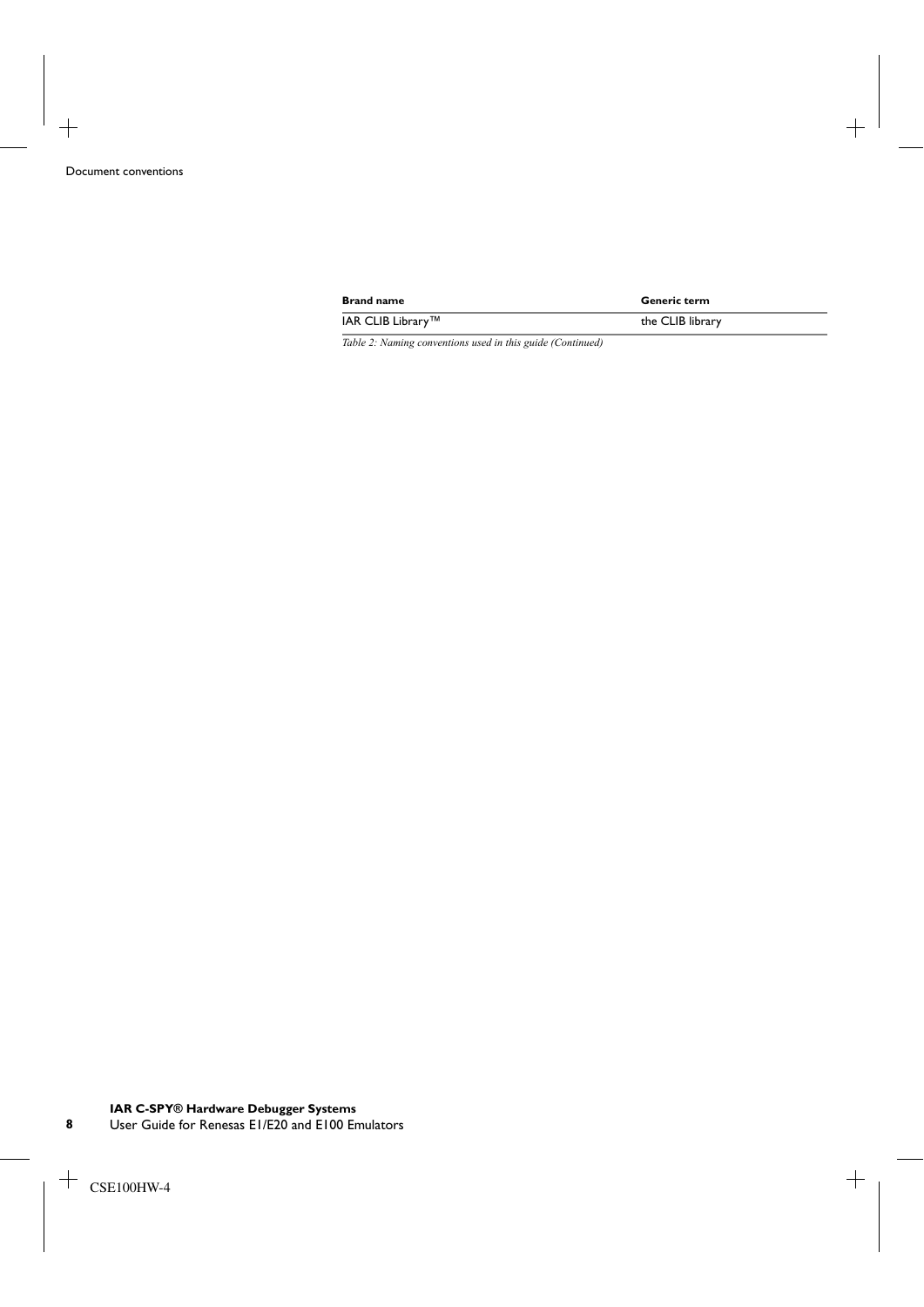## <span id="page-8-2"></span><span id="page-8-0"></span>**Introduction to C-SPY® hardware debugger systems**

This chapter introduces you to the C-SPY hardware debugger systems and to how they differ from the C-SPY Simulator.

The chapters specific to C-SPY hardware debugger systems assume that you already have some working knowledge of the target system you are using, as well as of the IAR C-SPY Debugger.

## <span id="page-8-1"></span>**The C-SPY hardware debugger systems**

C-SPY consists of both a general part which provides a basic set of C-SPY features, and a driver. The C-SPY driver is the part that provides communication with and control of the target system. The driver also provides a user interface—special menus, windows, and dialog boxes—to the functions provided by the target system, for instance special breakpoints. This driver is automatically installed during the installation of IAR Embedded Workbench.

At the time of writing this guide, the IAR C-SPY Debugger for the M16C/R8C Series CPU cores is available with drivers for these target systems and evaluation boards:

- Simulator
- Renesas E100 Emulator
- Renesas PC7501 Emulator
- Renesas Compact Emulator
- Renesas E1/E20 Emulator
- Renesas E8 Emulator
- Renesas E8a Emulator.

For further details about the concepts that are related to C-SPY and general debugger features, see the *IAR Embedded Workbench® IDE User Guide*.

For information about the other drivers, see the separate documentation for those drivers.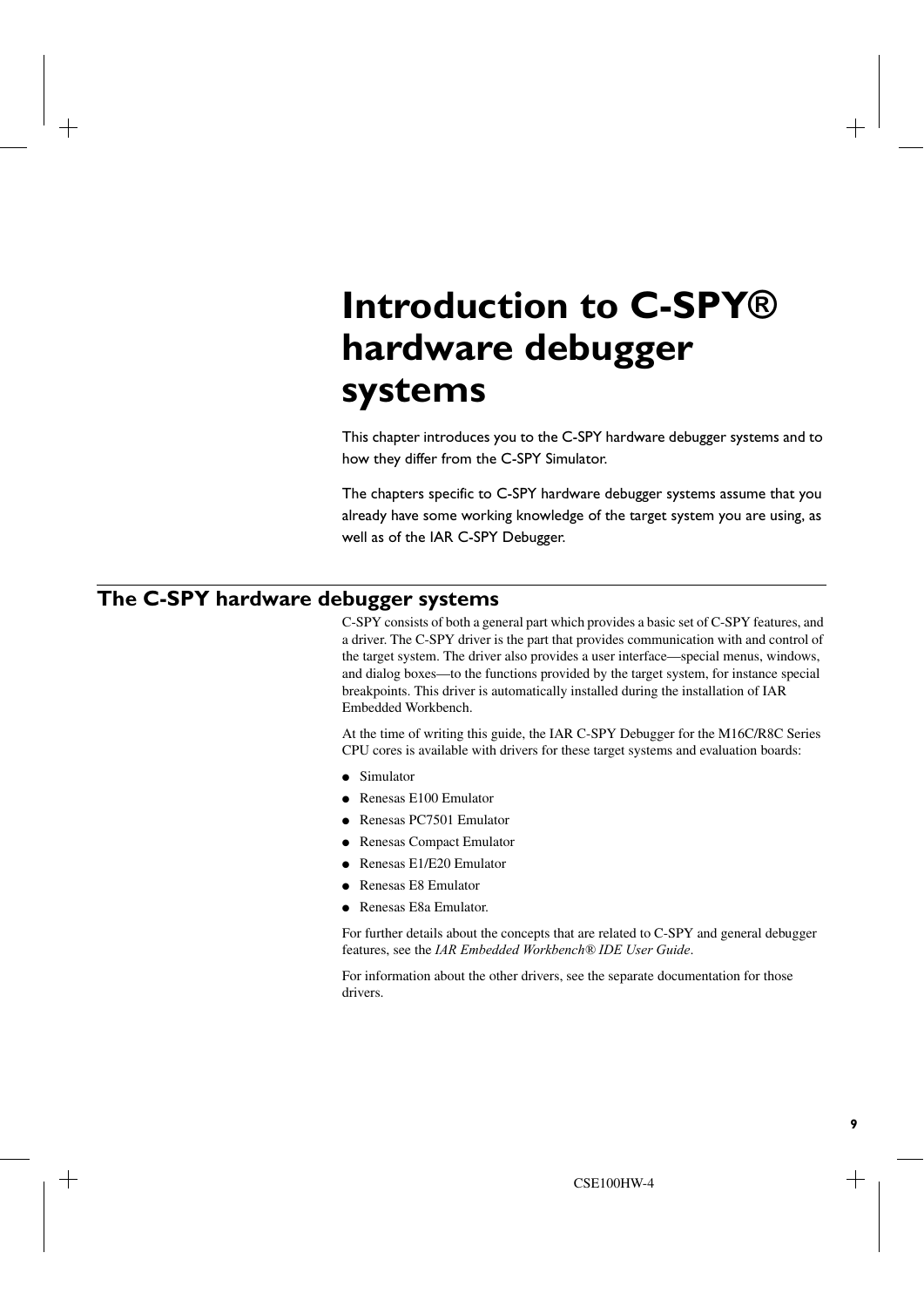## <span id="page-9-0"></span>**DIFFERENCES BETWEEN THE C-SPY DRIVERS**

This table summarizes the key differences between the simulator and the E1/E20 and E100 drivers:

| Feature                       | <b>Simulator</b>          | E100 | E1/E20 |
|-------------------------------|---------------------------|------|--------|
| Code breakpoints              | Unlimited                 | x    | x      |
| Data breakpoints              | $\mathsf{x}$              | x    | x      |
| Execution in real time        | --                        | x    | x      |
| Zero memory footprint         | x                         | x    | --     |
| Simulated interrupts          | $\mathsf{x}$              | --   | --     |
| Real interrupts               | --                        | x    | x      |
| Interrupt logging             | x                         |      | --     |
| Cycle counter                 | $\mathsf{x}$              |      |        |
| Code coverage                 | $\boldsymbol{\mathsf{x}}$ | x    |        |
| Data coverage                 | x                         | --   |        |
| Function/instruction profiler | x                         | x    |        |
| Profiling                     | $\mathsf{x}$              | x    | --     |
| Trace                         | x                         | x    | x      |
| Table 3: Driver differences   |                           |      |        |

## <span id="page-9-1"></span>**The C-SPY E1/E20 driver**

The C-SPY E1/E20 driver is automatically installed during the installation of IAR Embedded Workbench. Using the C-SPY E1/E20 driver, C-SPY can connect to an E1/E20. All M16C/R8C CPU cores have built-in, on-chip debug support. Because the hardware debugger logic is built into the CPU core, no ordinary ROM-monitor program or extra specific hardware is needed to make the debugging work.

## **COMMUNICATION OVERVIEW**

The C-SPY E1/E20 driver uses USB to communicate with the E1/E20. The E1/E20 communicates with the Front-end firmware (FFW) interface module. The FFW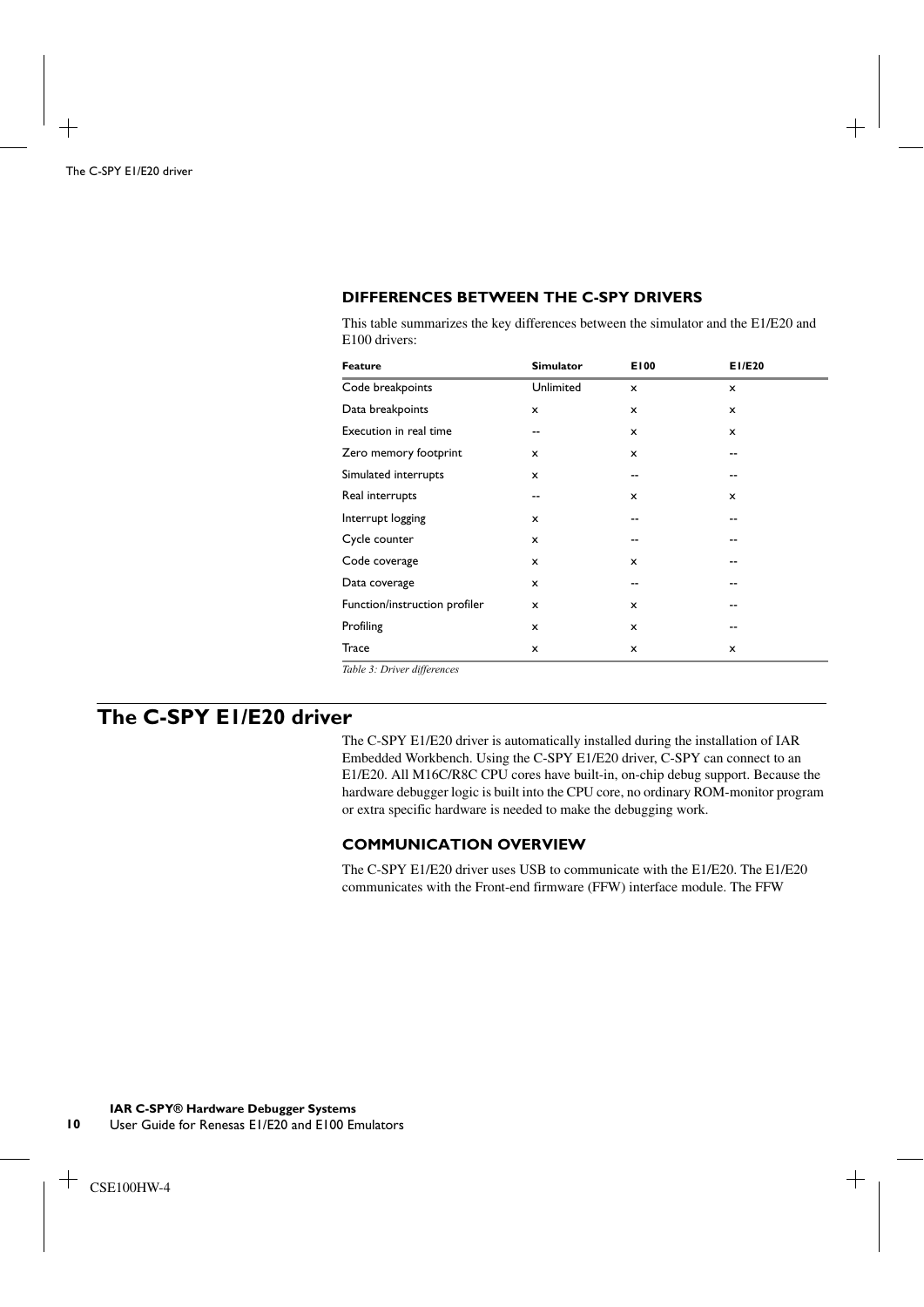

interface module, in turn, communicates with the Back-end firmware (BFW) module on the emulator.

*Figure 1: C-SPY E1/E20 communication overview*

The connector cable is a 14-pin cable. For the E20, you need a 38-pin-to-14-pin conversion adapter.

For more information, see the documentation supplied with the E1/E20.

When a debug session is started, your application is automatically downloaded and programmed into flash memory. You can disable this feature, if necessary.

## **HARDWARE INSTALLATION**

USB drivers are automatically installed during the installation of IAR Embedded Workbench. If you need to re-install them, they are available both on the installation CD and in the m16c\drivers\Renesas\ directory in the installation directory.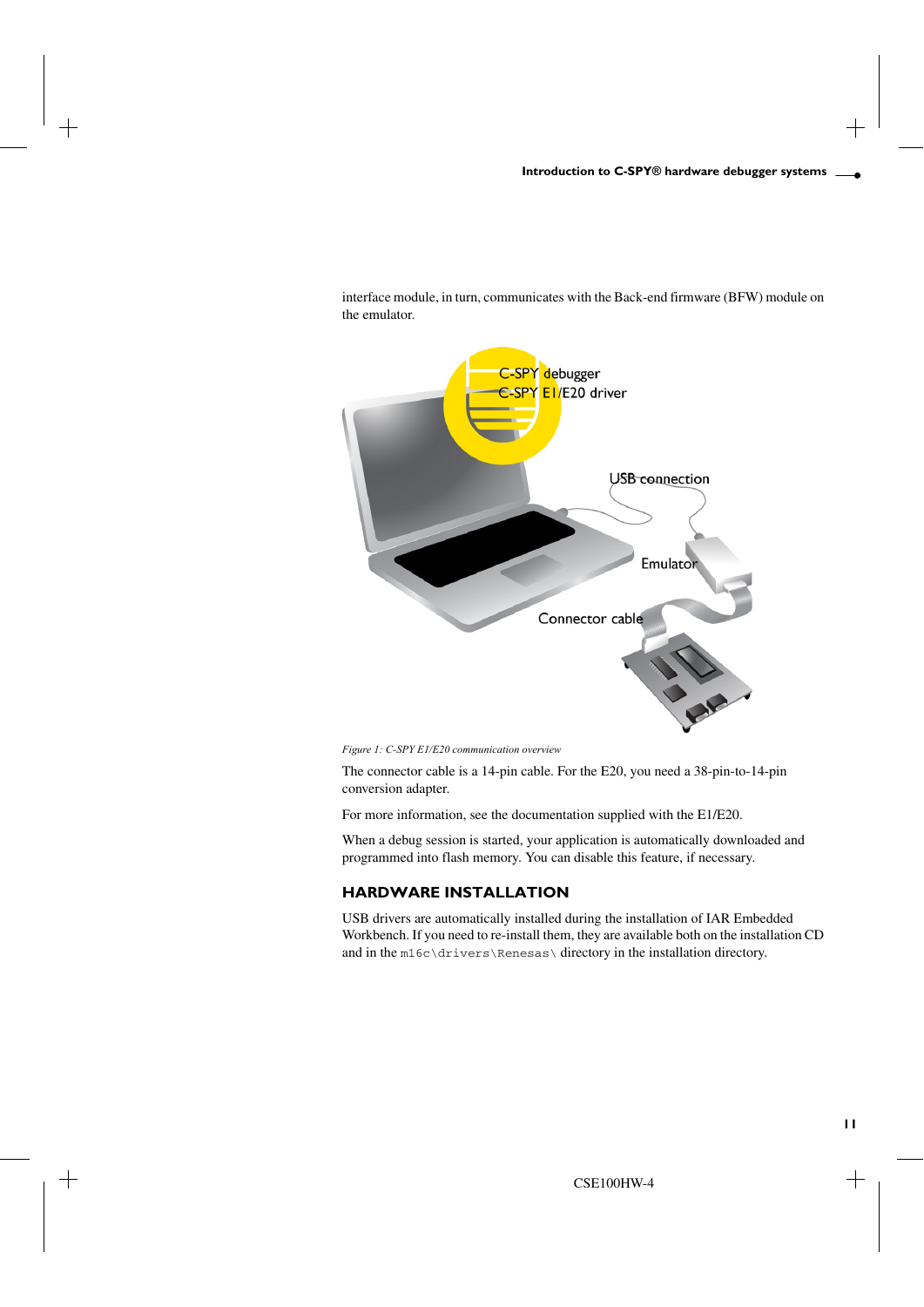For more information about the hardware installation, see the documentation supplied with the E1/E20 from Renesas. The following power-up sequence is recommended to ensure proper communication between the target board, E1/E20, and C-SPY:

- **1** Power up the target board.
- **2** Start the C-SPY debugging session.

## <span id="page-11-0"></span>**The C-SPY E100 driver**

The C-SPY E100 driver is automatically installed during the installation of IAR Embedded Workbench. Using the C-SPY E100 driver, C-SPY can connect to E100. To use the hardware debugger, you also need a USB driver. The first time you connect an emulator to the USB port on the host computer, a USB setup wizard will help you locate and install the required USB driver. The driver is located in the drivers\renesas\e100\*os\_version* directory of your IAR Systems product installation.

The C-SPY E100 driver uses the USB port to communicate with the E100.



*Figure 2: C-SPY E100 communication overview*

For further information, refer to the documentation supplied with the E100.

When a debugging session is started, your application is automatically downloaded and programmed into flash memory. You can disable this feature, if necessary.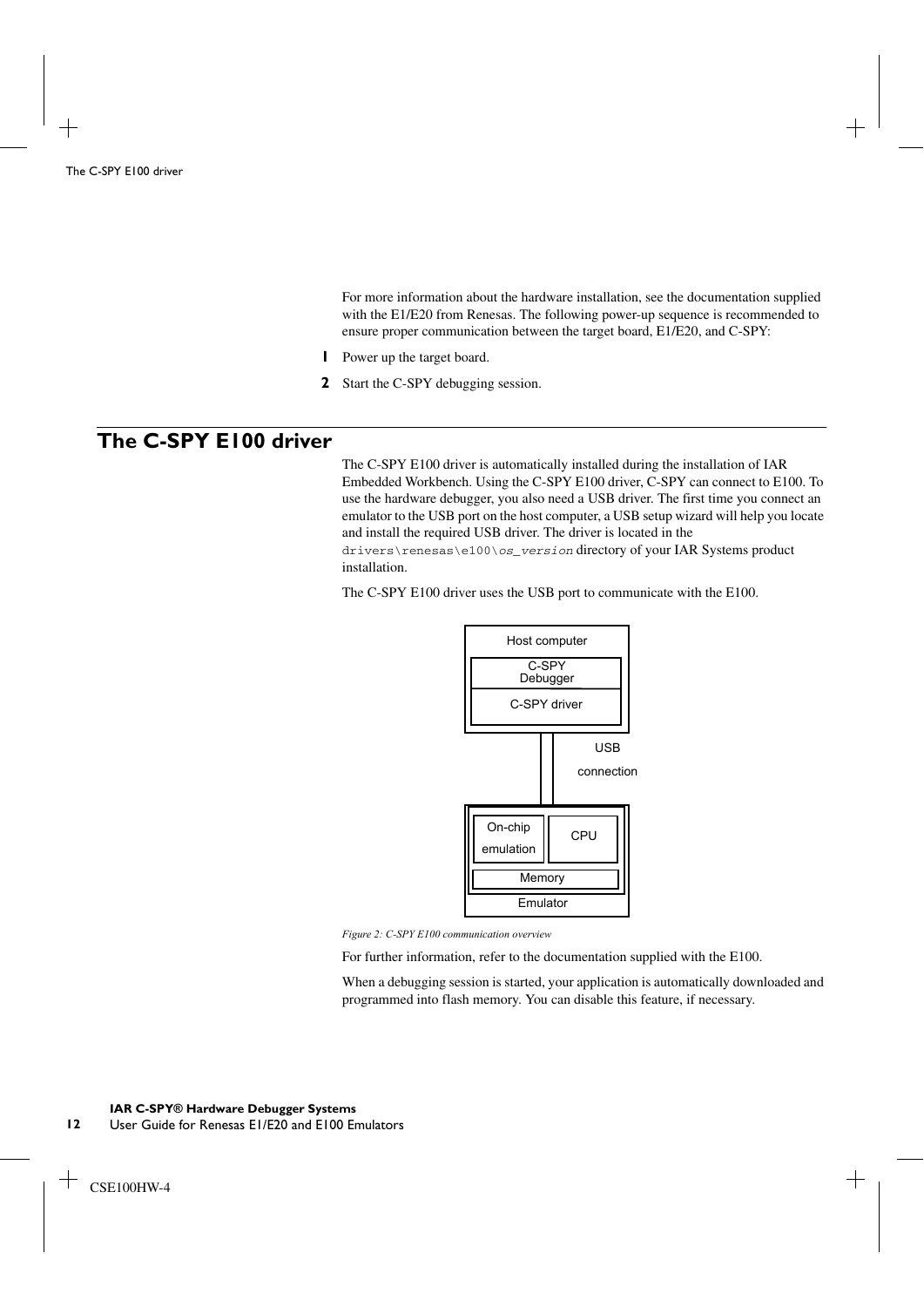## **HARDWARE INSTALLATION**

For information about the hardware installation, see the documentation supplied with the E100 from Renesas. The following power-up sequence is recommended to ensure proper communication between the target board, E100, and C-SPY:

- **1** Power up E100.
- **2** Install USB drivers if it is the first time that you connect an emulator to the USB port on your host computer.
- **3** Start the C-SPY debugging session.

## <span id="page-12-0"></span>**Getting started**

IAR Embedded Workbench comes with example applications. You can use these examples to get started using the development tools from IAR Systems or simply to verify that contact has been established with your target board. You can also use the examples as a starting point for your application project.

You can find the examples in the m<sub>16c</sub> examples directory. The examples are ready to be used as is. They are supplied with ready-made workspace files, together with source code files and linker command files.

## <span id="page-12-1"></span>**RUNNING THE DEMO PROGRAM**

- **1** Choose the **Debug** build configuration from the drop-down list at the top of the workspace window.
- **2** Choose **Project>Options>General Options>Target** and select your device from the **Device** drop-down list.
- **3** Choose **Project>Options>Debugger>Setup** and select the emulator from the **Driver** drop-down list. For more information about the options, see *[Debugger options for](#page-14-3)  [debugging using hardware systems](#page-14-3)*, page 15. Click **OK** to close the **Options** dialog box.
- **4** Choose **Project>Make** or click the **Make** button to compile and link the source code.
- **5** To start C-SPY, click the **Debug** button or choose **Project>Debug**. The **Hardware Setup** dialog box appears. Click **OK**.
- **6** To open the Terminal I/O window, choose **View>Terminal I/O**.
- **7** Choose **Debug>Go** or click the **Go** button to start the execution.
- **8** Click the **Stop** button to stop the execution or wait until program exit is reached.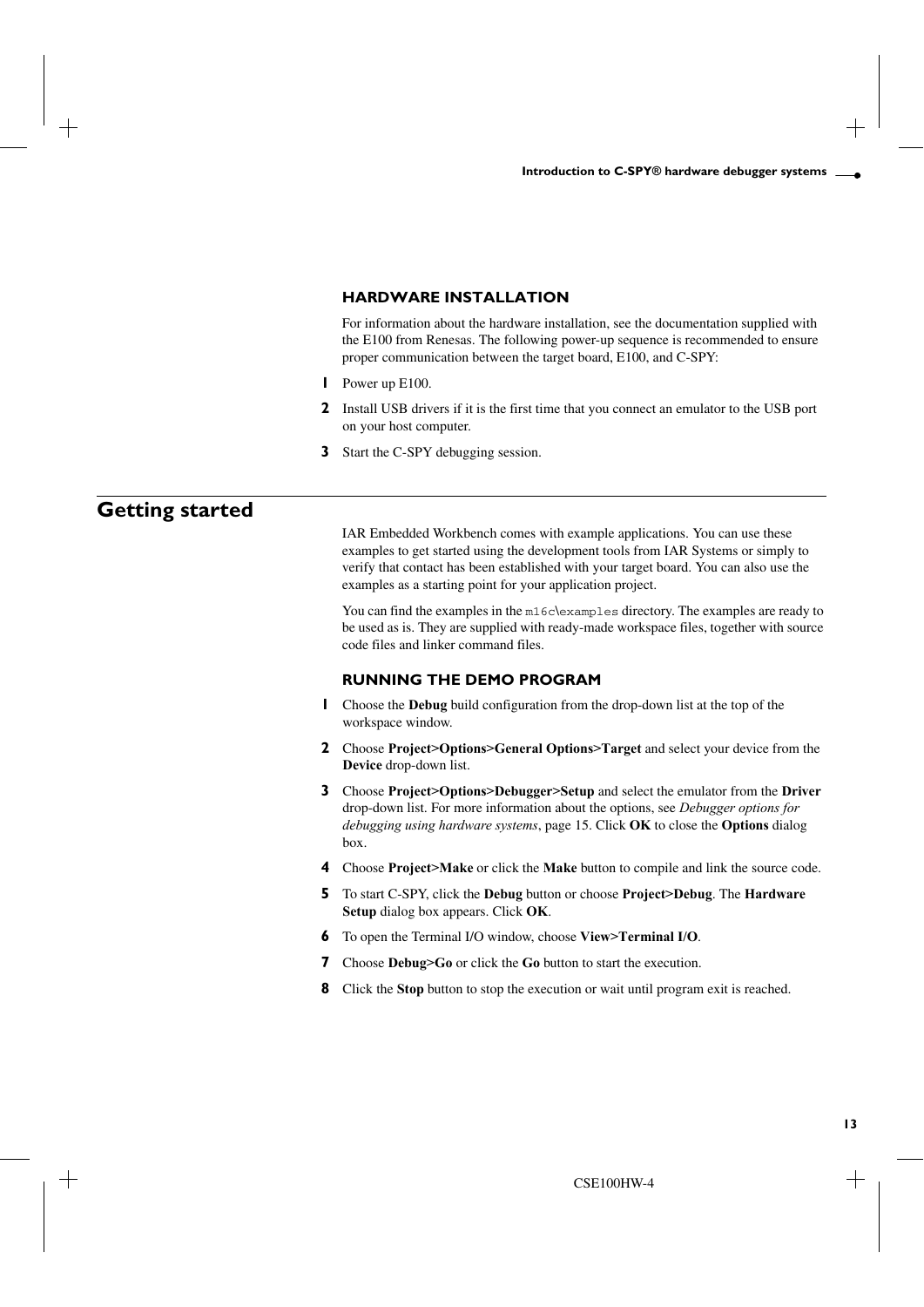Getting started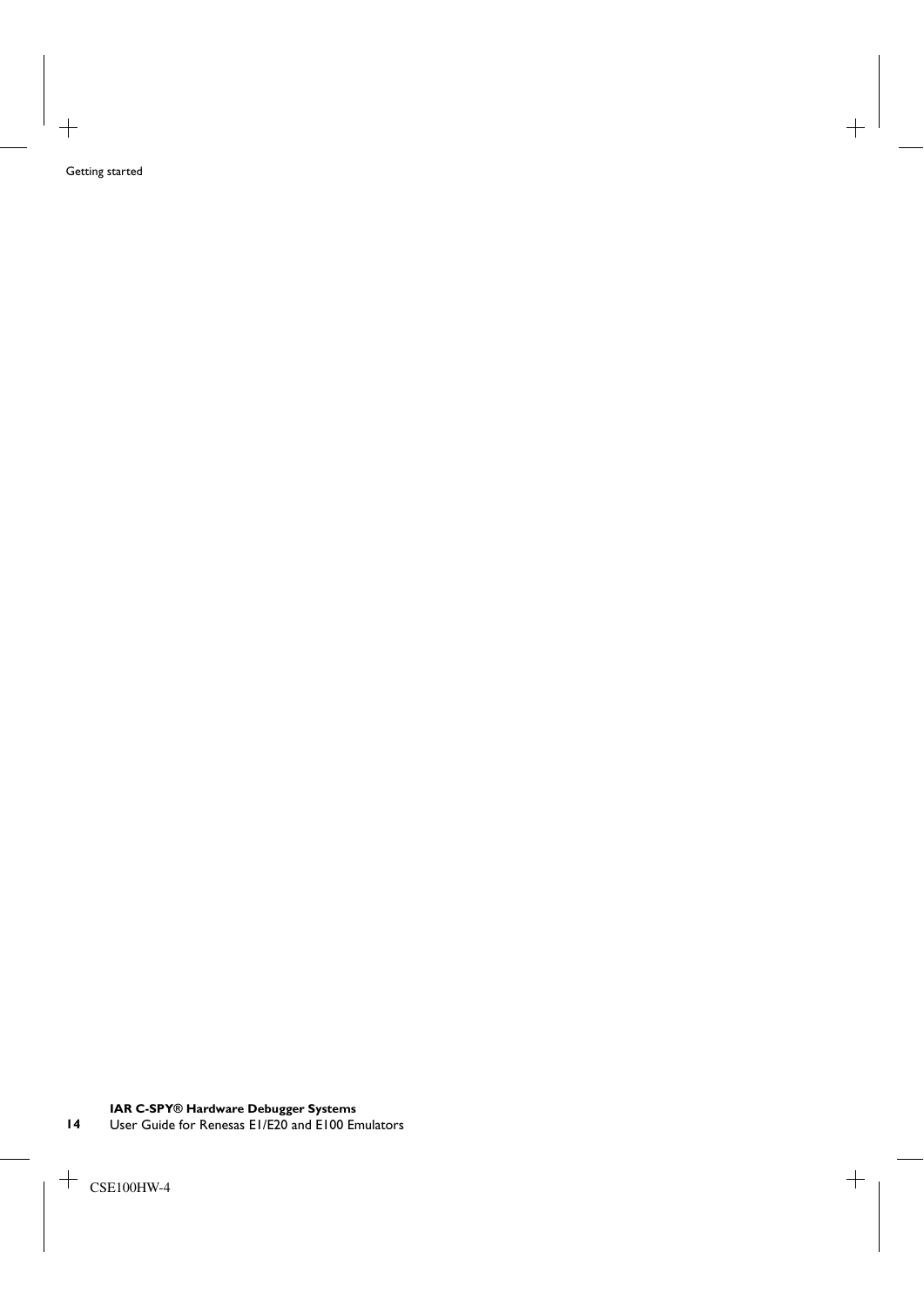# <span id="page-14-2"></span><span id="page-14-0"></span>**Hardware-specific debugging**

This chapter describes the additional options, menus, and features provided by the C-SPY® hardware debugger systems. The chapter contains the following sections:

- [Debugger options for debugging using hardware systems](#page-14-1)
- [E1/E20-specific debugging](#page-16-1)
- [E100-specific debugging](#page-22-0)
- [Using the trace system](#page-27-1)
- [Using the profiler](#page-35-0)
- [Using breakpoints](#page-39-0)
- [C-SPY system macros](#page-52-1)
- [RAM-monitor](#page-55-0)
- [Start debugging a running application](#page-58-0)
- [Resolving problems.](#page-59-0)

## <span id="page-14-3"></span><span id="page-14-1"></span>**Debugger options for debugging using hardware systems**

Before you start any C-SPY hardware debugger you must set some options for the debugger system—both C-SPY generic options and options required for the hardware system (C-SPY driver-specific options). Follow this procedure:

- **1** To open the **Options** dialog box, choose **Project>Options**.
- **2** To set C-SPY generic options and select a C-SPY driver:
	- Select **Debugger** from the **Category** list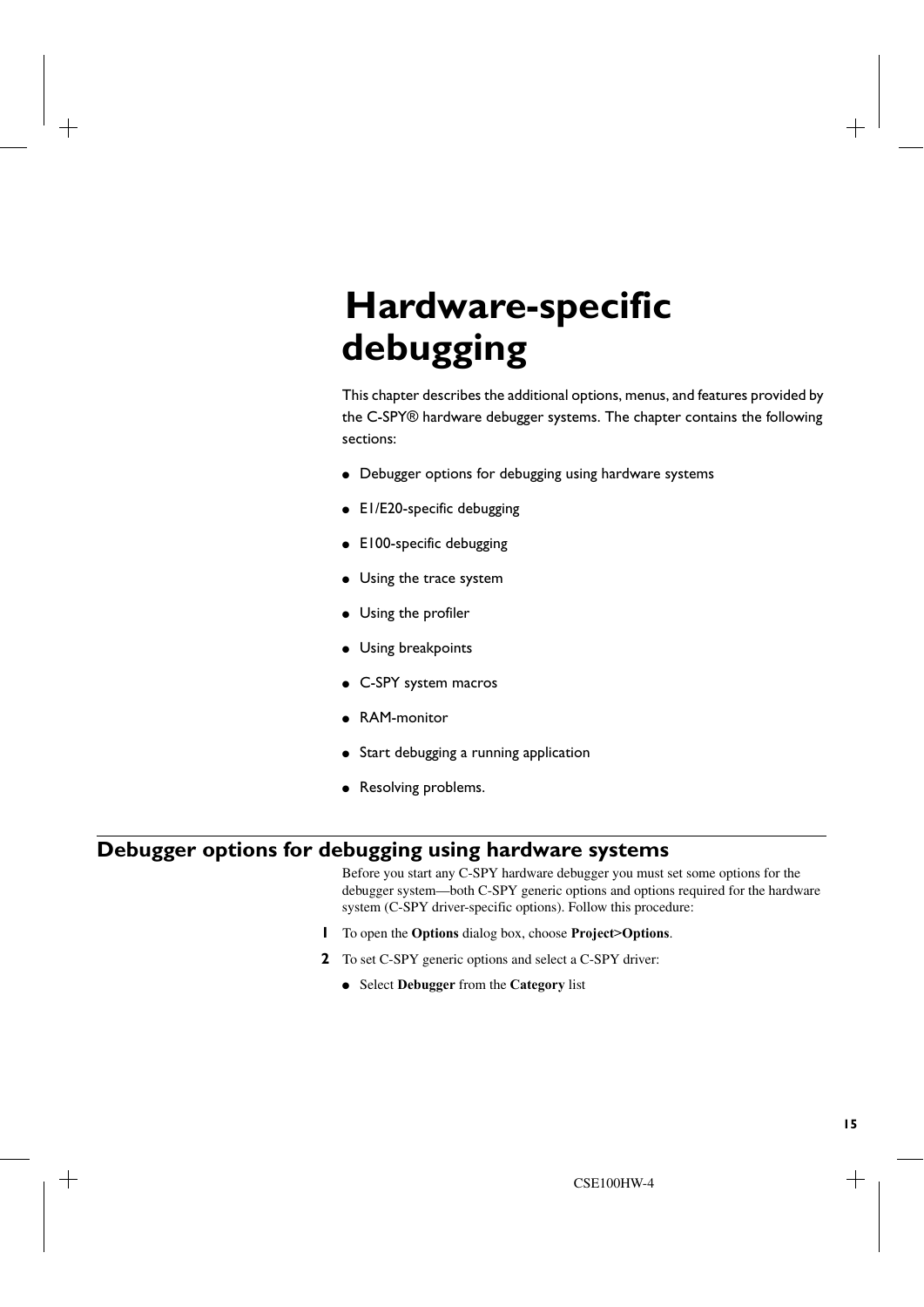● On the **Setup** page, select the appropriate C-SPY driver from the **Driver** drop-down list.

For information about the settings **Setup macros**, **Run to**, and **Device descriptions**, see the *IAR Embedded Workbench® IDE User Guide*.

For information about the pages **Extra Options** and **Plugins**, see the *IAR Embedded Workbench® IDE User Guide*. For information about the **Images** page, see the online help system.

Note that a default device description file and linker configuration file is automatically selected depending on your selection of a device on the **General Options>Target** page.

- **3** To set the driver-specific options, select the appropriate driver from the **Category** list. Depending on which C-SPY driver you are using, different sets of available option pages appear.
- **4** When you have set all the required options, click **OK** in the **Options** dialog box.

## <span id="page-15-0"></span>**DOWNLOAD**

The general **Download** options let you modify the behavior of the download.

| Download          |  |
|-------------------|--|
| Verify download   |  |
| Suppress download |  |
|                   |  |
|                   |  |
|                   |  |
|                   |  |
|                   |  |
|                   |  |

*Figure 3: General C-SPY Download options*

## **Verify download**

Use this option to verify that the downloaded code image can be read back from target memory with the correct contents.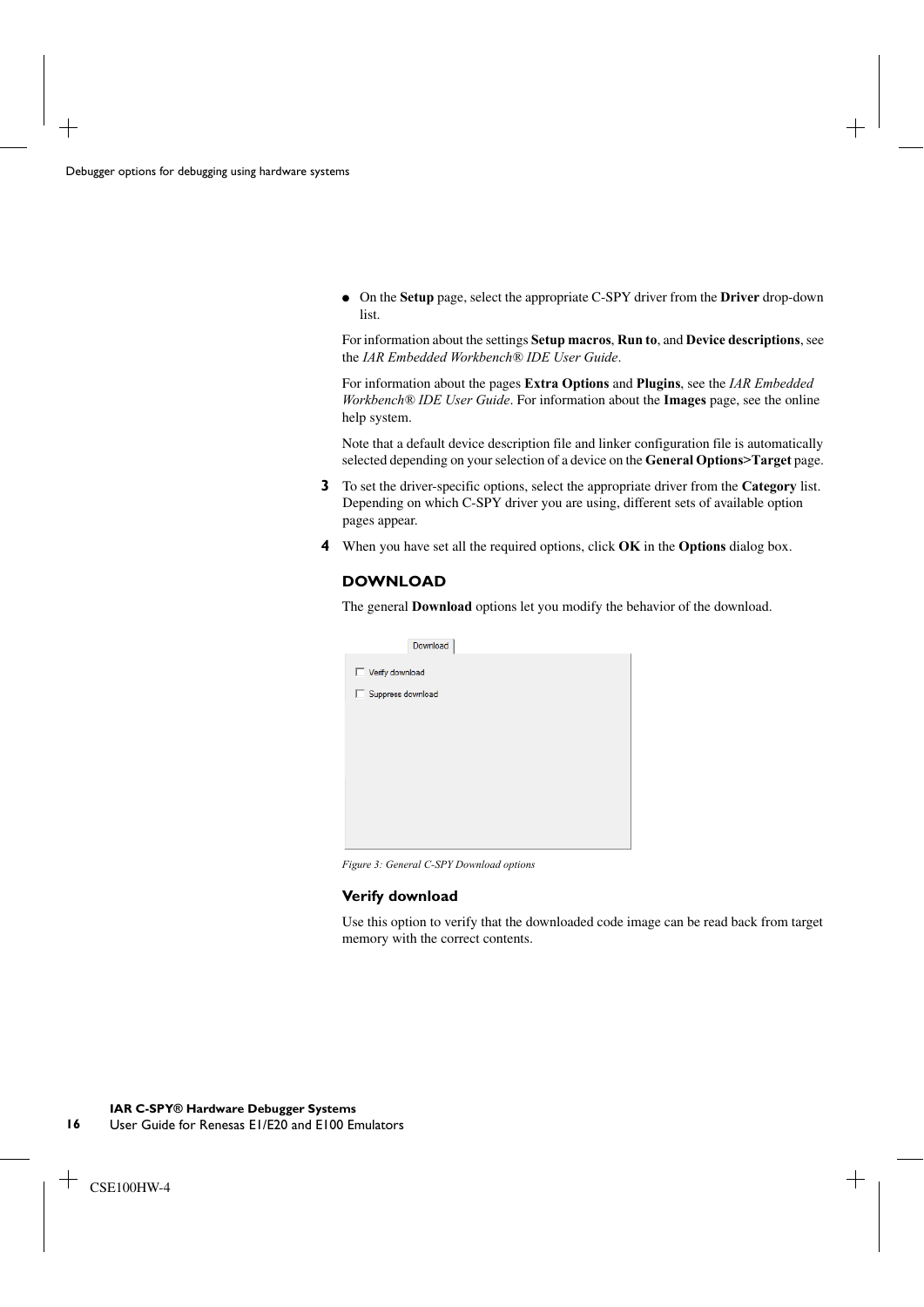## **Suppress download**

Use this option to debug an application that already resides in target memory. When this option is selected, the code download is disabled, while preserving the present content of the flash.

If this option is combined with the **Verify download** option, the debugger will read back the code image from non-volatile memory and verify that it is identical to the debugged program.

## <span id="page-16-0"></span>**COMMUNICATION**

On the driver-specific **Project>Options>***Driver***>Communication** page you can set part of the options specific to the selected C-SPY driver.

| Communication    |  |
|------------------|--|
|                  |  |
| $\Box$ Serial No |  |
|                  |  |
|                  |  |
|                  |  |
|                  |  |
|                  |  |
|                  |  |
|                  |  |
|                  |  |
|                  |  |

*Figure 4: Communication options*

## **Serial No**

If more than one Renesas emulator is connected, choose which one to use with the **Serial No** option. Select the option and type the serial number of the emulator.

## <span id="page-16-1"></span>**E1/E20-specific debugging**

In this section you can read about the features specific for the C-SPY E1/E20 driver:

- *[E1/E20 Emulator menu](#page-17-0)*, page 18
- *[Download \(for E1/E20\)](#page-18-0)*, page 19
- *[Download Emulator Firmware dialog box](#page-19-0)*, page 20
- *[Hardware Setup dialog box \(E1/E20\)](#page-20-0)*, page 21.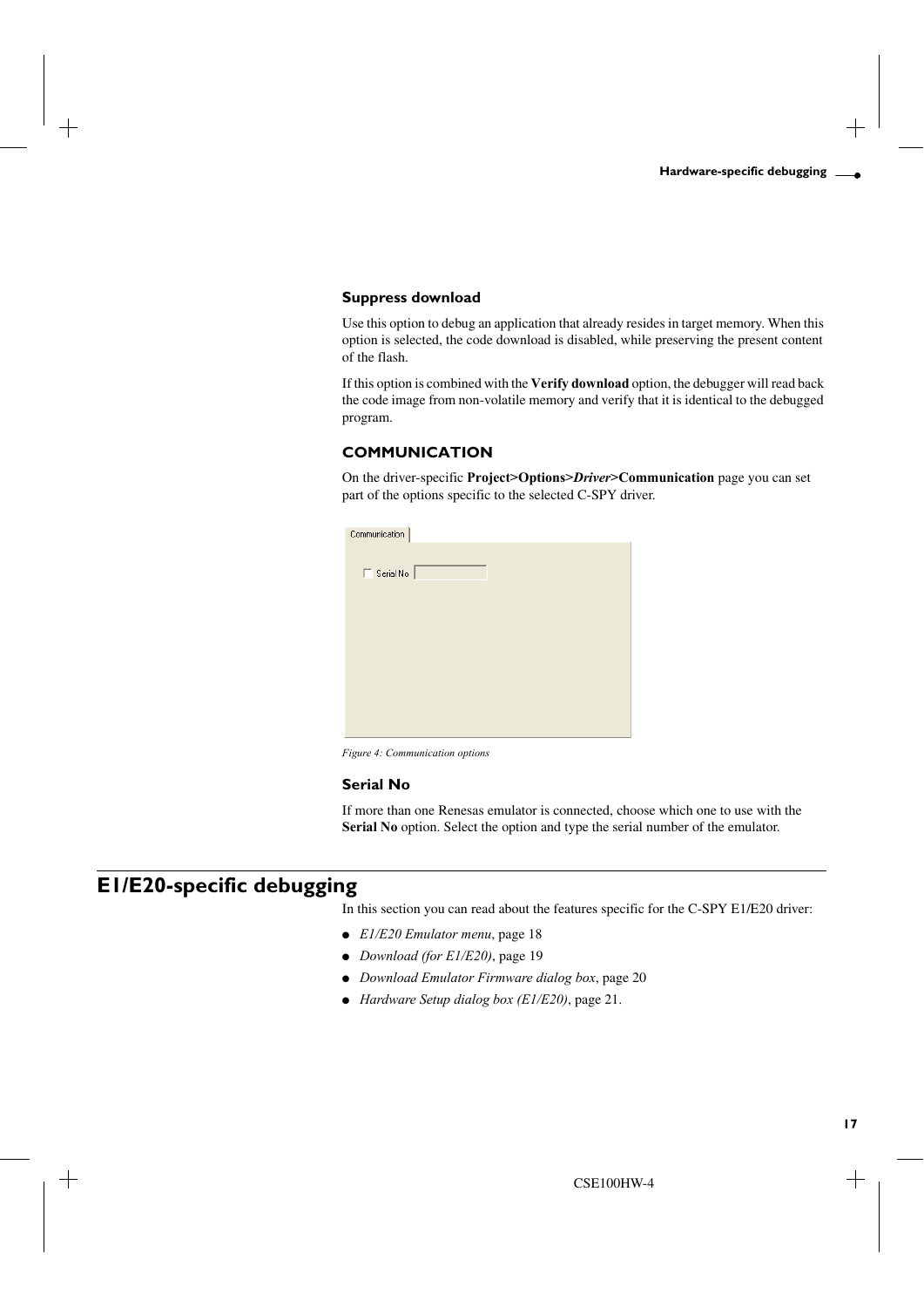## <span id="page-17-0"></span>**E1/E20 EMULATOR MENU**

When you are using the C-SPY E1/E20 driver, the **E1/E20 Emulator** menu is added to the menu bar.

| Hardware Setup                                          |
|---------------------------------------------------------|
| Download Firmware                                       |
| <b>Trace</b><br><b>Function Trace</b><br>Trace Settings |
| <b>Breakpoint Usage</b>                                 |

*Figure 5: The E1/E20 Emulator menu*

These commands are available on the menu:

| <b>Hardware Setup</b>    | Displays a dialog box where you can configure how the<br>emulator operates, see Hardware Setup dialog box<br>$(E1/E20)$ , page 21.                    |
|--------------------------|-------------------------------------------------------------------------------------------------------------------------------------------------------|
| <b>Download Firmware</b> | Displays a dialog box where you can update the firmware of<br>your emulator if needed, see Download Emulator Firmware<br><i>dialog box</i> , page 20. |
| <b>Trace</b>             | Opens a window which displays the collected trace data, see<br>Trace window, page 30.                                                                 |
| <b>Function Trace</b>    | Opens a window which displays the trace data for function<br>calls and function returns, see <i>Function Trace window</i> , page<br>33.               |
| <b>Trace Settings</b>    | Displays a dialog box where you can configure the trace<br>generation and collection, see <i>Trace Settings dialog box</i> ,<br>page 29.              |
| <b>Breakpoint Usage</b>  | Displays a dialog box which lists all active breakpoints, see<br>Breakpoint Usage dialog box, page 53.                                                |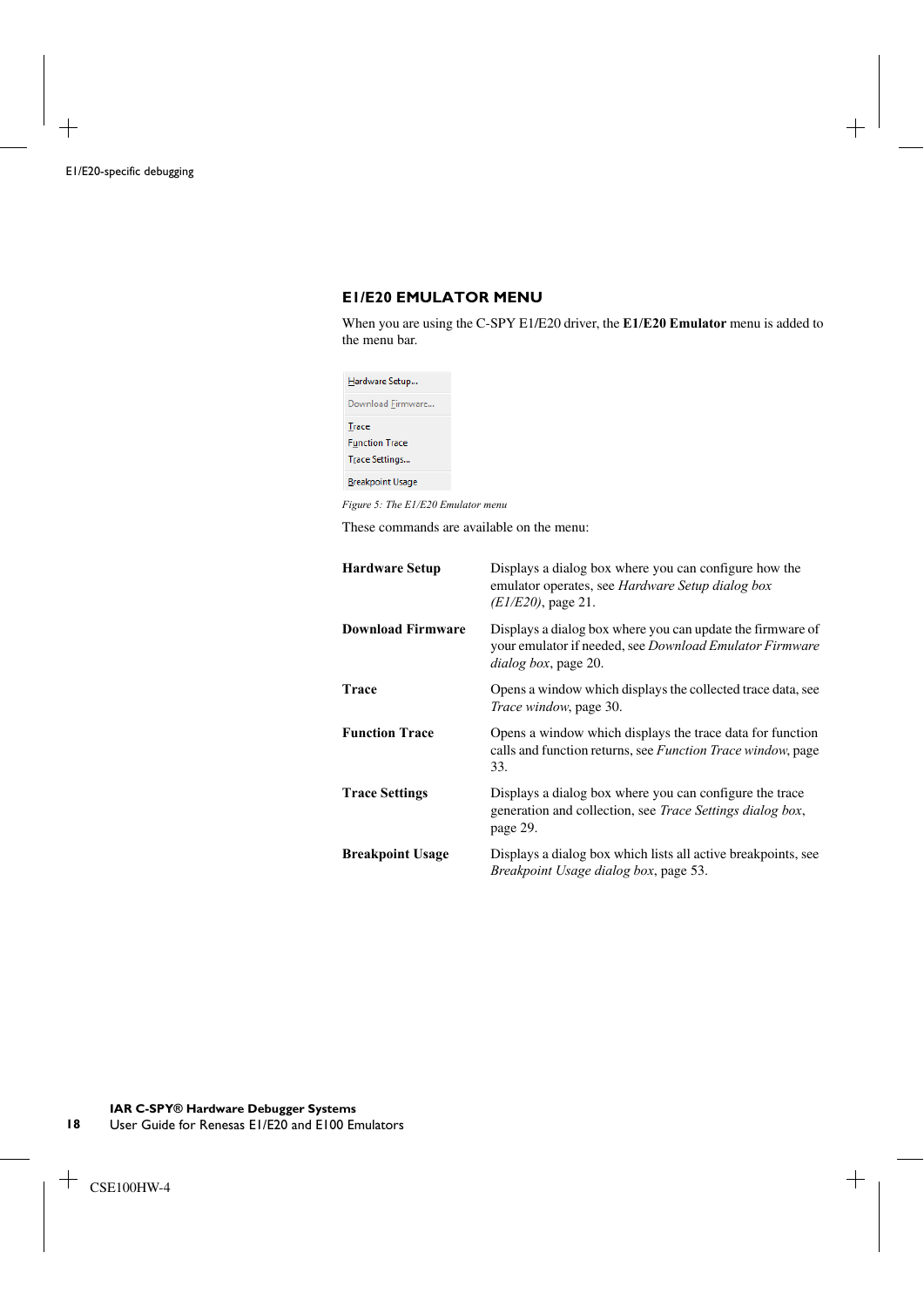## <span id="page-18-0"></span>**DOWNLOAD (FOR E1/E20)**

By default, C-SPY downloads the application to RAM or flash memory when a debug session starts. The **E1/E20>Download** options let you modify the behavior of the download.

| Mode<br>© Debugging mode    |                                                           |
|-----------------------------|-----------------------------------------------------------|
|                             | Attach to program                                         |
| <b>C</b> Flash writing mode |                                                           |
|                             | $\Box$ Execute the user program after ending the debugger |

*Figure 6: C-SPY Download options (E1/E20)*

## **Debugging mode**

Makes the emulator operate as a debugger. After downloading your application, you cannot disconnect the debugger and use the target system as a stand-alone unit. In this mode, you cannot write ID Codes (that protect the memory from being accessed) to the flash memory.

In this mode, the emulator writes to the OFS, OFS2, and ID code areas.

### <span id="page-18-1"></span>**Attach to program**

Makes the debugger attach to a running application at its current location, without resetting the target system. To avoid unexpected behavior when using this option, the **Debugger>Setup** option **Run to** should be deselected.

For more information, see *[Start debugging a running application](#page-58-0)*, page 59.

## **Flash writing mode**

Makes the emulator operate as a flash memory programmer. You cannot use the emulator as a debugger in this mode. After downloading your application, an ID Code (that protects the memory from being accessed) is written to the flash memory.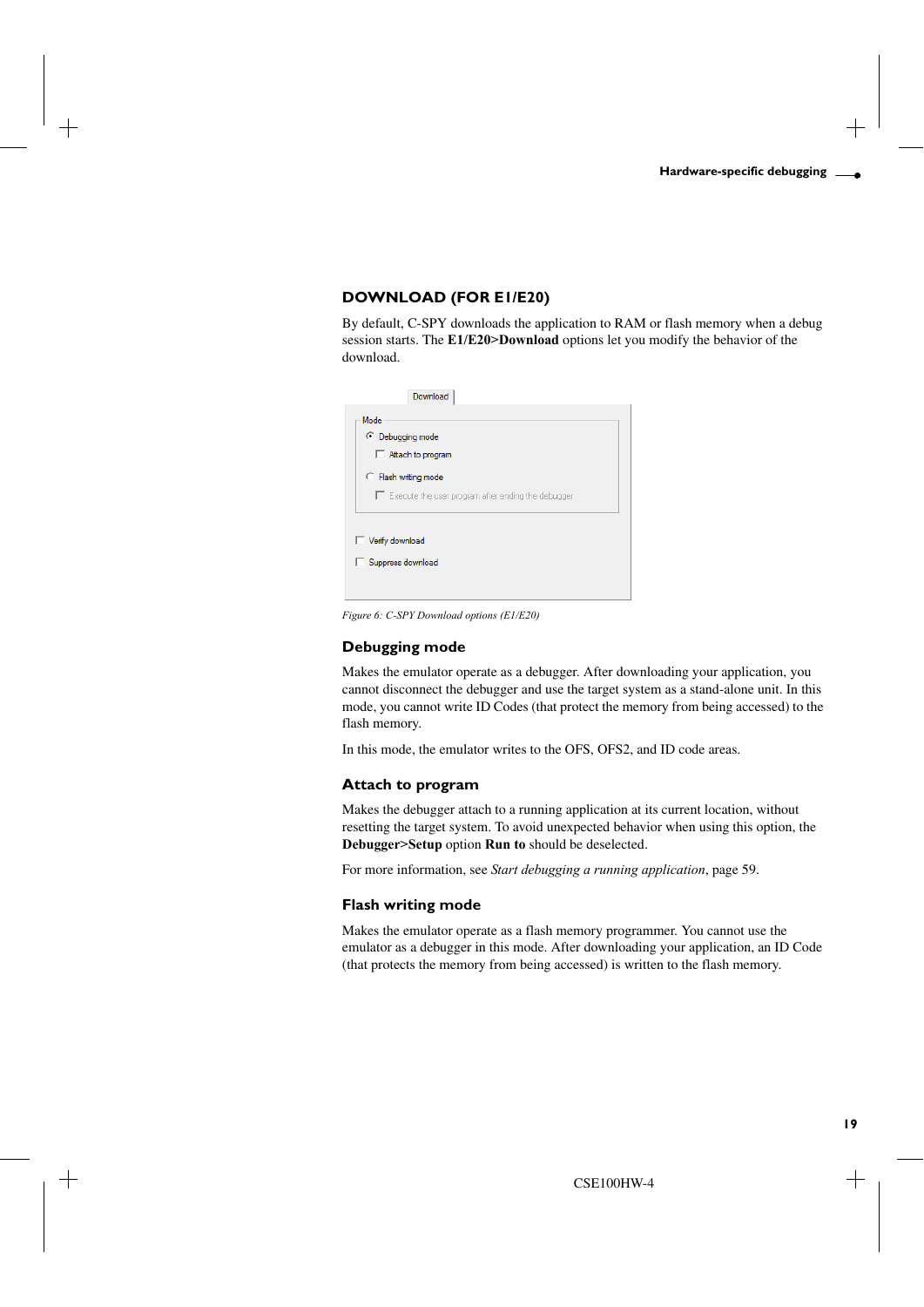Note: If any other ID code than FFFFFFFFFFFFFFFF was written to the flash memory, you will be forced to enter that ID code when prompted, to be able to debug the application afterwards.

#### **Execute the user program after ending the debugger**

Launches your application on the target board when the code has been downloaded.

#### **Verify download**

Use this option to verify that the downloaded code image can be read back from target memory with the correct contents.

#### **Suppress download**

Use this option to debug an application that already resides in target memory. When this option is selected, the code download is disabled, while preserving the present content of the flash.

If this option is combined with the **Verify download** option, the debugger will read back the code image from non-volatile memory and verify that it is identical to the debugged program.

## <span id="page-19-0"></span>**DOWNLOAD EMULATOR FIRMWARE DIALOG BOX**

The **Download Emulator Firmware** dialog box is available from the **E1/E20 Emulator** menu.

| Download Emulator Firmware |    |        |
|----------------------------|----|--------|
| Firmware file:             |    |        |
|                            |    |        |
|                            | nĸ | Cancel |

*Figure 7: Download Emulator Firmware dialog box*

This dialog box is available for the C-SPY E1/E20 driver.

Use this dialog box to update the firmware of your emulator if needed. The only reason for doing this manually is if the automatically downloaded firmware is not working correctly.

## **Firmware file**

Browse to the firmware file on your host computer and click **OK** to download it to your emulator hardware. The emulator firmware files have the filename extension .s and are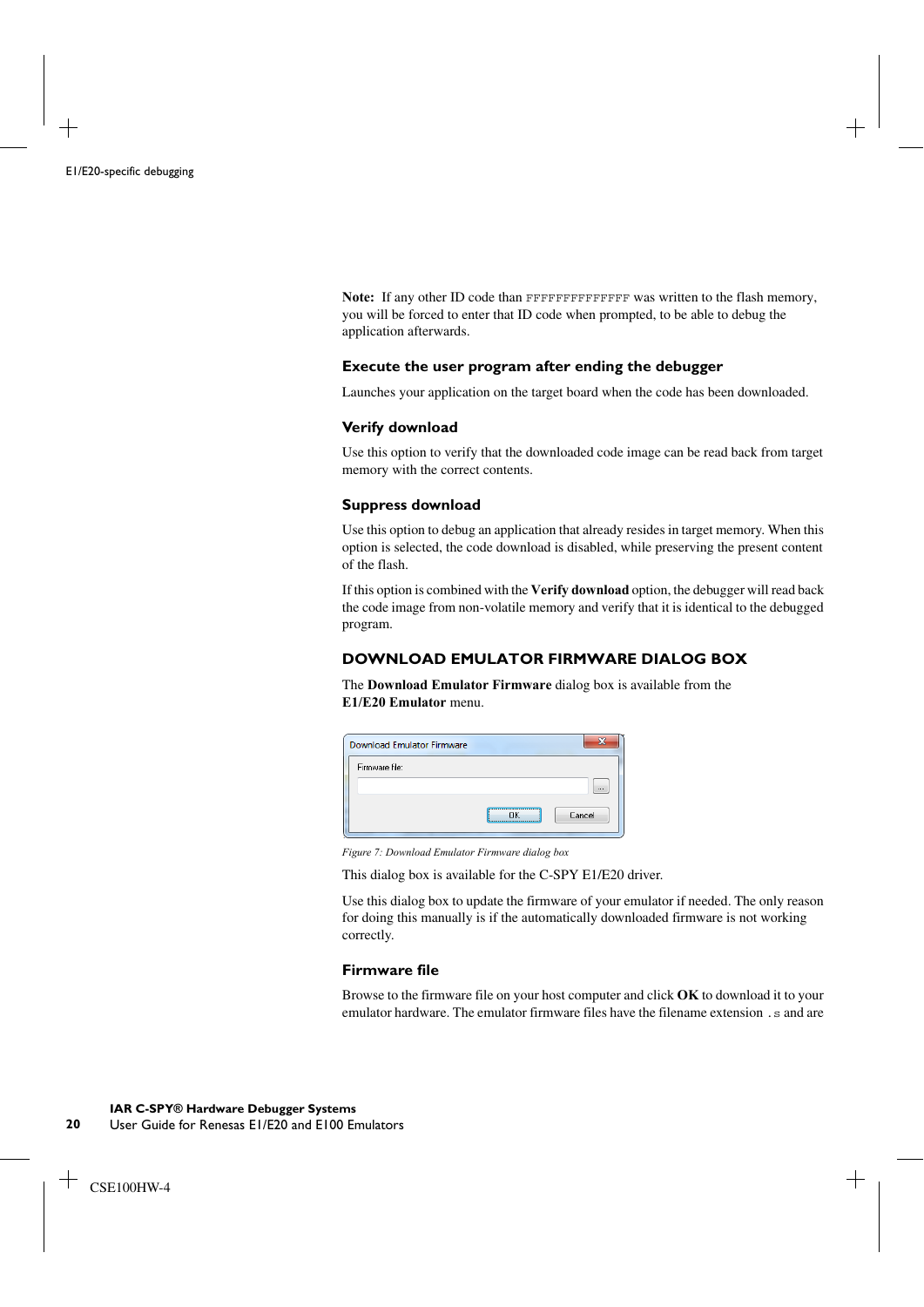located in subdirectories of the m16c\config\Renesas\ directory of your product installation.

## <span id="page-20-0"></span>**HARDWARE SETUP DIALOG BOX (E1/E20)**

The **Hardware Setup** dialog box for E1/E20 emulators is available from the **E1/E20 Emulator** menu.

| MCU                                                                                                                                                                                                                                                                                                                                                                                                                                                                                                                             | Communication                                                                                                                                                                                                                                                                                                                                                                                                      |
|---------------------------------------------------------------------------------------------------------------------------------------------------------------------------------------------------------------------------------------------------------------------------------------------------------------------------------------------------------------------------------------------------------------------------------------------------------------------------------------------------------------------------------|--------------------------------------------------------------------------------------------------------------------------------------------------------------------------------------------------------------------------------------------------------------------------------------------------------------------------------------------------------------------------------------------------------------------|
| Mode:                                                                                                                                                                                                                                                                                                                                                                                                                                                                                                                           | Baud rate:                                                                                                                                                                                                                                                                                                                                                                                                         |
| Single-chip mode                                                                                                                                                                                                                                                                                                                                                                                                                                                                                                                | 500000                                                                                                                                                                                                                                                                                                                                                                                                             |
| ▼                                                                                                                                                                                                                                                                                                                                                                                                                                                                                                                               | bps                                                                                                                                                                                                                                                                                                                                                                                                                |
| Internal flash memory overwrite<br>Area<br>Set all<br>Items<br>$\Box$ Block[0]<br>0x03000 - 0x033FF<br>Clear all<br>$\Box$ Block[1]<br>0x03400 - 0x037FF<br>$\Box$ Block[2]<br>0x03800 - 0x03BFF<br>$\exists$ Block[3]<br>0x03C00 - 0x03FFF<br>□ Block[4]<br>0x04000 - 0x0BFFF<br>$\Box$ Block[5]<br>0x0C000 - 0x0DFFF<br>$\Box$ Block[6]<br>0x0E000 - 0x0FFFF<br>$\Box$ Block[7]<br>0x10000 - 0x11FFF<br>$\Box$ Block[8]<br>0x12000 - 0x13FFF<br>$\Box$ Block[9]<br>0x14000 - 0x1BFFF<br>$\Box$ Block[10]<br>0x1C000 - 0x23FFF | System<br>Debug monitor location<br>C Data flash area<br>© User flash area<br>Ox23800<br>Debug monitor start address:<br>Min: 0x04000 Max: 0x23800<br>(0x800 bytes used)<br>Debug function<br>$\Box$ Debug the program re-writing the internal flash<br>Stop timer counts when the user program is halted<br>Power supply:<br>$\triangledown$ Power target from the emulator (MAX 200mA)<br>$G$ 3.3 V<br>$C$ 5.0 V |

*Figure 8: Hardware Setup dialog box (E1/E20)*

Use this dialog box to make settings that control how the emulator operates. Before C-SPY is started for the first time in a new project, and when you change devices, the hardware must be configured.

## **Mode**

Controls the MCU operation based on the pin settings. The only available setting is **Single-chip mode**.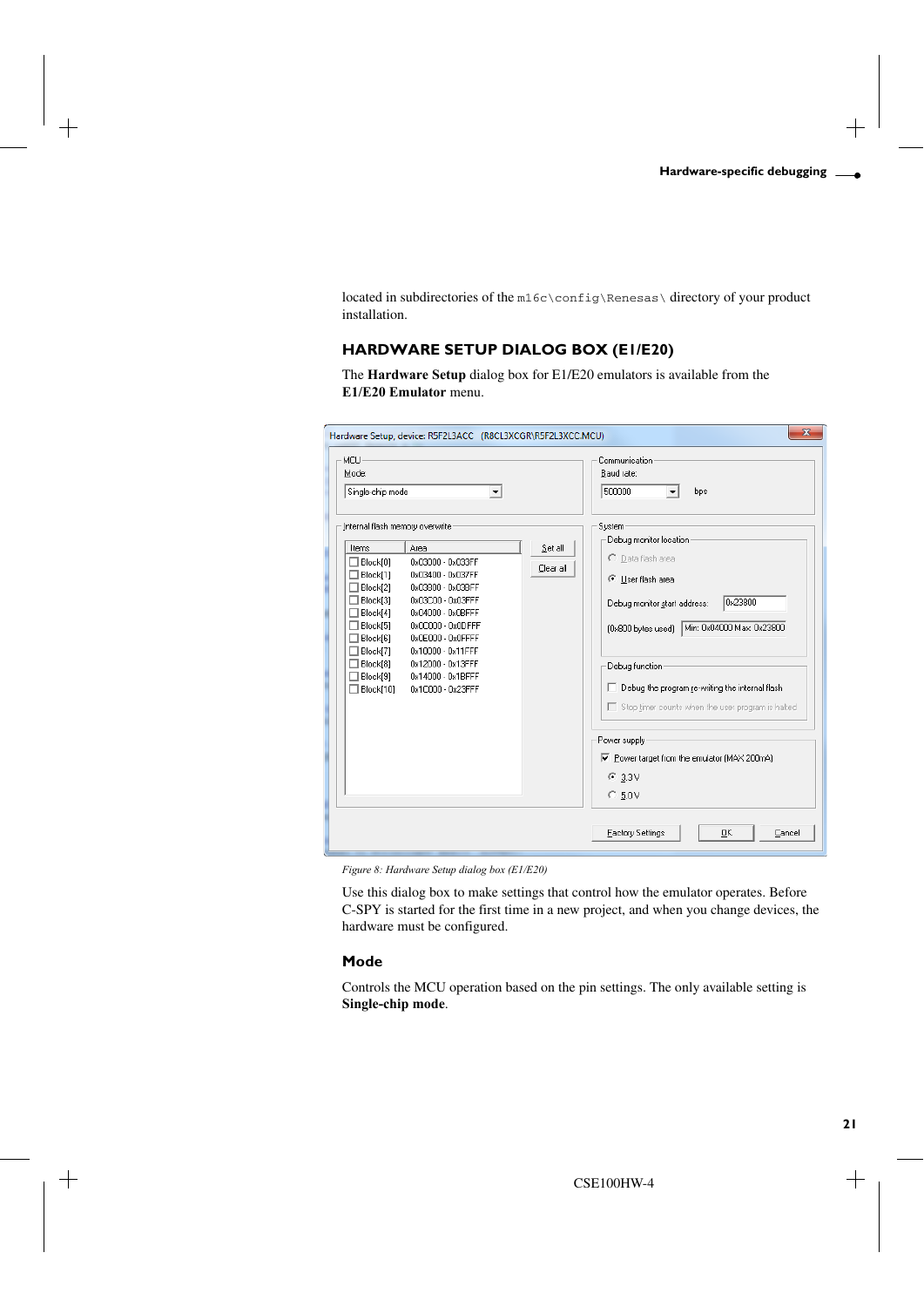## **Baud rate**

Choose the communication speed between the E1/E20 emulator and the MCU.

Always try the default speed (500,000 bps) first. Depending on the wired length of the MODE signal and how it is wired on the user system, you might need to reduce the speed.

The communication speed cannot be changed during emulator operation. To change the speed, you must disconnect the emulator and the MCU temporarily and then reconnect them. (At communication speeds below 57,600 bps, writing to flash takes a long time and the emulator might appear to be giving no response.)

**Note:** When large amounts of data are displayed or handled in a C-SPY memory window, a time-out error might occur because the communication takes up much time.

#### **Internal flash memory overwrite**

Allows you to specify whether individual blocks of flash memory should be overwritten by the downloading process, when the debug image is written to the target MCU.

Selected blocks will keep their previous contents after the downloading process and be merged with the downloaded data.

Deselected blocks will be erased before download and replaced by the contents of the downloaded image. If the downloaded image does not have any data for a memory area, it will contain the initial values of the flash memory.

These settings are used also for writing in the on-chip flash memory mode.

#### **Debug monitor location**

Specifies the area in which the debug monitor is located.

| Data flash area             | Places the debug monitor in the data flash area. If you<br>select this area, reduce the communication speed to<br>$250,000$ bps or less. |
|-----------------------------|------------------------------------------------------------------------------------------------------------------------------------------|
|                             | For some devices, this setting is not available.                                                                                         |
| User flash area             | Places the debug monitor in the user flash area.                                                                                         |
| Debug monitor start address | Specifies the start address of the debug monitor<br>location. For some devices, this setting is unnecessary<br>and unavailable.          |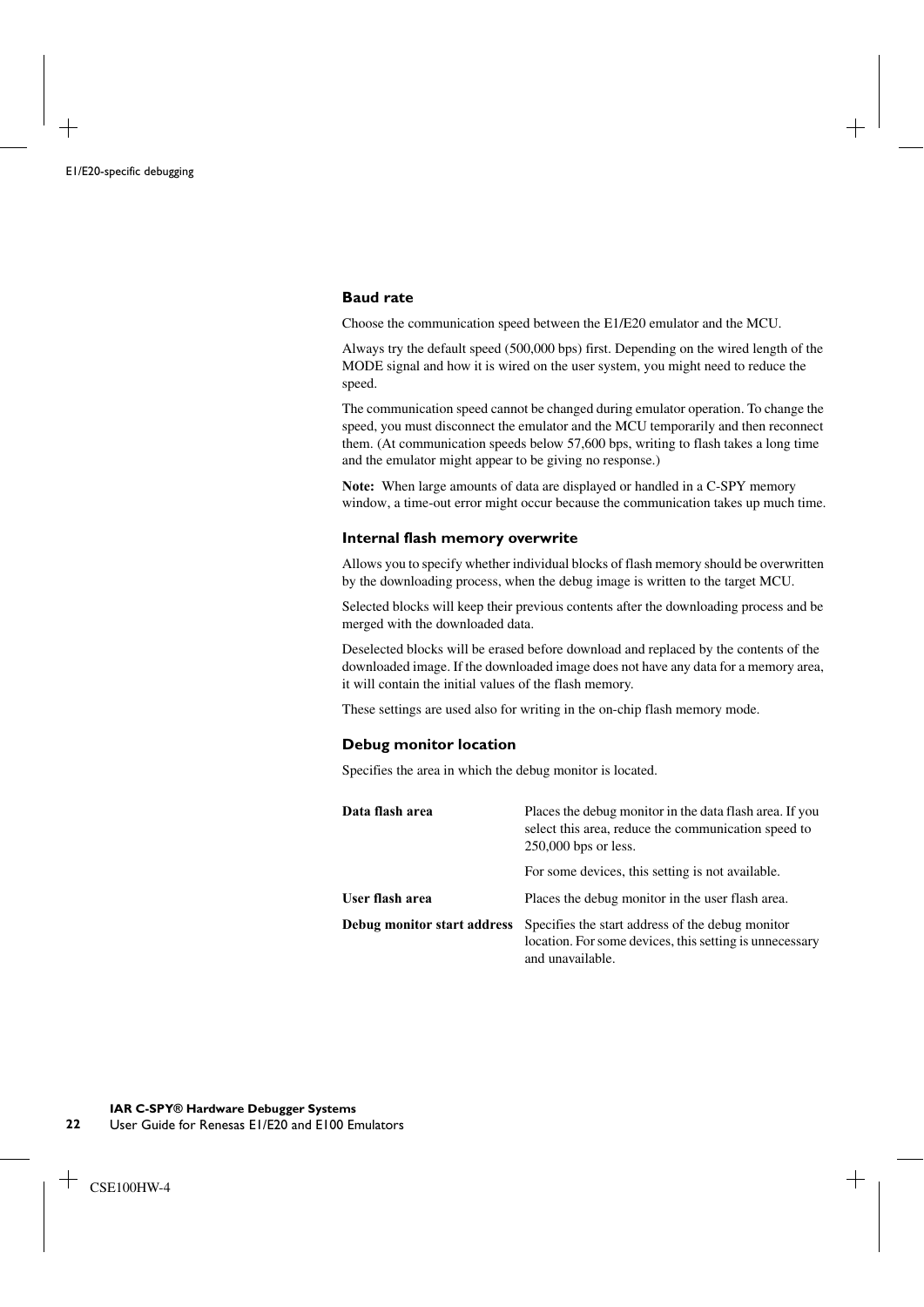## **Debug function**

Selects the debug function. The available options are:

| Debug the program<br>re-writing the internal<br>flash | Select this option when you debug in CPU rewrite mode<br>(which involves your application overwriting the internal<br>flash memory of the MCU).                               |
|-------------------------------------------------------|-------------------------------------------------------------------------------------------------------------------------------------------------------------------------------|
|                                                       | This is necessary to make the displayed information in the<br>IDE and the contents of the MCU's internal ROM match.                                                           |
| Stop timer counts when                                | Select this option to stop all timer counts except that of<br>the user program is halted the watchdog timer, when the application you are<br>debugging has stopped executing. |

Memory accesses when C-SPY execution is halted are always made to the internal cache of the emulator. Actual accesses to flash memory are made before the application restarts and immediately after it stops.

**Note:** When you debug using the option **Debug the program re-writing the internal flash**, software breakpoints cannot be used and you should not rewrite the internal ROM area displayed in the memory windows.

## **Power target from the emulator**

Select this option and the correct voltage if you are supplying the target board with power from the E1/E20 emulator, and not from an external power supply.

If you select this option but connect an external power supply to the target board, the external power supply will be used instead and these settings will be ignored.

## <span id="page-22-0"></span>**E100-specific debugging**

In this section you can read about the features specific for the C-SPY E100 driver:

- *[The E100 Emulator menu](#page-23-0)*, page 24
- *[Hardware Setup \(E100\), page 25](#page-24-0)*
- *[Download Firmware](#page-27-0)*, page 28.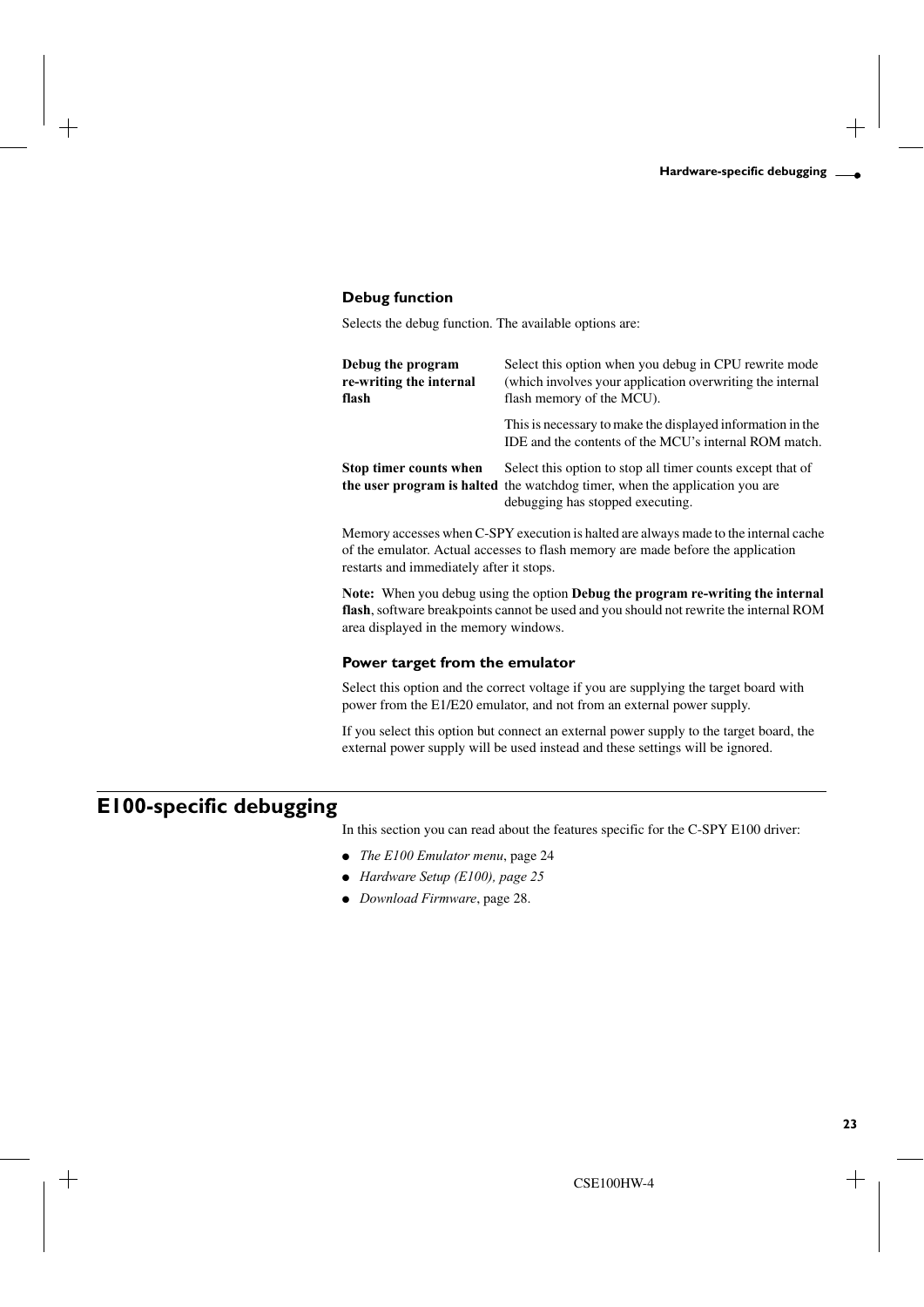## <span id="page-23-0"></span>**THE E100 EMULATOR MENU**

When you are using the C-SPY E100 driver, the **E100 Emulator** menu appears in C-SPY.

| Hardware Setup                 |
|--------------------------------|
| Download Firmware              |
| Trace<br><b>Eunction Trace</b> |
| Eunction Profiler              |
| Breakpoint Usage               |

*Figure 9: The E100 Emulator menu*

These commands are available on the **E100 Emulator** menu:

| Menu command             | <b>Description</b>                                                                                                                                                                                                                  |
|--------------------------|-------------------------------------------------------------------------------------------------------------------------------------------------------------------------------------------------------------------------------------|
| Hardware Setup           | Displays the <b>Hardware Setup</b> dialog box, where the basic<br>configuration for the emulator is done. For more information, see<br>Hardware Setup (E100), page 25.                                                              |
| Download Firmware        | Opens the <b>Download Firmware</b> dialog box for selecting a firmware<br>file to download to the target board. For more information, see<br>Download Firmware, page 28.                                                            |
| Trace                    | Opens the Trace window which displays the recorded trace data; see<br>Trace window, page 30.                                                                                                                                        |
| <b>Function Trace</b>    | Opens the Function Trace window which displays the trace data for<br>which functions were called or returned from; see Function Trace<br>window, page 33.                                                                           |
| <b>Function Profiler</b> | Opens the Function Profiler window which displays function profiling<br>information, see Function Profiler window, page 38. To use function<br>profiling in the simulator, you must include debug information in the<br>debug file. |
| <b>Breakpoint Usage</b>  | Displays the <b>Breakpoint Usage</b> dialog box which lists all active<br>breakpoints; see Breakpoint Usage dialog box, page 53.                                                                                                    |

*Table 4: Commands on the E100 menu*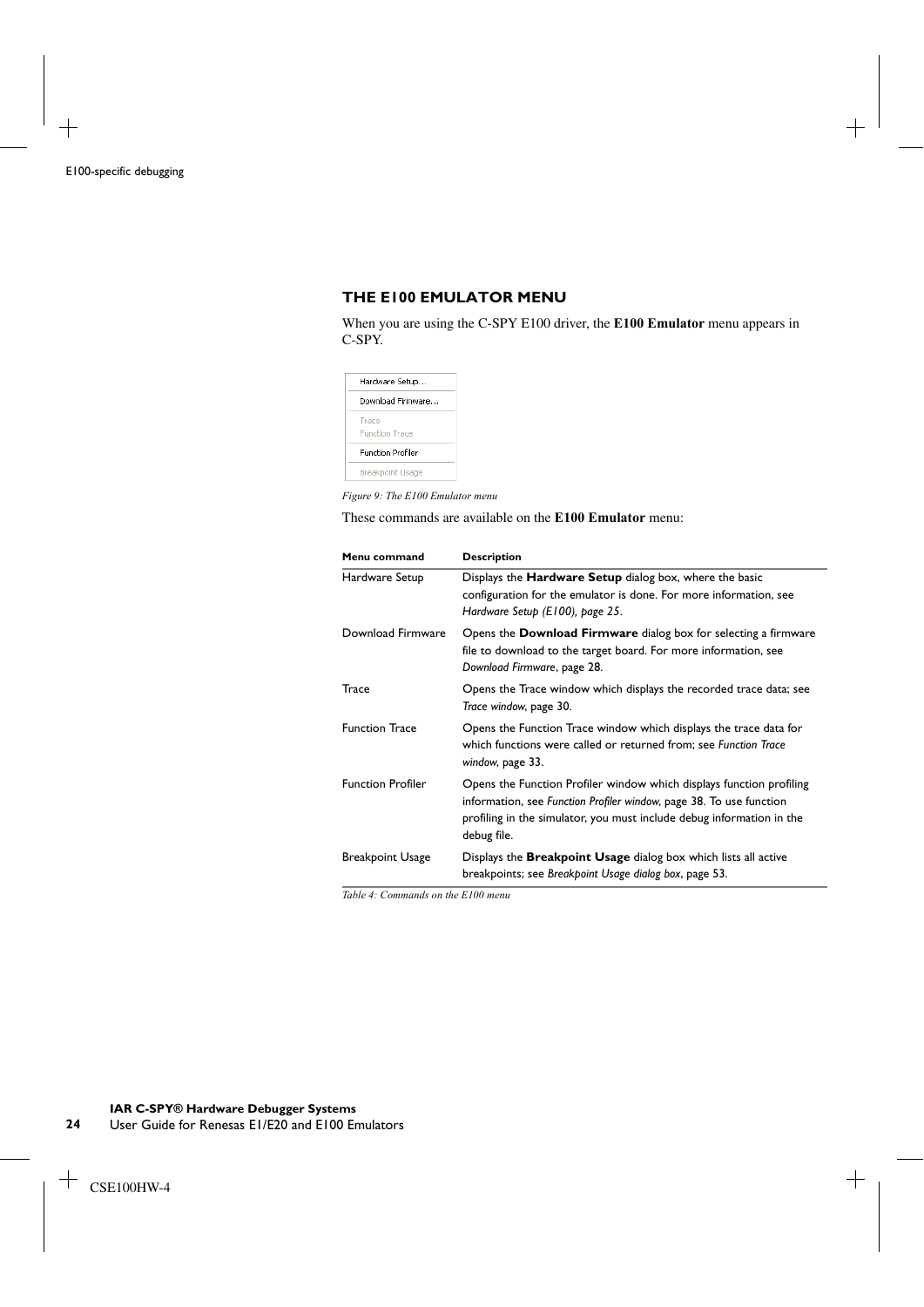## <span id="page-24-0"></span>**HARDWARE SETUP (E100)**

In the **Hardware Setup** dialog box—available from the **E100 Emulator** menu—you can configure the emulator debugger.

| Emulator Hardware Setup, device: R5F3650T (M16C-65GRVR5F3650T<br>CPU<br>Mode:<br>Single chip<br>$\overline{\phantom{a}}$<br>External data bus with:<br>8bit<br>Memory space expansion:<br>Normal mode<br>M PM13 is set to "1" (b3 of 0x000005)<br>□ PM10 is set to "1" (b0 of 0x000005)<br>$\Box$ PRG2C0 is set to "1" (b0 of 0x000010)<br>$\overline{\triangledown}$ IRON is set to "1" (b1 of 0x000010)<br>ECC is set to "1" (b7 of 0x000090) |                                                                    |                                                                                                 | Main clock<br>C Emulator<br>C User<br><b>C</b> Generated<br>1000<br>Sub clock:<br>C Emulator<br>$\Box$ User | kHz                                          | OK<br>Cancel<br><b>Factory Settings</b> |
|-------------------------------------------------------------------------------------------------------------------------------------------------------------------------------------------------------------------------------------------------------------------------------------------------------------------------------------------------------------------------------------------------------------------------------------------------|--------------------------------------------------------------------|-------------------------------------------------------------------------------------------------|-------------------------------------------------------------------------------------------------------------|----------------------------------------------|-----------------------------------------|
| Memory map                                                                                                                                                                                                                                                                                                                                                                                                                                      |                                                                    |                                                                                                 |                                                                                                             |                                              |                                         |
| Start address<br>0x0<br>0xD080<br>0x400<br>0x10000<br>0x40000                                                                                                                                                                                                                                                                                                                                                                                   | End address<br>0x3FF<br>0xD09F<br>0xBFFF<br>$0x13$ FFF<br>0xFFFFFF | Type<br>SFR Area<br>SFR Area<br><b>Internal RAM</b><br>Internal FLASH/ROM<br>Internal FLASH/ROM |                                                                                                             | Size<br>$\mathbf{1}$<br>0<br>47<br>16<br>768 |                                         |
| Emulation Memory Allocation                                                                                                                                                                                                                                                                                                                                                                                                                     |                                                                    |                                                                                                 |                                                                                                             |                                              |                                         |
| $\Gamma$ Area1                                                                                                                                                                                                                                                                                                                                                                                                                                  | $0 \times 0$ 000 -                                                 | 0x0                                                                                             | FFF                                                                                                         |                                              |                                         |
| $\Box$ Area2                                                                                                                                                                                                                                                                                                                                                                                                                                    | $0 \times 0$ 000 -                                                 | $0x0$ FFF                                                                                       |                                                                                                             |                                              |                                         |
| $\Gamma$ Area3                                                                                                                                                                                                                                                                                                                                                                                                                                  | $0 \times 0$ 000 -                                                 | 0x0                                                                                             | FFF                                                                                                         |                                              |                                         |
| $\Box$ Area $4$                                                                                                                                                                                                                                                                                                                                                                                                                                 | $0 \times 0$ 000 -                                                 | 0x0                                                                                             | FFF                                                                                                         |                                              |                                         |
| V Overwrite data in FLASH without erasing the FLASH area block                                                                                                                                                                                                                                                                                                                                                                                  | Debug the program using the CPU rewrite mode                       |                                                                                                 |                                                                                                             |                                              |                                         |

*Figure 10: Emulator Hardware Setup dialog box (E100)*

## **Mode**

Use this option to set an operation mode. These modes are available:

- **Single chip**
- **Memory expansion**
- **Microprocessor mode**.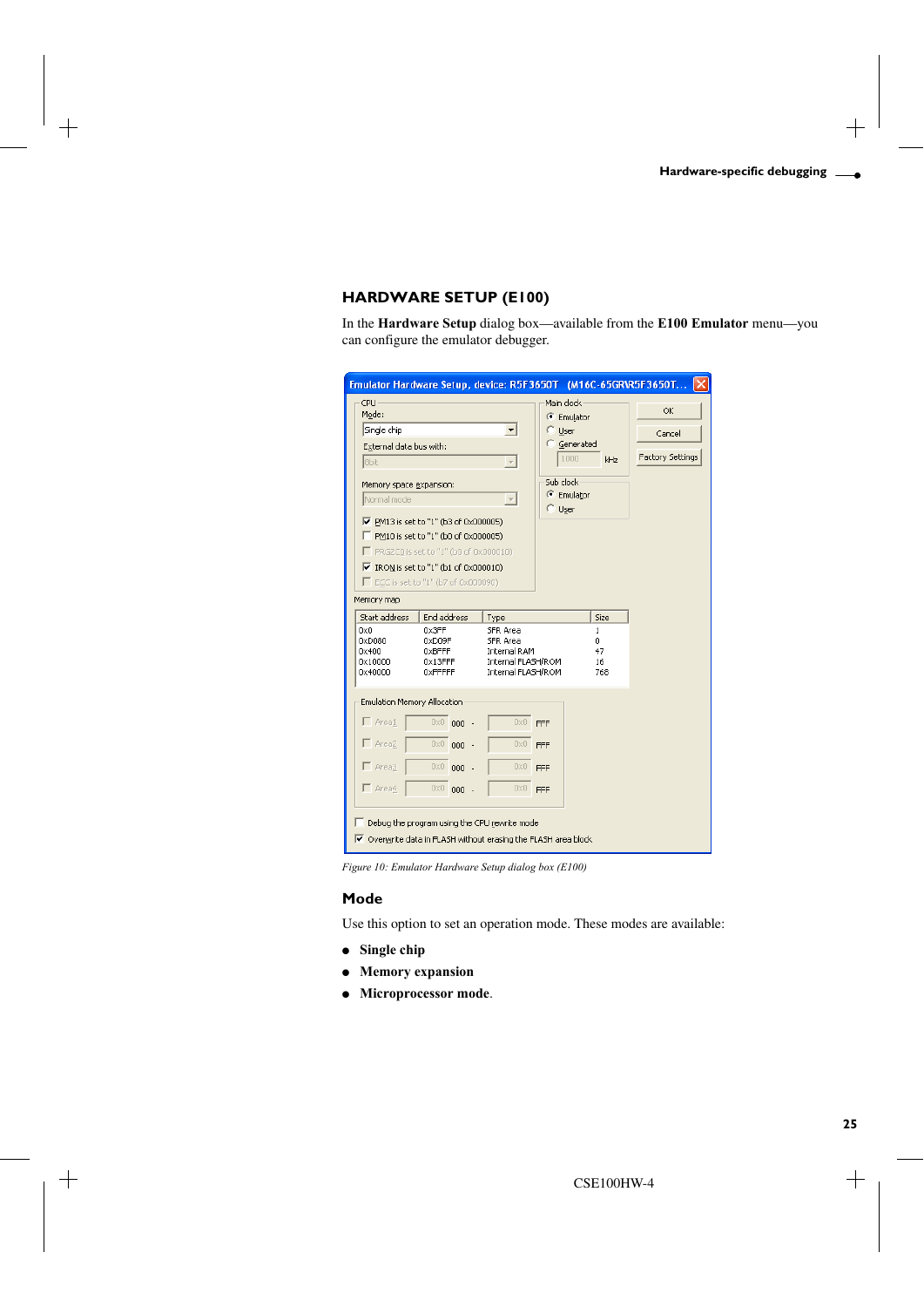### **External data bus width**

Use this option to specify the width of the external data bus. You can choose between:

- **8 bits**
- **16 bits (initial value)**.

This option is available when you have selected one of the operation modes **Memory expansion** or **Microprocessor mode**.

#### **Memory space expansion**

Use this option to specify that the hardware has extended memory. You can choose between:

- **Normal mode (initial value)**
- **4 Mbyte Mode**.

This option is available when you have selected one of the operation modes **Memory expansion** or **Microprocessor mode**.

## **PM10 is set to "1" (b0 of 0x000005)**

Use his option to toggle the setting of the CS2 area. By default, the CS2 area select bit—the third bit of the processor mode register—is set to 0. This option sets the CS2 area select bit to 1. When this option is selected, data flash memory can be used.

## **PM13 is set to "1" (b3 of 0x000005)**

Use this option to expand the internal reserved memory area. This option sets the control bit—bit zero of the processor mode register—to 1. By default, the internal reserved area expansion bit is set to 0. When this option is selected, flash memory larger than 192 Kbytes and RAM larger than 16 Kbytes can be used.

## **PRG2C0 is set to "1" (b0 of 0x000010)**

Use this option to enable or disable the ROM 2 area. This option sets the Program ROM 2 disable bit—bit zero of the program 2 area control register—to 1. If you set the bit to 0, the ROM 2 area is enabled. By default, this bit is set to 0.

## **IRON is set to "1" (b1 of 0x000010)**

Use this option to enable or disable the ROM 1 area. This option sets the first bit of the program 2 area control register to 1.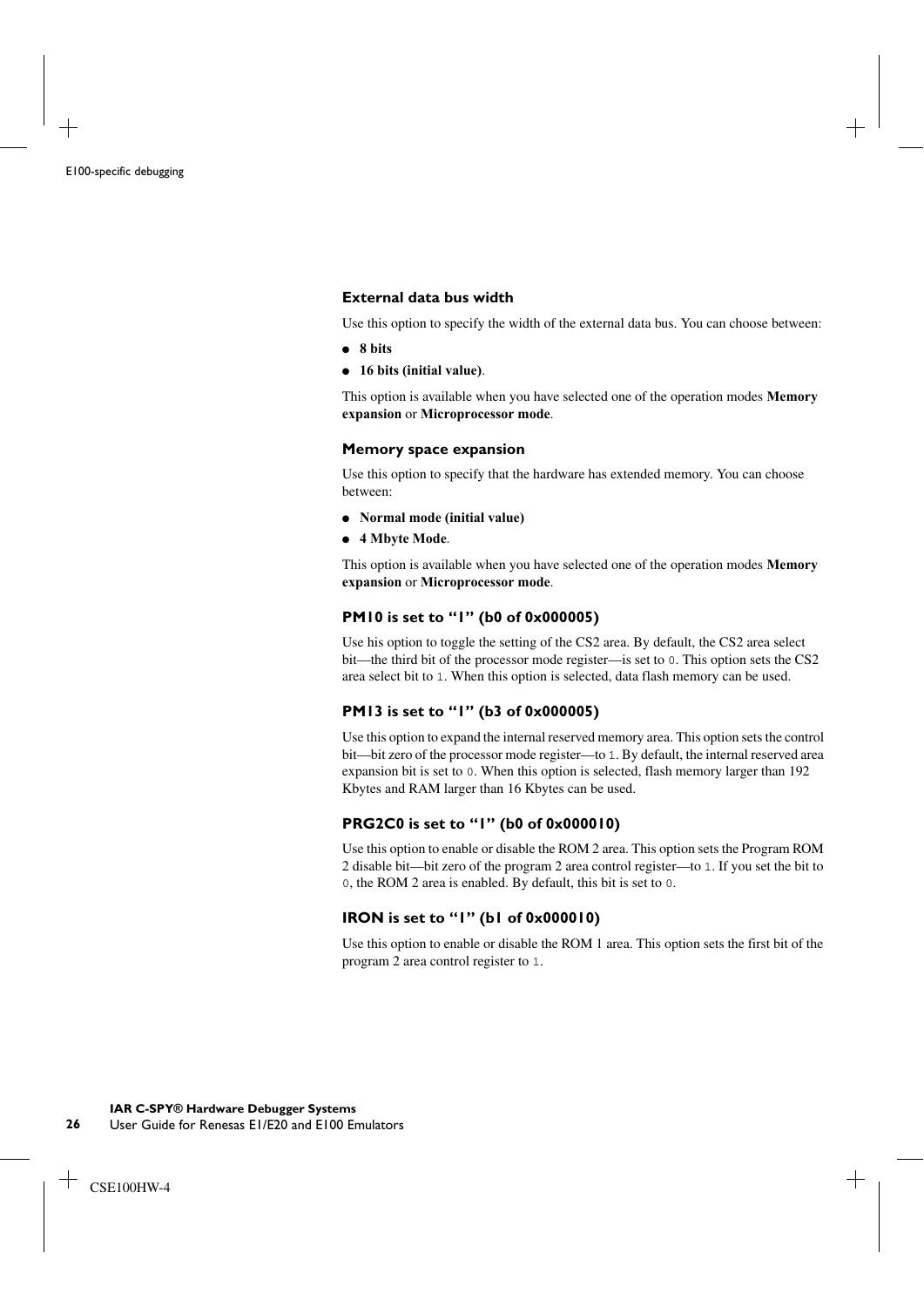## **ECC is set to "1" (b7 of 0x000090)**

Use this option to enable or disable Error Check and Correct for the E2dataFlash memory. This option sets bit 7 of the E2dataFlash Mode (E2FM) register to 1. By default, this bit is set to 0.

## **Main clock**

Use the **Main clock** options to set the CPU clock source:

- Select **Emulator** to use the emulator as the CPU clock
- Select **User** to use the target clock as the CPU clock
- Select **Generated** to use a clock generated by the E100 Emulator, running at a frequency between 1000 kHz and 99,999 kHz. Type your desired frequency.

### **Sub clock**

Use the **Sub clock** options to set the CPU sub clock source:

- Select **Emulator** to use the emulator as the CPU sub clock
- Select **User** to use the target clock as the CPU sub clock.

### **Memory map**

The memory map displays available internal memory for the device you have chosen.

To edit an existing memory area, use the **[Emulation Memory Allocation](#page-26-0)** options.

#### <span id="page-26-0"></span>**Emulation Memory Allocation**

Use these options to allocate memory for up to four emulation memory areas. Select a text box for the area to be used, and type the start address and the end address in hexadecimal notation.

The addresses can be set in a unit of 4 Kbytes. Therefore, the low 12 bits of the start address and the end address are fixed.

These options are not available when single chip mode has been selected.

## **Debug the program using the CPU rewrite mode**

This option specifies whether or not to debug programs that run in the CPU Rewrite Mode.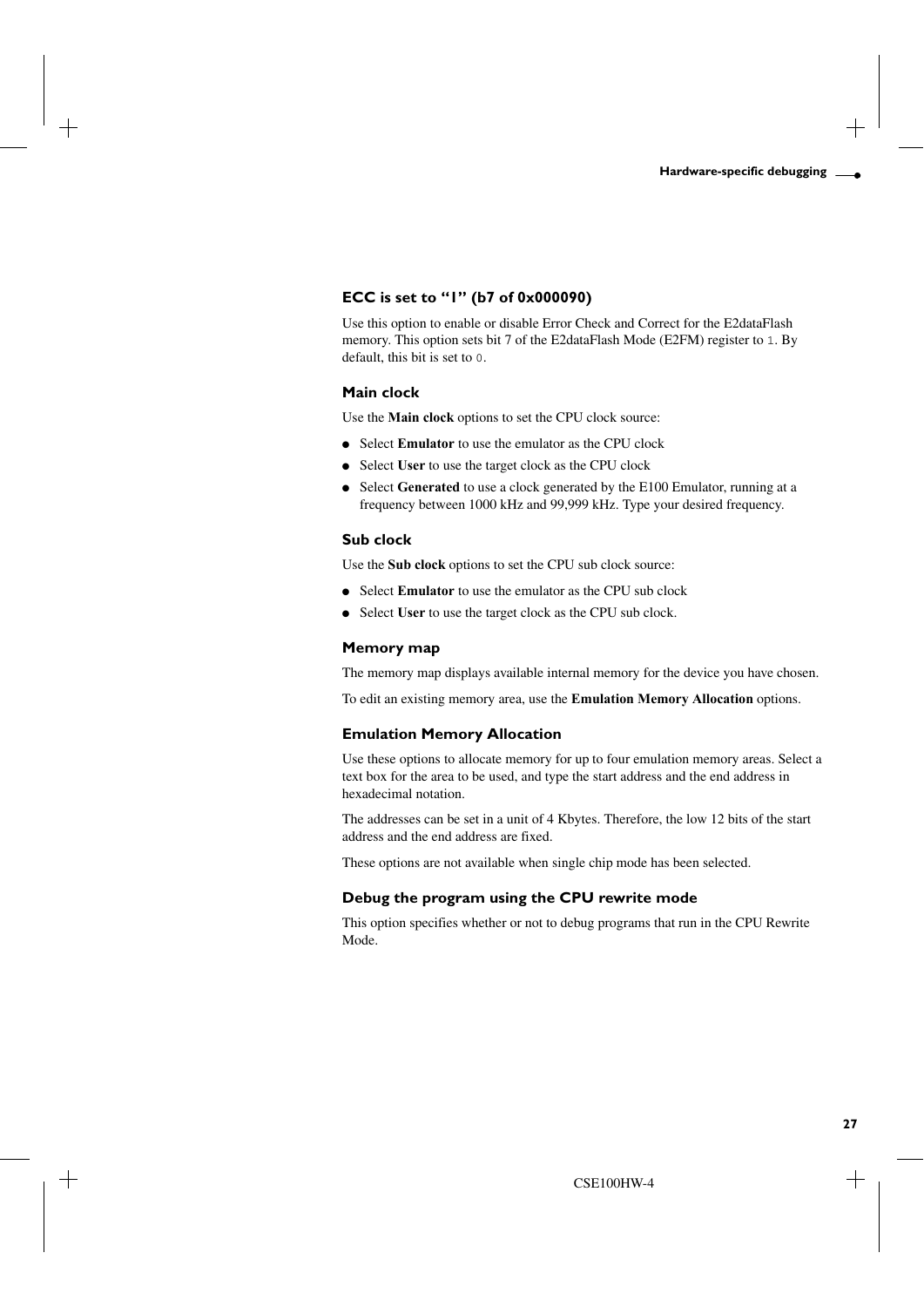## **Overwrite data in FLASH without erasing the FLASH area block**

If you select this option, writing to the flash memory area will merge the new data with the previous flash contents, and the addresses that are not being written to will keep their previous contents.

## **Factory Settings**

Click the **Factory Settings** button to restore the factory settings.

## <span id="page-27-0"></span>**DOWNLOAD FIRMWARE**

If you need to download new firmware, for example if you are changing the processor configuration or if you need to upgrade the firmware, choose the **E100 Emulator>Download Firmware** command. The emulator firmware files have the filename extension .s and are located in the subdirectories of the m16c\config\Renesas\ directory of your product installation.

## <span id="page-27-1"></span>**Using the trace system**

This section gives you information about using the trace system. More specifically, these topics are covered:

- *[Reasons for using the trace system](#page-27-2)*, page 28
- *[Briefly about the trace system](#page-28-0)*, page 29
- *[How to use the trace system](#page-28-1)*, page 29
- *[Trace Settings dialog box](#page-28-2)*, page 29
- *[Trace window](#page-29-0)*, page 30
- *[Function Trace window](#page-32-0)*, page 33
- *[Find In Trace window](#page-33-0)*, page 34
- *[Find in Trace dialog box](#page-33-1)*, page 34.

## <span id="page-27-2"></span>**REASONS FOR USING THE TRACE SYSTEM**

By using the trace system, you can trace the program flow up to a specific state, for instance an application crash, and use the trace information to locate the origin of the problem. Trace information can be useful for locating programming errors that have irregular symptoms and occur sporadically. Trace information can also be useful as test documentation.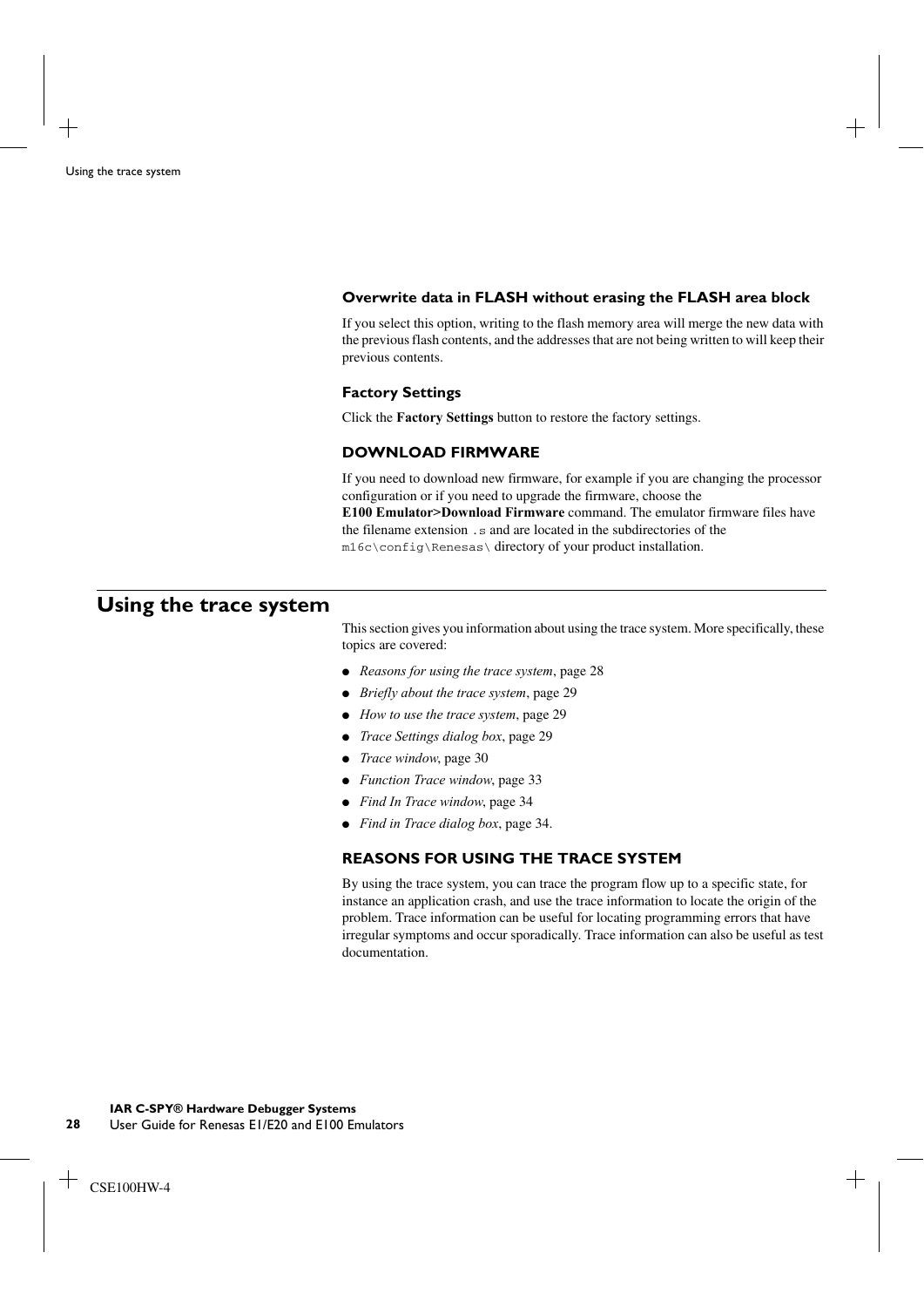## <span id="page-28-0"></span>**BRIEFLY ABOUT THE TRACE SYSTEM**

In C-SPY, a *trace* is a recorded sequence of executed machine instructions. The Function Trace window only shows trace data corresponding to calls to and returns from functions, whereas the Trace window displays all instructions.

**Note:** For the E1/E20 driver, trace is limited to up to four branch instructions (branch source/destination PC).

## <span id="page-28-1"></span>**HOW TO USE THE TRACE SYSTEM**

Start the execution. When the execution stops, for instance because the program exit is reached or a breakpoint is triggered, trace data is displayed in the Trace window. For more information about the window, see *[Trace window](#page-29-0)*, page 30.

For more information about using the generic features in the trace system, see the *IAR Embedded Workbench® IDE User Guide.*

## <span id="page-28-2"></span>**TRACE SETTINGS DIALOG BOX**

The **Trace Settings** dialog box is available from the **E1/E20 Emulator** menu.

| <b>Trace Settings</b>                          |  |
|------------------------------------------------|--|
| C Fill until stop                              |  |
| o<br>Fill until full                           |  |
| Stop execution when trace buffer is full<br>O. |  |
|                                                |  |
|                                                |  |
| Cancel<br>OK                                   |  |

*Figure 11: Trace Settings dialog box*

This dialog box is available for the E1/E20 driver.

Use this dialog box to configure the E1/E20 trace generation and collection.

## **Fill until stop**

Continues to collect trace data until the execution stops. The last four branches that occurred before the stop are recorded.

## **Fill until full**

Continues to collect trace data until the buffer is full. The first four branches that occurred are recorded.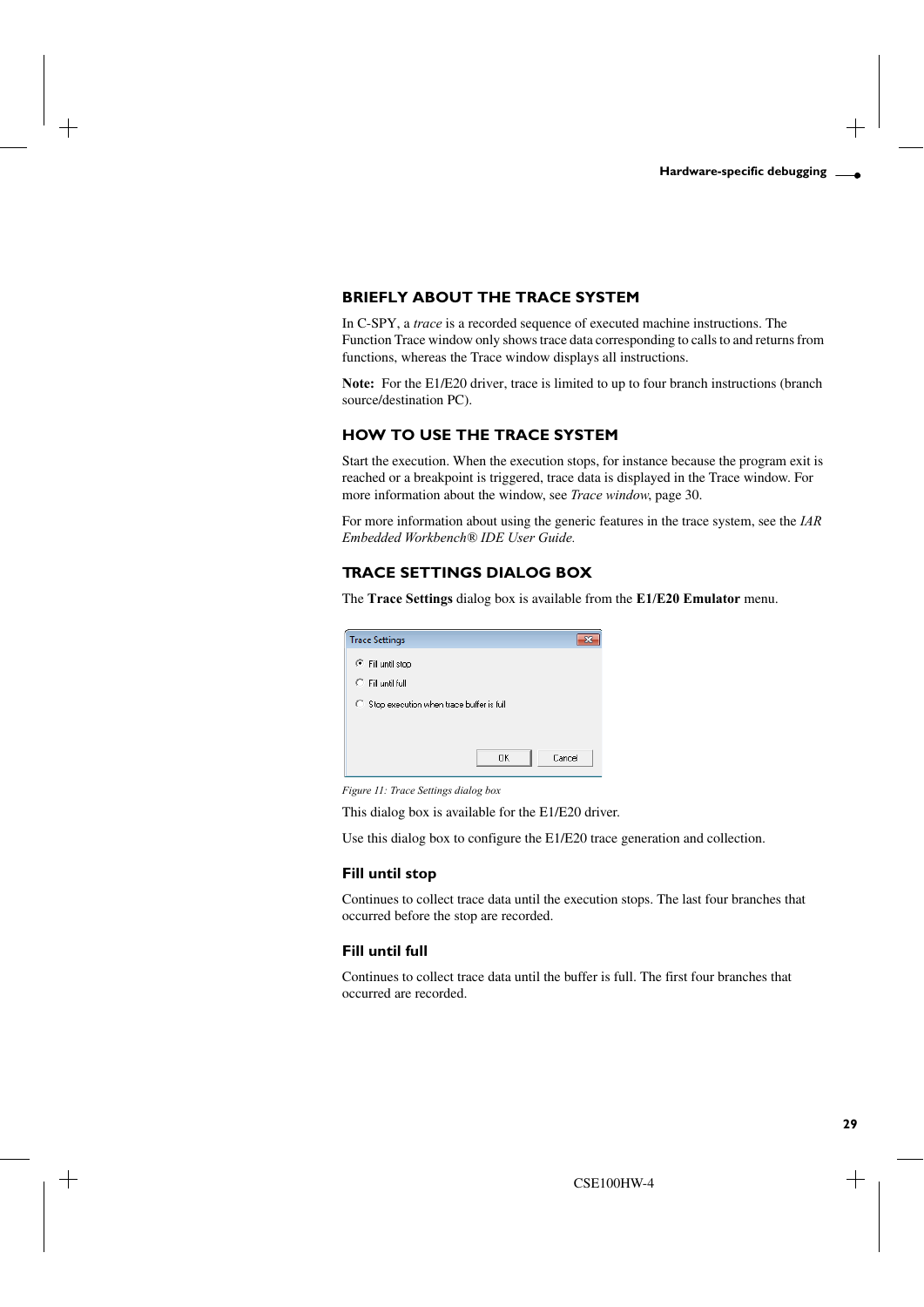## **Stop emulator when trace buffer is full**

Halts the execution when the trace buffer is full.

## <span id="page-29-0"></span>**TRACE WINDOW**

The Trace window—available from the **Driver** menu—displays a recorded sequence of trace data.

| <b>Trace</b>   |                    |                     |            |            |                    |       |                |            |            |            |              |                          |                |                |              |                        | $\boxed{\mathbf{z}}$ |
|----------------|--------------------|---------------------|------------|------------|--------------------|-------|----------------|------------|------------|------------|--------------|--------------------------|----------------|----------------|--------------|------------------------|----------------------|
| $\circ \times$ | 目<br>╰<br>$\alpha$ | Θ<br>8 <sup>m</sup> |            |            |                    |       |                |            |            |            |              |                          |                |                |              |                        |                      |
| Index          | Address            | Trace               |            | <b>BRK</b> | <b>Bus Address</b> | Data. | <b>Bus</b>     | <b>BHE</b> | <b>BIU</b> | <b>R/W</b> | <b>RWT</b>   | CPU                      | QN             | <b>BUSSACC</b> | Debug        | TimeStamp <sup>1</sup> |                      |
| 0              |                    |                     |            |            | 009000             | EB    | 8 <sub>b</sub> |            | IU         | R          | 0            |                          |                |                |              | 9.370us                |                      |
|                |                    |                     |            |            | 009001             | 40    | 8 <sub>b</sub> | ٥          | ΙB         | R          | 0            | -                        | 2              |                |              | 18.750us               |                      |
| $\overline{c}$ | 009000             | <b>LDC</b>          | #0xE00.ISP |            | 009002             | 00    | 8 <sub>b</sub> |            | IW         | R          | $\mathbf{0}$ | <b>CM</b>                |                |                |              | 28.130us               |                      |
| 3              |                    |                     |            |            | 009003             | 0E    | 8 <sub>b</sub> | 0          | IΒ         | R          | 0            | -                        | 2              |                |              | 37.510us               |                      |
| 4              |                    |                     |            |            | 009004             | EB    | 8 <sub>b</sub> |            | IW         | R          | 0            | RW                       |                |                |              | 46.890us               |                      |
| 5              |                    |                     |            |            | 009005             | 74    | 8 <sub>b</sub> | ۵          | IΒ         | R          | 0            | $\overline{\phantom{0}}$ | $\overline{c}$ |                |              | 56.280us               |                      |
| 6              | 009004             | FSET                | U          |            | 009006             | EB    | 8 <sub>b</sub> |            | IU         | R          | 0            | <b>CW</b>                |                |                | $\mathbf{1}$ | 65.670us               |                      |
| 7              |                    |                     |            |            | 009007             | 50    | 8 <sub>b</sub> | 0          | IΒ         | R          | 0            | -                        | 2              |                | $\mathbf{1}$ | 75.050us               |                      |
| 8              | 009006             | <b>LDC</b>          | #0xD00.SP  |            | 009008             | 00    | 8 <sub>b</sub> |            | IW         | R          | 0            | <b>CW</b>                |                |                |              | 84.440us               |                      |
| 9              |                    |                     |            |            | 009009             | 0D    | 8 <sub>b</sub> | Ū          | <b>IB</b>  | R          | 0            | -                        | $\overline{c}$ |                | 1            | 93.830us               |                      |
| 10             |                    |                     |            |            | 00900A             | EB    | 8 <sub>b</sub> |            | IW         | R          | $\Omega$     | RW                       |                |                | 1            | 103.220us              |                      |
| 11             |                    |                     |            |            | 00900B             | 20    | 8 <sub>b</sub> | 0          | IB         | R          | 0            | $\overline{\phantom{0}}$ | 2              |                | 1            | 112.610us              |                      |
| 12             | 00900A             | <b>LDC</b>          | #0. INTBH  |            | 00900C             | 00    | 8 <sub>b</sub> |            | IW         | R          | 0            | <b>CW</b>                |                |                |              | 121.990us              |                      |
| 13             |                    |                     |            |            | 00900D             | 00    | 8 <sub>b</sub> | 0          | IB         | R          | 0            | $\overline{\phantom{0}}$ | 2              |                |              | 131.370us              |                      |
| 14             |                    |                     |            |            | 00900E             | EB    | 8 <sub>b</sub> |            | IW         | R          | 0            | RW                       |                |                |              | 140.760us              |                      |
| 15             |                    |                     |            |            | 00900F             | 10    | 8 <sub>b</sub> | 0          | IΒ         | R          | 0            | -                        | 2              |                |              | 150.140us              |                      |
| 16             | 00900E             | <b>LDC</b>          | #0x9000    |            | 009010             | 00    | 8 <sub>b</sub> |            | IW         | R          | 0            | CW                       |                |                |              | 159.530us              |                      |

*Figure 12: Trace window* 

This figure shows the window for the E100 driver. The window looks different for the E1/E20 driver.

C-SPY generates trace information based on the location of the program counter.

## <span id="page-29-1"></span>**Trace toolbar**

The Trace toolbar at the top of the Trace window and in the Function trace window provides these toolbar buttons:

|         | <b>Toolbar button</b> | <b>Description</b>                                                                           |
|---------|-----------------------|----------------------------------------------------------------------------------------------|
| $\circ$ | Enable/Disable        | Enables and disables tracing. This button is not available in the                            |
|         |                       | Function trace window.                                                                       |
|         | Clear trace data      | Clears the trace buffer. Both the Trace window and the Function<br>trace window are cleared. |

*Table 5: Trace toolbar buttons*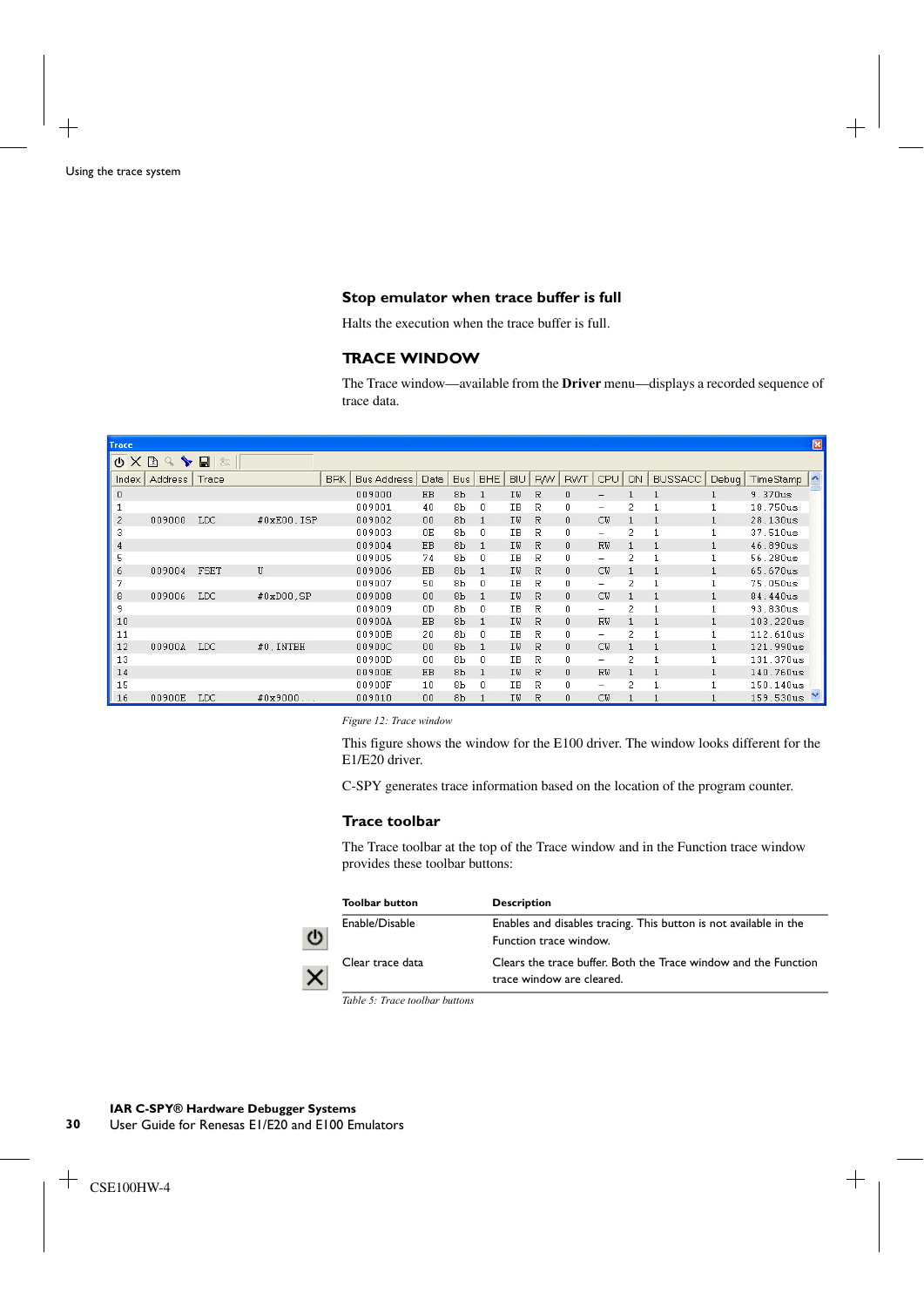| <b>Toolbar button</b> | <b>Description</b>                                                                                                                                                                                                                                                                                                                                                                                                                                                                                                                                                                             |
|-----------------------|------------------------------------------------------------------------------------------------------------------------------------------------------------------------------------------------------------------------------------------------------------------------------------------------------------------------------------------------------------------------------------------------------------------------------------------------------------------------------------------------------------------------------------------------------------------------------------------------|
| <b>Toggle Source</b>  | Toggles the Trace column between showing only disassembly or<br>disassembly together with corresponding source code.                                                                                                                                                                                                                                                                                                                                                                                                                                                                           |
| <b>Browse</b>         | Toggles browse mode on and off for a selected item in the Trace<br>window. For more information about browse mode, see the IAR<br>Embedded Workbench® IDE User Guide.                                                                                                                                                                                                                                                                                                                                                                                                                          |
| Find                  | Opens the Find In Trace dialog box where you can perform a<br>search; see Find in Trace dialog box, page 34.                                                                                                                                                                                                                                                                                                                                                                                                                                                                                   |
| Save                  | Opens a standard Save As dialog box where you can save the<br>recorded trace information to a text file, with tab-separated<br>columns.                                                                                                                                                                                                                                                                                                                                                                                                                                                        |
| Progress bar          | Displays a backlog of trace data that is still being processed. If the<br>rate of incoming data is higher than the rate of the trace<br>processing the data, a backlog is accumulated. The progress bar<br>indicates that the trace is still processing data, but also<br>approximately how far the trace has come in the process. Note<br>that because the trace consumes data at a certain rate and the<br>target system supplies data at another rate, the amount of data<br>remaining to be processed can both increase and decrease. The<br>progress bar can grow and shrink accordingly. |

*Table 5: Trace toolbar buttons (Continued)*

## <span id="page-30-1"></span>**Trace display area for E1/E20**

The display area contains these columns:

| Trace window column | <b>Description</b>                                                                                                          |
|---------------------|-----------------------------------------------------------------------------------------------------------------------------|
| #                   | A serial number for each row in the trace buffer. Simplifies the<br>navigation within the buffer.                           |
| Trace               | The recorded sequence of executed machine instructions.<br>Optionally, the corresponding source code can also be displayed. |

*Table 6: E1/E20 Trace window columns* 

## <span id="page-30-0"></span>**Trace display area for E100**

The display area displays trace information in these columns:

| Trace window column | <b>Description</b>                                               |
|---------------------|------------------------------------------------------------------|
| Index               | A serial number for each row in the trace buffer. Simplifies the |
|                     | navigation within the buffer.                                    |

*Table 7: E100 Trace window columns*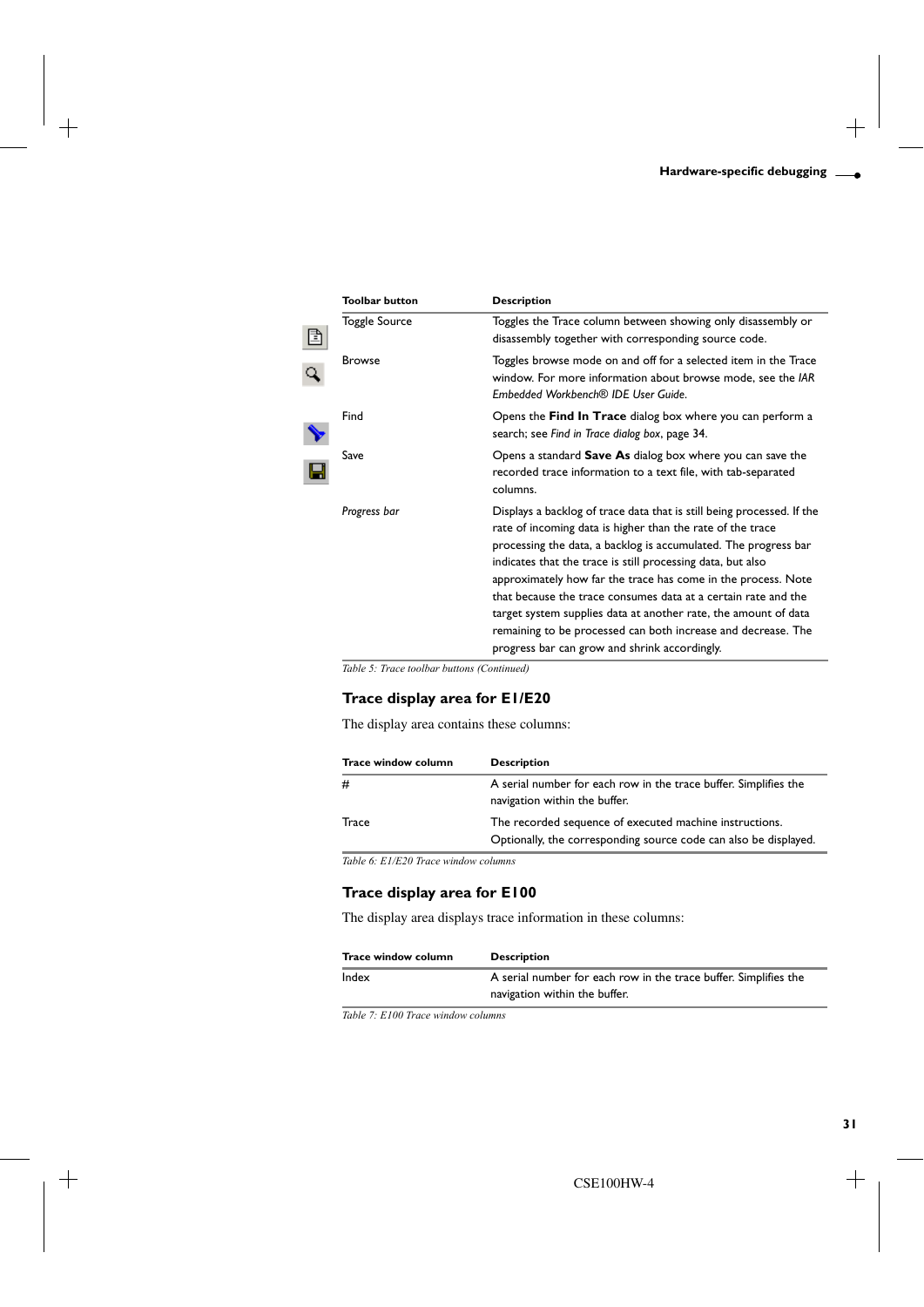| <b>Trace window column</b> | <b>Description</b>                                                                                                                                                                                                                                                         |
|----------------------------|----------------------------------------------------------------------------------------------------------------------------------------------------------------------------------------------------------------------------------------------------------------------------|
| <b>Address</b>             | The address of the instruction.                                                                                                                                                                                                                                            |
| Trace                      | The recorded sequence of executed machine instructions.<br>Optionally, the corresponding source code can also be displayed.                                                                                                                                                |
| <b>BRK</b>                 | A software breakpoint was triggered.                                                                                                                                                                                                                                       |
| <b>Bus Address</b>         | Addresses on the processor bus.                                                                                                                                                                                                                                            |
| Data                       | Data of the data bus in hexadecimal notation.                                                                                                                                                                                                                              |
| Bus                        | The external bus width. The width is 8b when the bus is 8 bits<br>wide, and 16b when the bus is 16 bits wide.                                                                                                                                                              |
| <b>BHE</b>                 | The state of the Byte High Enable Signal, BHE.<br>0: an odd address is being accessed<br>1: an even address is being accessed.                                                                                                                                             |
| BIU                        | The state between the Bus Interface Unit (BIU), the memory, and<br>$I/O$ .                                                                                                                                                                                                 |
|                            | -: No change<br>DMA: Data access such as Direct memory Access requested from<br>other than the CPU.                                                                                                                                                                        |
|                            | INT: <b>INTACK</b> sequence start<br>IB: Instruction code read (in bytes) requested from the CPU<br>DB: Data access (in bytes) requested from the CPU<br>IW: Instruction code read (in words) requested from the CPU<br>DW: Data access (in words) requested from the CPU. |
| R/W                        | The data bus state.<br>R: Read state<br>W: Write state<br>$-$ : No access made                                                                                                                                                                                             |
| <b>RWT</b>                 | A signal indicating the valid position of the bus cycle. When the<br>position is valid, the signal is 0. The Address, Data, and BIU signals<br>are active when this signal is $0.$                                                                                         |
| CPU                        | The state between the CPU and the Bus Interface Unit (BIU).<br>$-$ : No change<br>CB: Op-code read (in bytes)<br>RB: Operand read (in bytes)<br>QC: Instruction queue buffer clear<br>CW: Op-code read (in words)<br>RW: Operand read (in words)                           |
| OΝ                         | The number of bytes stored in the instruction queue buffer, in the<br>range from 0 to 4.                                                                                                                                                                                   |

*Table 7: E100 Trace window columns (Continued)*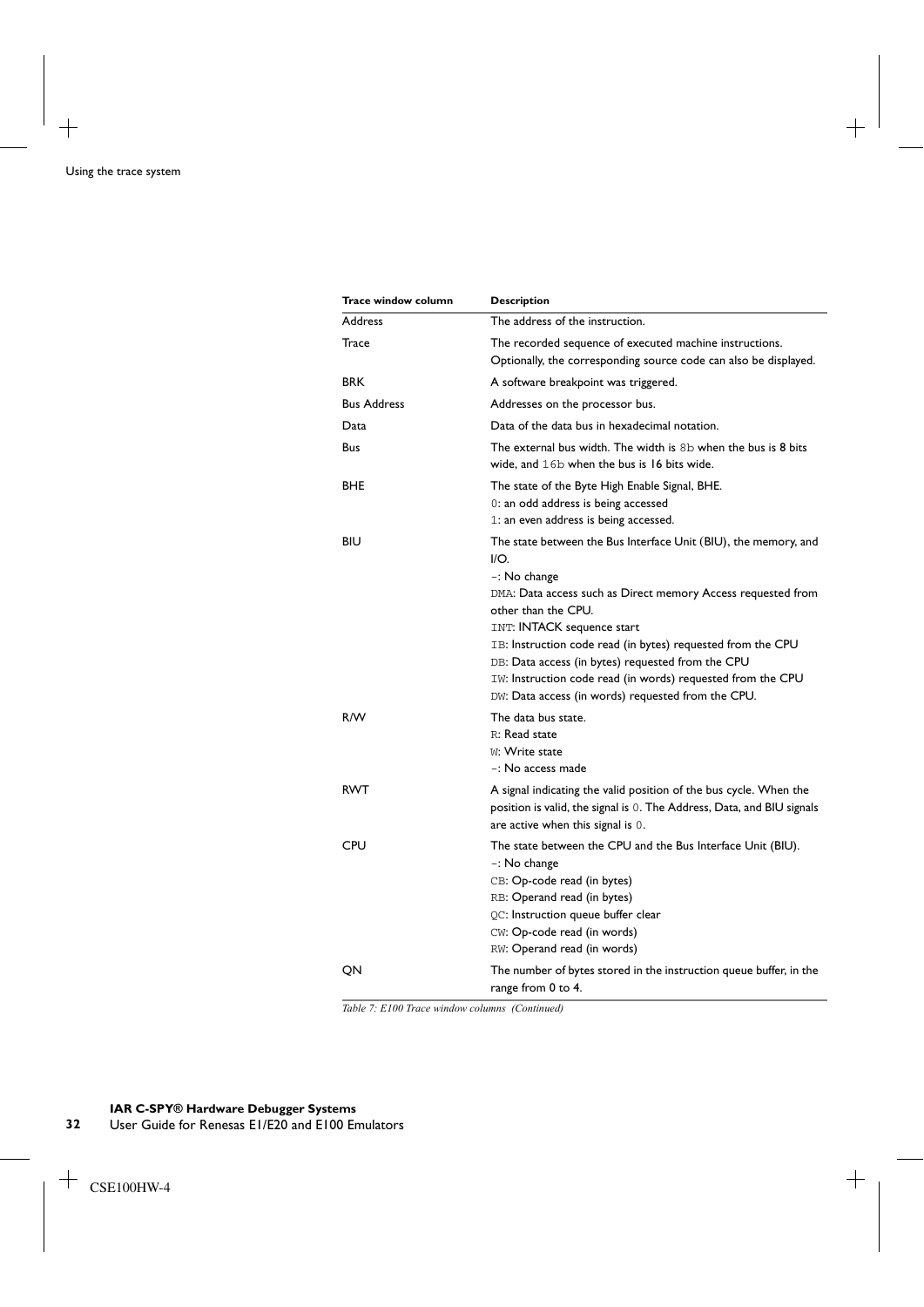| <b>Trace window column</b> | <b>Description</b>                                                                                                                                                                                                                                                   |
|----------------------------|----------------------------------------------------------------------------------------------------------------------------------------------------------------------------------------------------------------------------------------------------------------------|
| <b>BUSSACC</b>             | When the memory is accessed by the debugger during the<br>execution of your application, this column shows 0 for cycles in<br>which the MCU bus is occupied by the emulator.<br><b>Note:</b> Your application is suspended while memory is being<br>accessed.        |
| Debug                      | When the memory is accessed by the debugger during the<br>execution of your application, this column shows $\theta$ for cycles in<br>which the MCU bus is occupied by the emulator.<br><b>Note:</b> Your application is suspended while memory is being<br>accessed. |
| TimeStamp                  | Shows the time elapsed since the target program started. Each<br>time your application starts running, the time stamp count is<br>resumed from the previous time stamp. The time stamp is<br>displayed in this format: h:m:s:ms:µs:ns                                |

*Table 7: E100 Trace window columns (Continued)*

## <span id="page-32-0"></span>**FUNCTION TRACE WINDOW**

The Function Trace window—available from the **Driver** menu—displays a subset of the trace data displayed in the Trace window. Instead of displaying all rows, the Function Trace window only shows trace data corresponding to calls to and returns from functions.

| <b>Function Trace</b><br>⊠ |                                                   |                       |                |              |
|----------------------------|---------------------------------------------------|-----------------------|----------------|--------------|
|                            | ✕འ╰▶ ط ॎ स                                        |                       |                |              |
| #                          | Trace                                             |                       | call count     |              |
| 2699                       | Memory: 0x002DA:                                  | put $fib + 50$        | 2              |              |
| 2711                       | Memory: 0x0011A:                                  | 2C PUTCHAR            | 2              |              |
| 2713                       | Memory: 0x00313:                                  | put $fib + 107$       | 2              |              |
| 2717                       | Memory: 0x00214:                                  | do foreground process | 2              |              |
| 2718                       | $Memory: 0x0023E: main + 41$                      |                       | 2              |              |
| 2721                       | Memory: 0x001A8:                                  | 2SI CMP LO2           | 2              |              |
| 2735                       | $Memory: 0x00247: main + 50$                      |                       | 2              |              |
| 2737                       | Memory: 0x00208:                                  | do foreground process | 2              |              |
| 2738                       | Memory: 0x00200:                                  | next counter          | $\overline{c}$ |              |
|                            | <b>Function Trace   Trace   Trace Expressions</b> |                       |                | $\mathbf{x}$ |

*Figure 13: Function Trace window* 

## **Toolbar**

For information about the toolbar, see *[Trace toolbar](#page-29-1)*, page 30.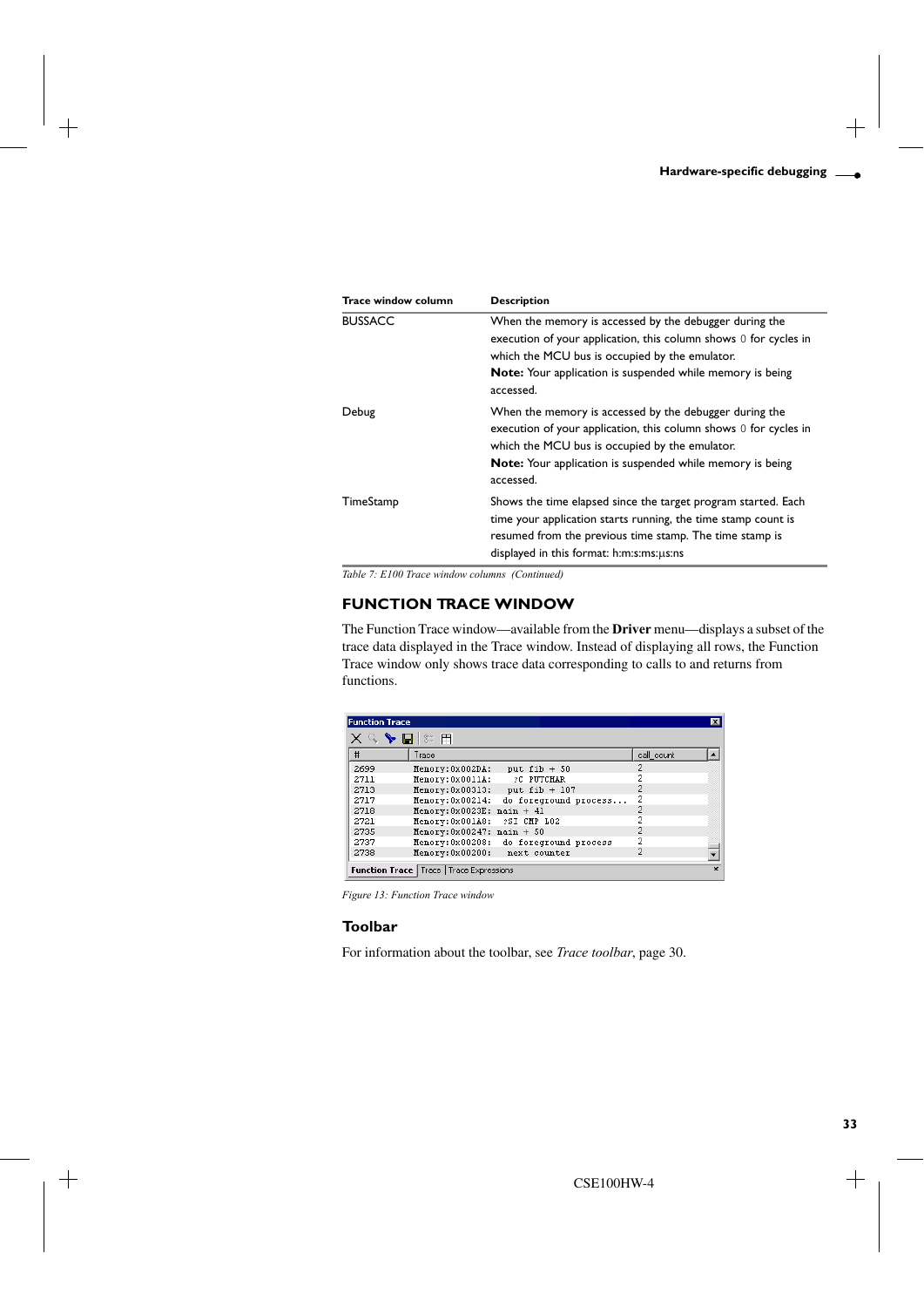#### **The display area**

For information about the columns in the display area, see *[Trace display area for](#page-30-1)  E1/E20*[, page 31](#page-30-1) and *[Trace display area for E100](#page-30-0)*, page 31, respectively.

## <span id="page-33-0"></span>**FIND IN TRACE WINDOW**

The Find In Trace window—available from the **View>Messages** menu—displays the result of searches in the trace data.

| <b>Find In Trace</b>          |     |                                                                                                       |
|-------------------------------|-----|-------------------------------------------------------------------------------------------------------|
| <b>Trace</b>                  |     |                                                                                                       |
| U080A4                        |     | 2<br>R0. I                                                                                            |
| 008028                        | CMP | R0<br>R1.                                                                                             |
| ***************<br>           |     | <br><b></b><br>::::::<br>- 124<br>R3.<br><br>                                                         |
| 00803A                        | ∩MP | #0<br>R5.                                                                                             |
| <b></b><br>008028             | CMP | <br>Ũ<br><b>ASS 685 585 555 555</b><br>$R1$ .<br>ROBBERG<br>-------------------------------------<br> |
| 00816A                        | CMP | R4. #10                                                                                               |
|                               |     |                                                                                                       |
|                               |     |                                                                                                       |
|                               |     |                                                                                                       |
| Find In Trace Debug Log Build |     |                                                                                                       |

*Figure 14: Find In Trace window*

The Find in Trace window looks like the Trace window and shows the same columns and data, but *only* those rows that match the specified search criteria. Double-click an item in the Find in Trace window to bring up the same item in the Trace window.

You specify the search criteria in the **Find In Trace** dialog box. For information about how to open this dialog box, see *[Find in Trace dialog box](#page-33-1)*, page 34.

## <span id="page-33-1"></span>**FIND IN TRACE DIALOG BOX**

Use the **Find in Trace** dialog box—available by choosing **Edit>Find and Replace>Find** or from the Trace window toolbar—to specify the search criteria for advanced searches in the trace data. Note that the **Edit>Find and Replace>Find** command is context-dependent. It displays the **Find in Trace** dialog box if the Trace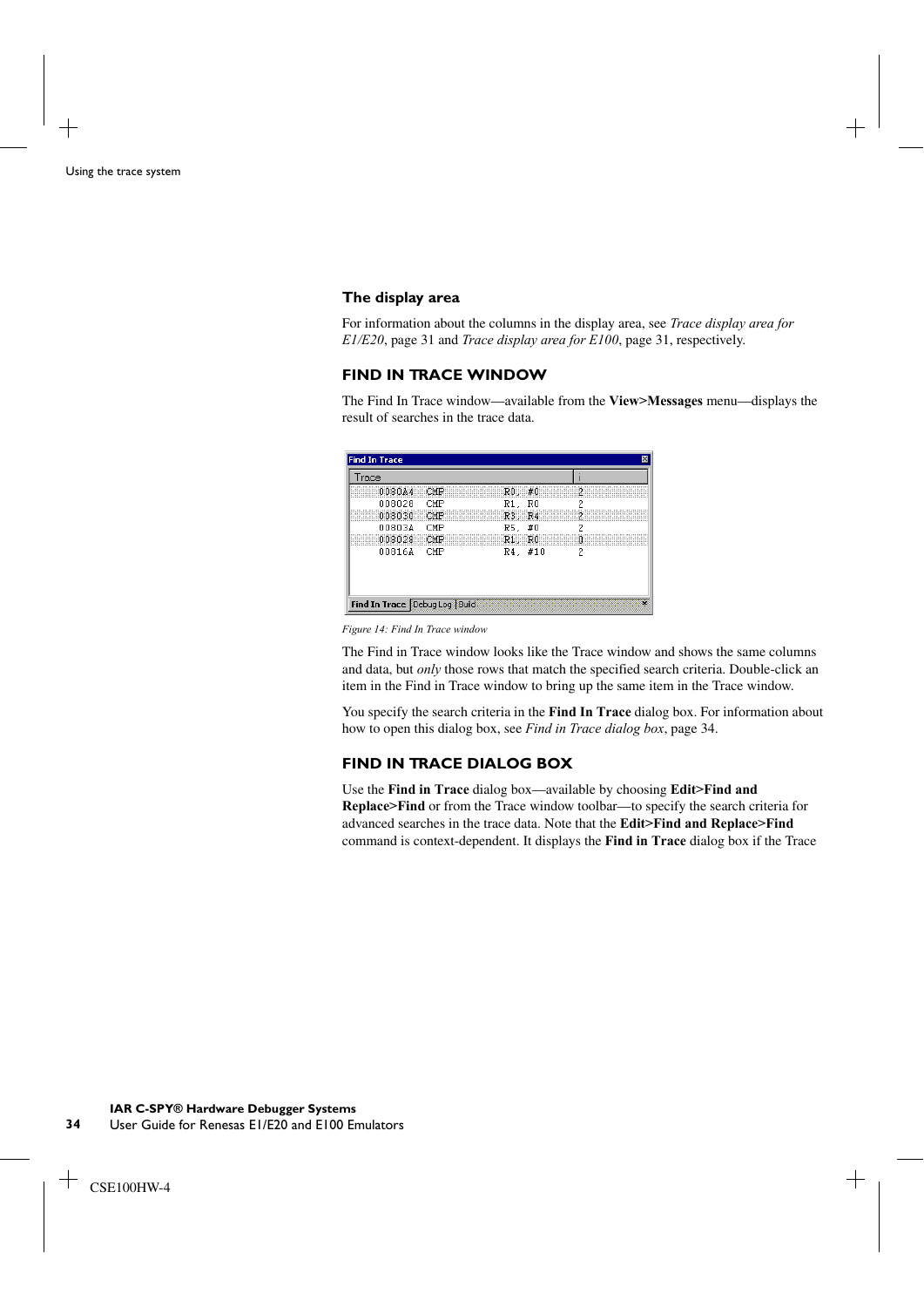window is the current window or the **Find** dialog box if the editor window is the current window.

| <b>Find in Trace</b>                   |        |
|----------------------------------------|--------|
| $\overline{\mathbf{v}}$ Text search    | Find   |
|                                        | Cancel |
| Match case                             |        |
| Match whole word                       |        |
| Only search in one column              |        |
| Trace                                  |        |
|                                        |        |
| Address range                          |        |
| $\overline{0}$<br>Ιo<br>$\overline{a}$ |        |

*Figure 15: Find in Trace dialog box*

The search results are displayed in the Find In Trace window—available by choosing the **View>Messages** command, see *[Find In Trace window](#page-33-0)*, page 34.

In the **Find in Trace** dialog box, you specify the search criteria with the following settings.

## **Text search**

A text field where you type the string you want to search for. Use these options to fine-tune the search:

| <b>Match Case</b> | Searches only for occurrences that exactly match the case of the<br>specified text. Otherwise specifying int will also find INT and Int. |
|-------------------|------------------------------------------------------------------------------------------------------------------------------------------|
| Match whole word  | Searches only for the string when it occurs as a separate word.<br>Otherwise int will also find print, sprintf and so on.                |
| column            | <b>Only search in one</b> Searches only in the column you selected from the drop-down list.                                              |

## **Address Range**

Use the text fields to specify an address range. The trace data within the address range is displayed. If you also have specified a text string in the **Text search** field, the text string is searched for within the address range.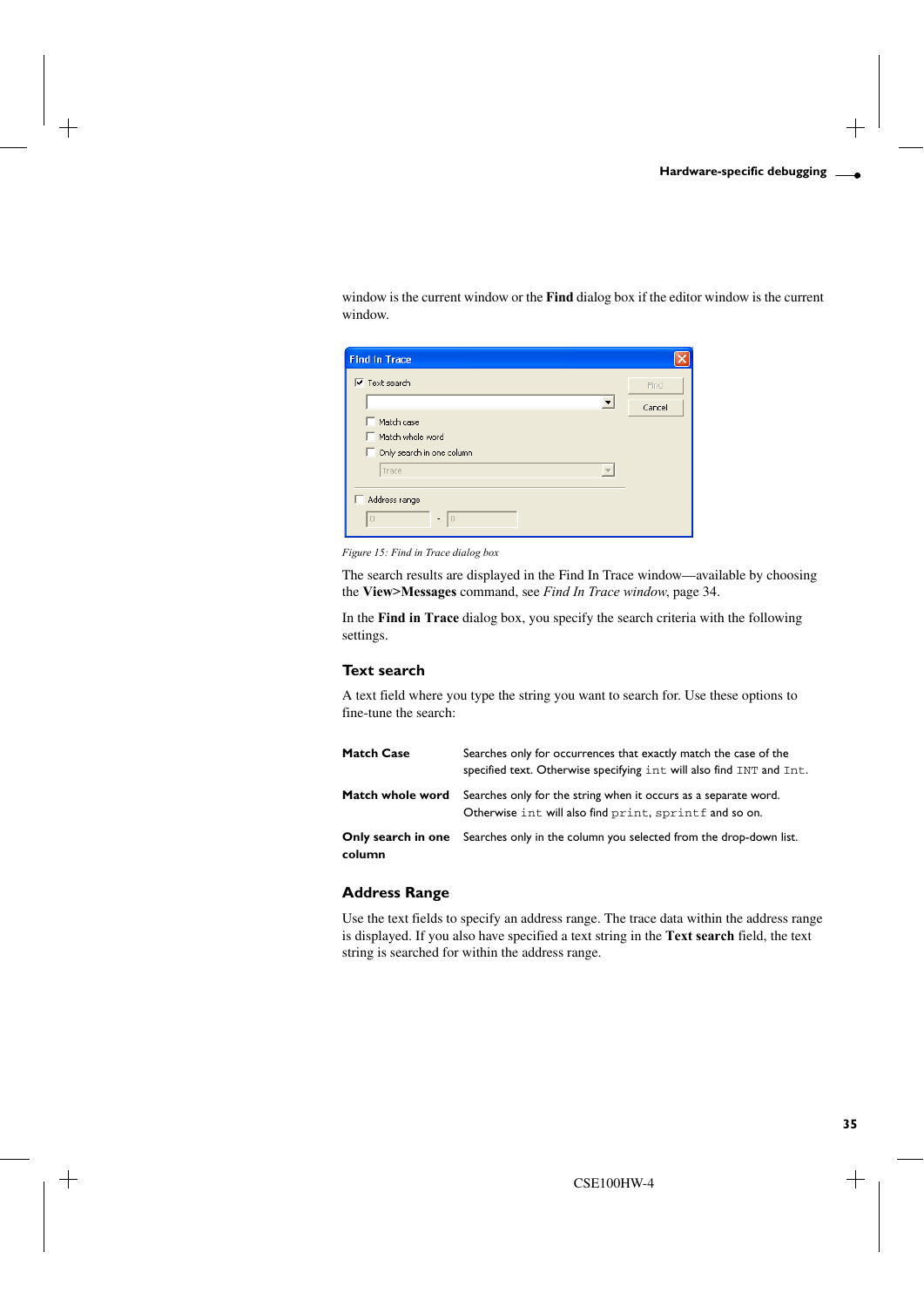## <span id="page-35-0"></span>**Using the profiler**

This section gives you information about using the profiler. More specifically, these topics are covered:

- *[Reasons for using the profiler](#page-35-1)*, page 36
- *[How to use the profiler on function level](#page-36-0)*, page 37
- *[How to use the profiler on instruction level](#page-36-1), page 37*
- *[Function Profiler window](#page-37-0)*, page 38

Profiling is only available for the E100 driver.

**Note:** This profiler is part of the C-SPY driver and should not be confused with the profiling system provided as a plug-in module, see the *IAR Embedded Workbench® IDE User Guide*.

## <span id="page-35-1"></span>**REASONS FOR USING THE PROFILER**

- *Function profiling* information is displayed in the Function Profiler window, that is, timing information for the functions in an application. The profiler measures the time between the entry and return of a function. This means that time consumed in a function is not added until the function returns or another function is called. You will only notice this if you are stepping into a function. Profiling must be turned on explicitly using a button on the window's toolbar, and will stay enabled until it is turned off.
- *Instruction profiling* information is displayed in the Disassembly window, that is, the number of times each instruction has been executed.



Function profiling can help you find the functions where most time is spent during execution. Focus on those functions when optimizing your code. A simple method of optimizing a function is to compile it using speed optimization. Alternatively, you can move the function into the memory which uses the most efficient addressing mode. For detailed information about efficient memory usage, see the *IAR C/C++ Compiler Reference Guide for M16C/R8C*.



Instruction profiling can help you fine-tune your code on a very detailed level, especially for assembler source code. Instruction profiling can also help you to understand where your compiled C/C++ source code spends most of its time, and perhaps give insight into how to rewrite it for better performance.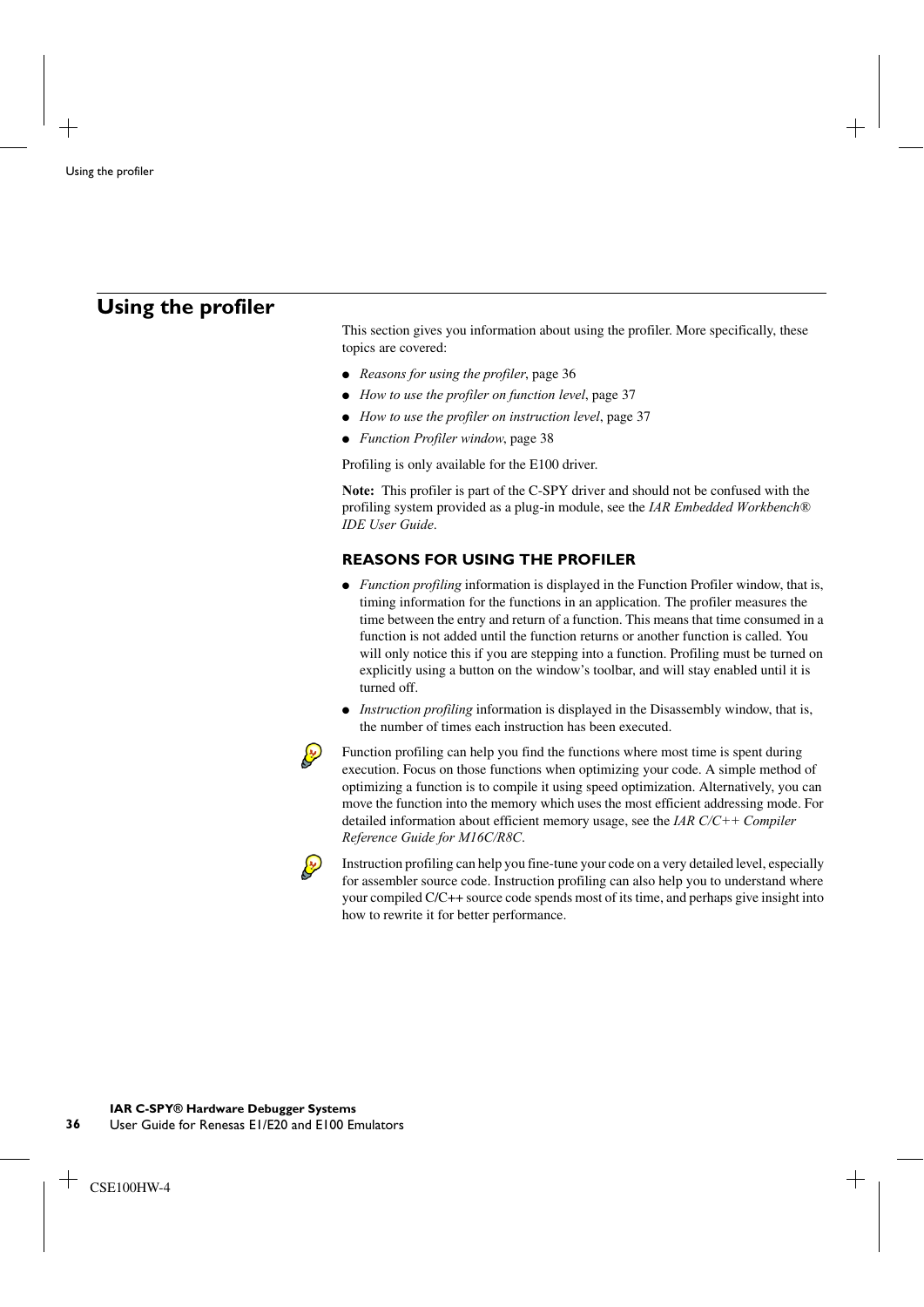## <span id="page-36-0"></span>**HOW TO USE THE PROFILER ON FUNCTION LEVEL**

To display function profiling information in the Function Profiler window, follow these steps:

**1** Make sure you build your application using these options:

| Category       | <b>Setting</b>                            |
|----------------|-------------------------------------------|
| C/C++ Compiler | Output>Generate debug information         |
| Linker         | Output>Format>Debug information for C-SPY |
|                |                                           |

*Table 8: Project options for enabling the profiler* 



**2** When you have built your application and started C-SPY, choose **E100 Emulator>Function Profiler** to open the Function Profiler window, and click the **Enable** button to turn on the profiler. Alternatively, choose **Enable** from the context menu that is available when you right-click in the Function Profiler window.

- **3** Start executing your application to collect the profiling information.
- **4** Profiling information is displayed in the Function Profiler window. To sort, click on the relevant column header.



**5** When you start a new sampling, you can click the **Clear** button—alternatively, use the context menu—to clear the data.

## <span id="page-36-1"></span>**HOW TO USE THE PROFILER ON INSTRUCTION LEVEL**

To display instruction profiling information in the Disassembly window, follow these steps:

- **1** When you have built your application and started C-SPY, choose **View>Disassembly** to open the Disassembly window, and choose **Enable** from the context menu that is available when you right-click in the Profiler window.
- **2** Make sure that the **Show** command on the context menu is selected, to display the profiling information.
- **3** Start executing your application to collect the profiling information.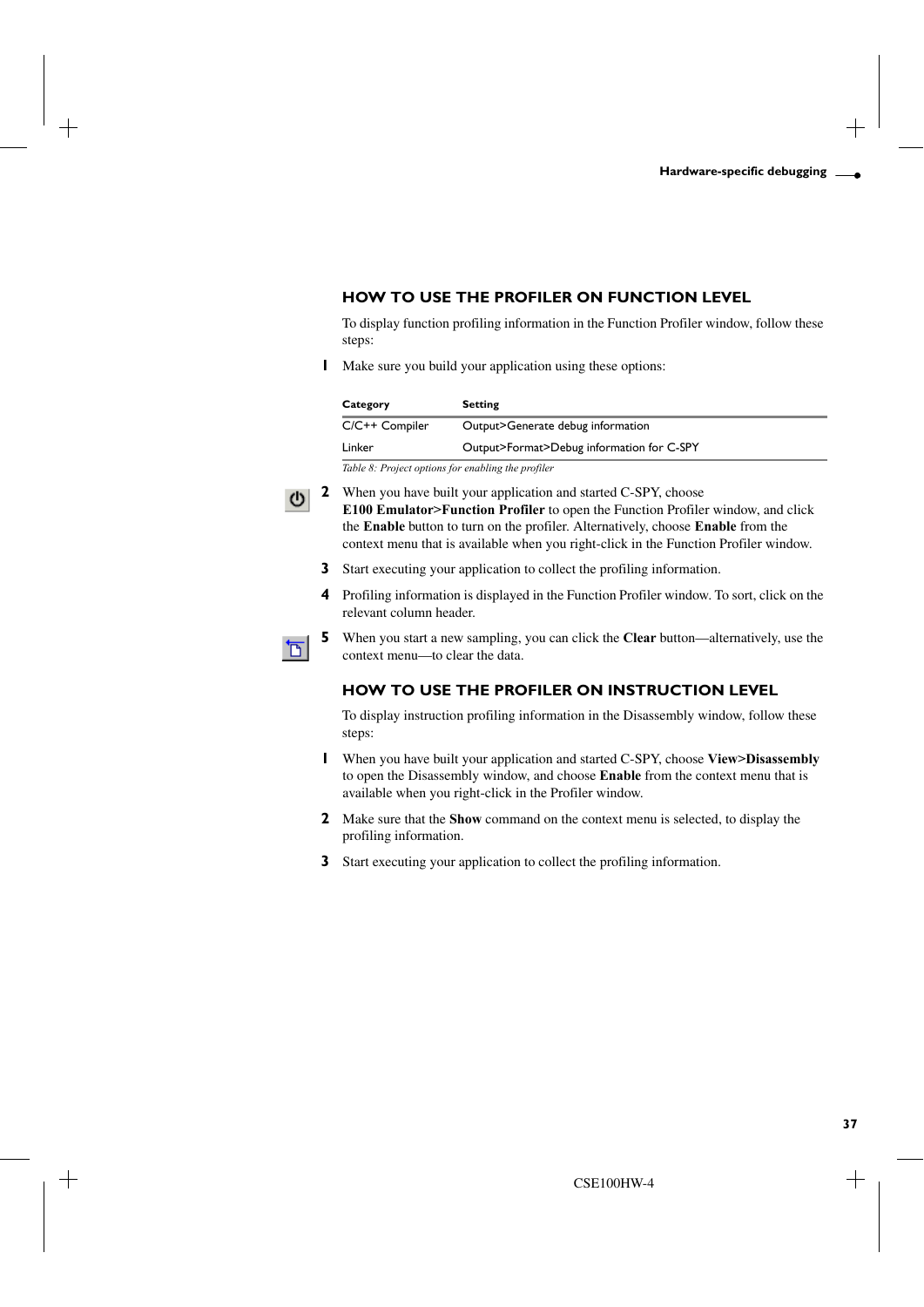**4** When the execution stops, for instance because the program exit is reached or a breakpoint is triggered, you can view instruction level profiling information in the left-hand margin of the Disassembly window.

| <b>Disassembly</b> |                                    |                                                   |                                    |                               | 冈 |
|--------------------|------------------------------------|---------------------------------------------------|------------------------------------|-------------------------------|---|
| n to               | lmain.                             | Memory                                            | $\Box$<br>$\overline{\phantom{a}}$ |                               |   |
| 10 <sub>1</sub>    | 00510D<br>00510F<br>oid main(void) | <b>B17D</b><br>F3                                 | ADD.W:O<br>RTS.                    | $#1$ . SP                     |   |
|                    | lain:<br>005110<br>call count=0;   | BF7D                                              | ADD.W:O                            | $#-1$ .SP                     |   |
|                    | 005112<br>$\int$ init fib();       | 0FD9 0400                                         | MOV, W:O                           | $#0$ , call count             |   |
|                    | 005116<br>00511A                   | 9BFD 0050<br>62<br>do foreground process();       | JSR.A<br>JMP S                     | init fib<br>0x511E            |   |
| 10                 | 00511B                             | EOF5 FF<br>while( $\verb call  count < MAX FIB$ ) | JSR.W                              | do foreground process         |   |
|                    | 00511E                             | 8F77 0400<br>000A                                 | CMP.W:G                            | $#10$ , call count            |   |
| 11<br>11           | 005124                             | CE7D F5                                           | JLT                                | 0x511B                        |   |
|                    | 005127<br>005129                   | <b>B17D</b><br>F3<br>GENERIC_MOVE_LONG_L08:       | ADD.W:O<br><b>RTS</b>              | $#1$ .SP                      |   |
|                    | 00512A<br>005120                   | 5CEC<br>027R                                      | PUSHM<br>YOHG M                    | R1, R3, A0, A1<br>$P_0$ $P_2$ |   |
|                    | <b>TITLE</b>                       |                                                   |                                    |                               |   |

*Figure 16: Instruction count in Disassembly window*

For each instruction, the number of times it has been executed is displayed.

## <span id="page-37-0"></span>**FUNCTION PROFILER WINDOW**

The Function Profiler window—available from the **E100 Emulator** menu—displays function profiling information.

|                          | GIF                      |       |           |               |           |               |  |
|--------------------------|--------------------------|-------|-----------|---------------|-----------|---------------|--|
|                          | Function                 | Calls | Flat Time | Flat Time (%) | Acc. Time | Acc. Time (%) |  |
|                          | Dly100us(void*)          |       | 92        | 76.67         |           |               |  |
|                          | Tim2Handler()            |       | 8         | 6.67          |           |               |  |
|                          | GPIO_WriteBit(GPIO_TypeD |       | 6         | 5.00          |           |               |  |
|                          | HD44780RdIO()            |       | 5         | 4.17          |           |               |  |
|                          | HD44780_BusyCheck(Int8U* |       | o.        | 1.67          |           |               |  |
|                          | ExtCritSection()         |       |           | 1.67          |           |               |  |
|                          | GPIO_Init(GPIO_TypeDef*, |       |           | 0.83          |           |               |  |
| <b>Function Profiler</b> | UsbAudioClassInit()      |       |           | 0.83          |           |               |  |

*Figure 17: Function Profiler window*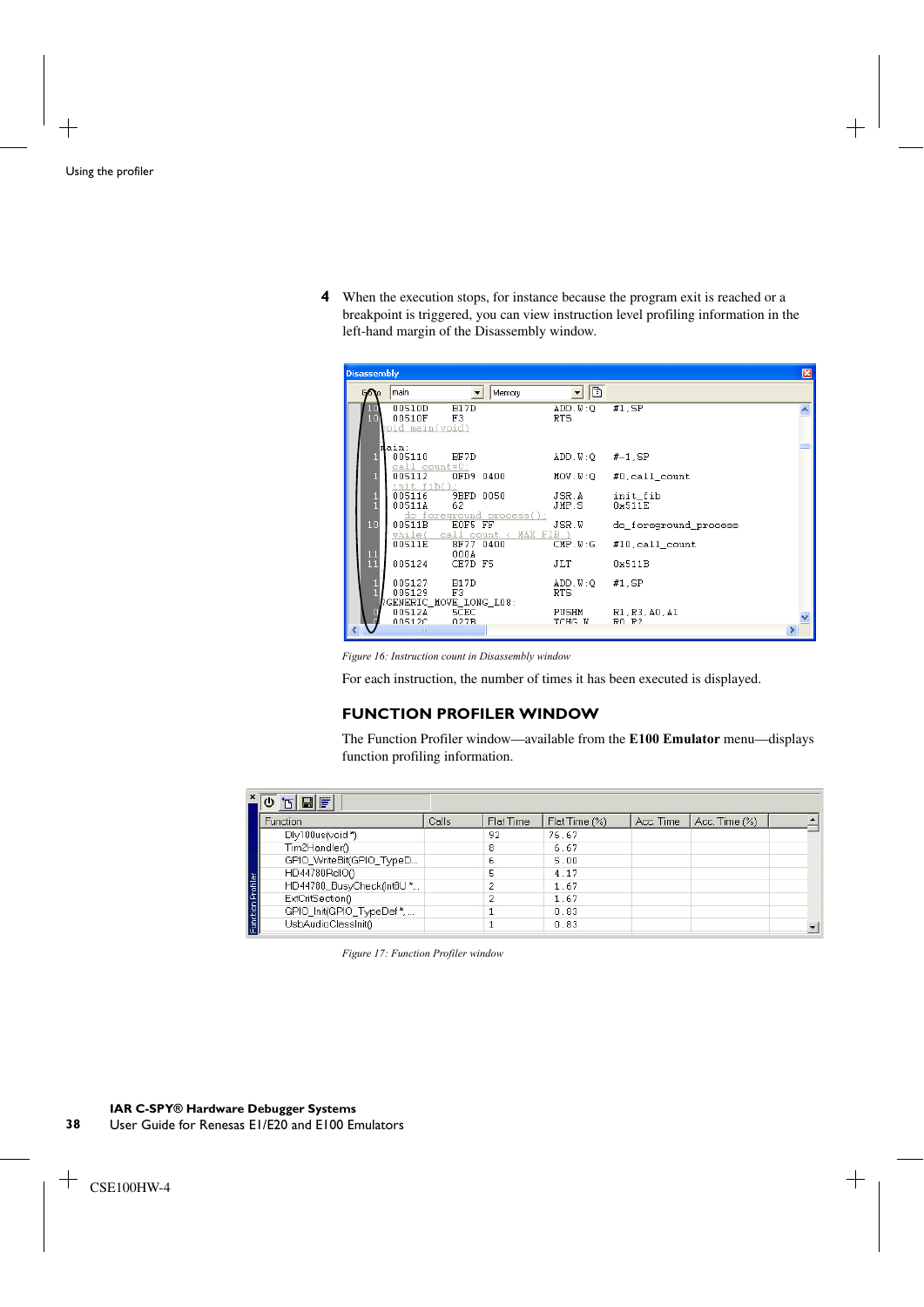## **Toolbar**

The toolbar at the top of the window provides these buttons:

| <b>Toolbar button</b> | <b>Description</b>                                                                                                                                                                                                                                                                                                                                                                                                                                                                                                                                                                                             |
|-----------------------|----------------------------------------------------------------------------------------------------------------------------------------------------------------------------------------------------------------------------------------------------------------------------------------------------------------------------------------------------------------------------------------------------------------------------------------------------------------------------------------------------------------------------------------------------------------------------------------------------------------|
| Enable/Disable        | Enables or disables the profiler.                                                                                                                                                                                                                                                                                                                                                                                                                                                                                                                                                                              |
| Clear                 | Clears all profiling data.                                                                                                                                                                                                                                                                                                                                                                                                                                                                                                                                                                                     |
| Save                  | Opens a standard <b>Save As</b> dialog box where you can save the contents<br>of the window to a file, with tab-separated columns. Only<br>non-expanded rows are included in the list file.                                                                                                                                                                                                                                                                                                                                                                                                                    |
| Graphical view        | Overlays the values in the percentage columns with a graphical bar.                                                                                                                                                                                                                                                                                                                                                                                                                                                                                                                                            |
| Progress bar          | Displays a backlog of profiling data that is still being processed. If the<br>rate of incoming data is higher than the rate of the profiler processing<br>the data, a backlog is accumulated. The progress bar indicates that the<br>profiler is still processing data, but also approximately how far the<br>profiler has come in the process. Note that because the profiler<br>consumes data at a certain rate and the target system supplies data at<br>another rate, the amount of data remaining to be processed can both<br>increase and decrease. The progress bar can grow and shrink<br>accordingly. |

*Table 9: Function Profiler window toolbar*

## **The display area**

The content in the display area depends on which source is used for the profiling information; the display area contains one line for each function compiled with debug information. When some profiling information has been collected, it is possible to expand rows of functions that have called other functions. The child items for a given function list all the functions that have been called by the parent function and the corresponding statistics.

More specifically, the display area provides this information:

| Column          | <b>Description</b>                                                |
|-----------------|-------------------------------------------------------------------|
| <b>Function</b> | The name of the profiled C function.                              |
| Calls           | The number of times the function has been called.                 |
| Flat time       | The time in estimated number of cycles spent inside the function. |

*Table 10: Function Profiler window columns*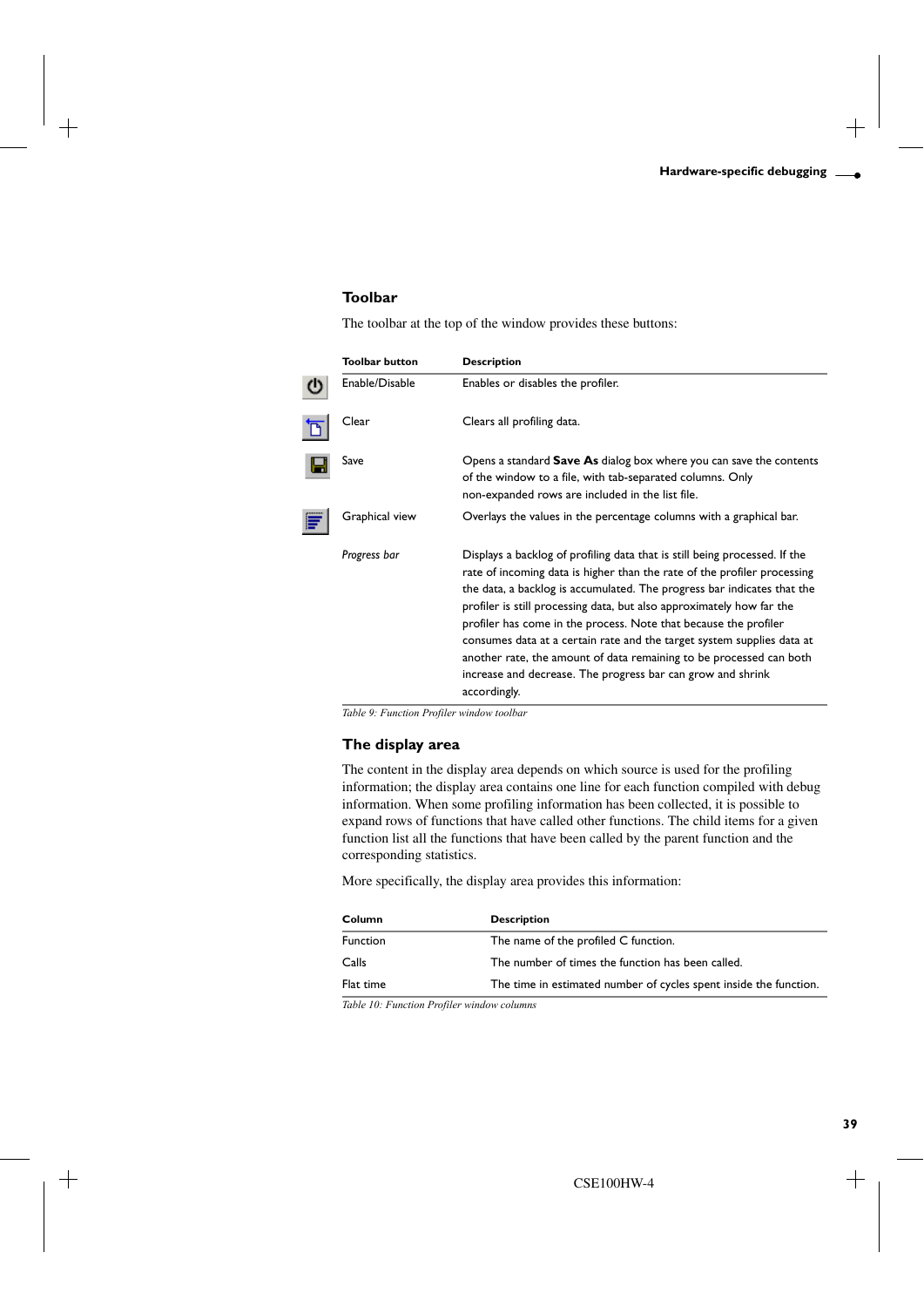| Column           | <b>Description</b>                                                                                       |
|------------------|----------------------------------------------------------------------------------------------------------|
| Flat time (%)    | Flat time in estimated number of cycles expressed as a percentage<br>of the total time.                  |
| Acc. time        | The time in estimated number of cycles spent in this function and<br>everything called by this function. |
| Acc. time $(\%)$ | Accumulated time in estimated number of cycles expressed as a<br>percentage of the total time.           |

*Table 10: Function Profiler window columns (Continued)*

#### **Function Profiler window context menu**

This context menu is available in the Function Profiler window:

| $\overline{\phantom{a}}$ Fnable |
|---------------------------------|
| Clear                           |
| $\checkmark$ Source: Trace      |

*Figure 18: Function Profiler window context menu*

These commands are available on the menu:

| Menu command | <b>Description</b>                                                                                                                                              |
|--------------|-----------------------------------------------------------------------------------------------------------------------------------------------------------------|
| Enable       | Enables the profiler. The system will collect information also when the<br>window is closed.                                                                    |
| Clear        | Clears all profiling data.                                                                                                                                      |
| Source       | Selects which source to be used for the profiling information. The only<br>supported source is Trace:                                                           |
|              | <b>Trace</b> , supported by the <i>-Trace debug probe</i> . The instruction count<br>for instruction profiling is only as complete as the collected trace data. |

*Table 11: Commands on the Function Profiler window context menu*

## <span id="page-39-0"></span>**Using breakpoints**

This section provides an overview of the available breakpoints for the C-SPY hardware debugger systems.

- *[Breakpoints in the C-SPY hardware drivers](#page-40-0)*, page 41
- *[Data breakpoints dialog box \(E1/E20\)](#page-41-0)*, page 42
- *[Data breakpoint dialog box \(E100\)](#page-42-0)*, page 43
- *[Hardware Code Breakpoint dialog box](#page-48-0)*, page 49
- *[Software Code Breakpoint dialog box](#page-49-0)*, page 50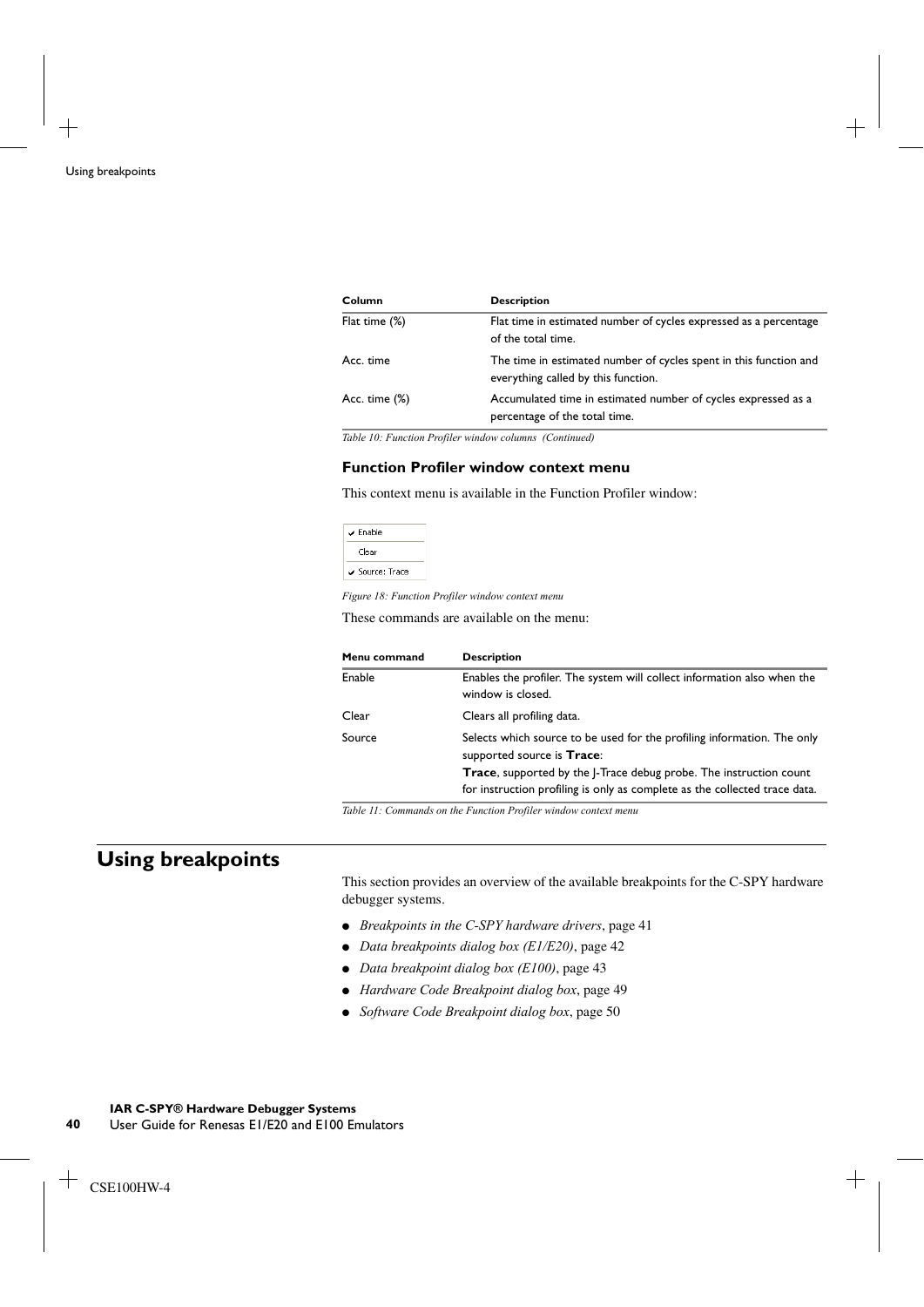- *[Address breakpoints dialog box](#page-50-0)*, page 51
- *[Breakpoint Usage dialog box](#page-52-0)*, page 53.

For information about the various methods for setting breakpoints, the facilities for monitoring breakpoints, and the various breakpoint consumers, see the *IAR Embedded Workbench® IDE User Guide*.

**Note:** There are two system macros that can be used to automate the setting of data and address breakpoints, see *[C-SPY system macros](#page-52-1)*, page 53.

## <span id="page-40-0"></span>**BREAKPOINTS IN THE C-SPY HARDWARE DRIVERS**

Using the C-SPY drivers for hardware debugger systems you can set various breakpoint types. The amount of breakpoints you can set depends on the number of *hardware breakpoints* available on the target system. If no hardware breakpoints are available, *software breakpoints* will be used.

This table summarizes the characteristics of breakpoints for the different target systems:

| <b>C-SPY hardware driver</b>               | Software code<br>breakpoints | Hardware code<br>and Log<br>breakpoints | Trace<br>breakpoints | Data<br>breakpoints |
|--------------------------------------------|------------------------------|-----------------------------------------|----------------------|---------------------|
| E1/E20                                     |                              |                                         |                      |                     |
| using 10 h/w breakpoints <sup>*</sup> 256  |                              | Up to $8^{\dagger}$                     |                      |                     |
| E100                                       |                              |                                         |                      |                     |
| using 16 h/w breakpoints <sup>*</sup> 4096 |                              | Up to $16$                              | Up to $16$           | 4                   |

*Table 12: Available breakpoints in C-SPY hardware drivers*

**\* The number of available hardware breakpoints depends on the target system you are using. † These 8 breakpoint resources are shared between three types of breakpoints.**

Hardware breakpoints in the emulators share the same resources.

The *software code* breakpoints use a mechanism that writes to the memory with a BRK instruction, and when a breakpoint is triggered the original instruction is written back to the memory. This makes it possible to use the breakpoint for code in RAM, but if used for code in flash memory the execution is slowed down by the need to reprogram the memory.

The debugger will first use any available hardware breakpoints before using software breakpoints. Exceeding the number of available breakpoints causes the debugger to single step. This will significantly reduce the execution speed. For this reason you must be aware of the different breakpoint consumers.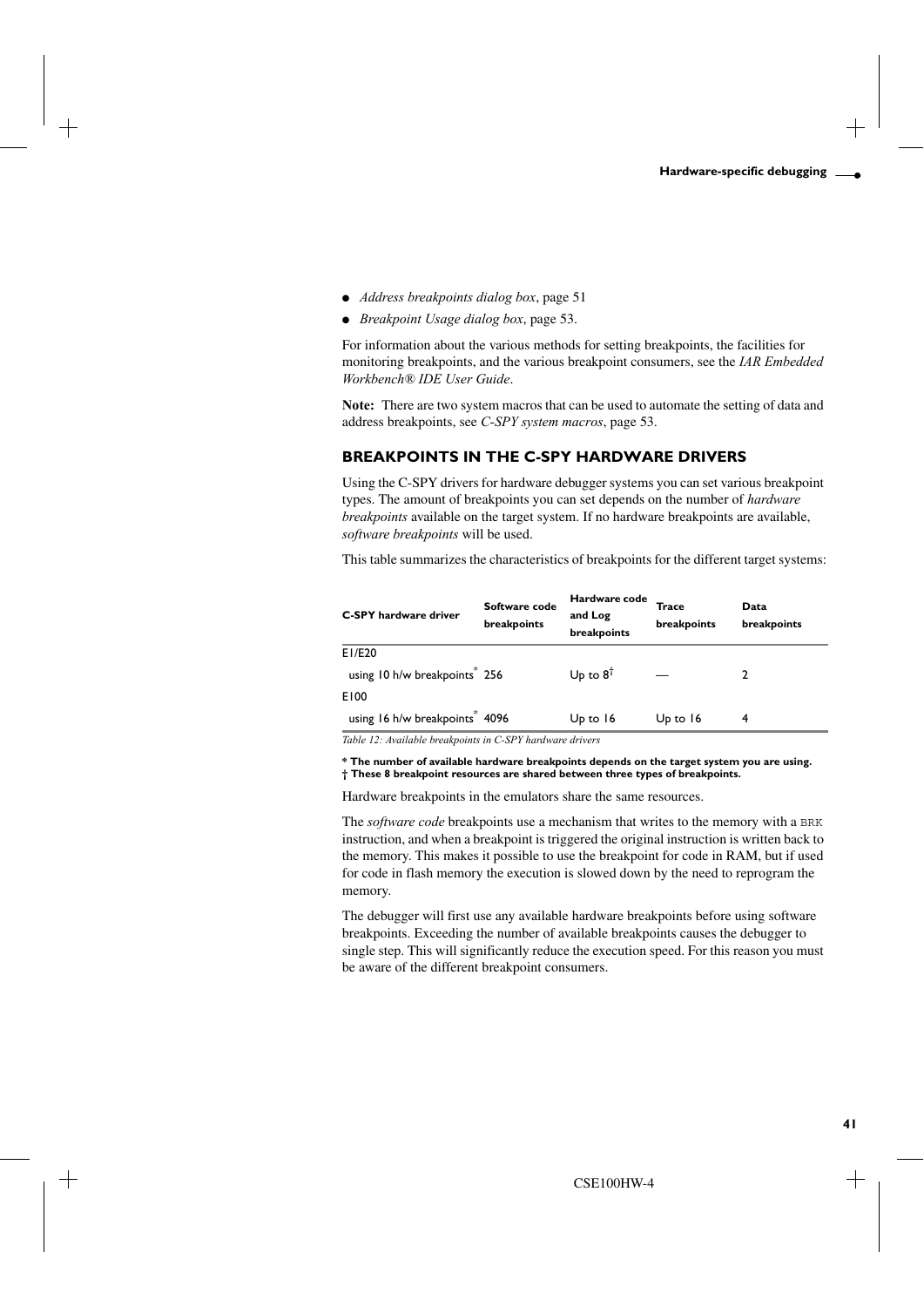## <span id="page-41-0"></span>**DATA BREAKPOINTS DIALOG BOX (E1/E20)**

The **Data Breakpoint** dialog box is available from the context menu in the editor window, Breakpoints window, the Memory window, and in the Disassembly window.

| New Breakpoint<br>$\overline{\mathbf{x}}$          |
|----------------------------------------------------|
| Data Breakpoint                                    |
| Break At:                                          |
| Edit                                               |
| Address Condition                                  |
| C None                                             |
| C Mask: lower 1 - bits                             |
| Data Condition                                     |
| Read/Write: Read/Write<br>$\blacktriangledown$     |
| Access size: Not specified<br>$\blacktriangledown$ |
| Compare Condition                                  |
| Compared data:                                     |
| $\Box$ Mask:                                       |
| Cancel<br>OK                                       |

*Figure 19: Data breakpoints dialog box (E1/E20)*

This dialog box is available for the C-SPY E1/E20 driver.

Use the **Data Breakpoint** dialog box to set a data breakpoint. Data breakpoints never stop execution within a single instruction. They are recorded and reported after the instruction is executed.

## **Break At**

Specify the location of the breakpoint, or the start location if you select the address condition **Range**. Alternatively, click the **Edit** button to open the **Enter Location** dialog box; see the *IAR Embedded Workbench® IDE User Guide*.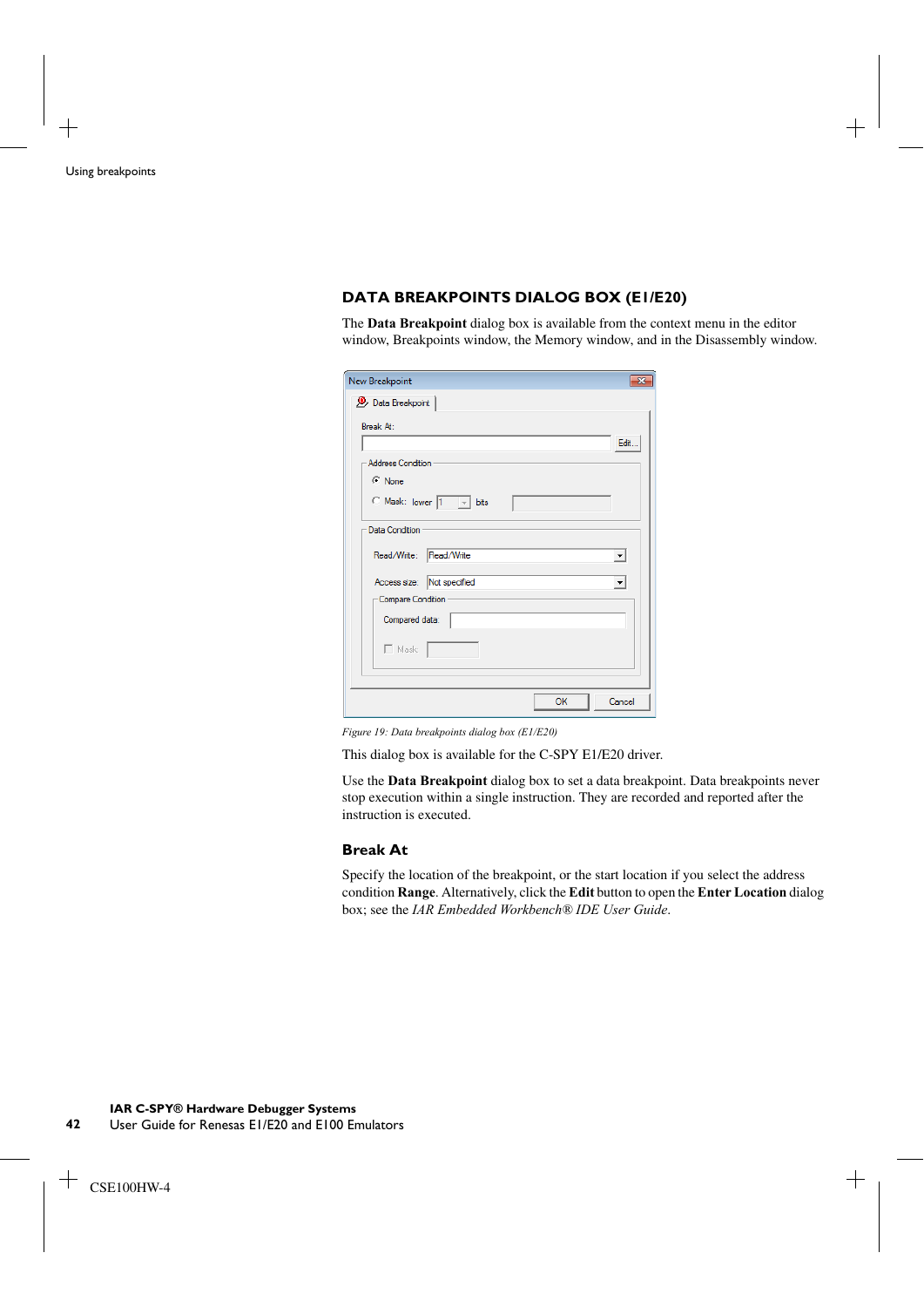## **Address Condition**

Determines whether there should be a trigger condition for the address where the data is located:

| There is no condition for the address.                                                              |
|-----------------------------------------------------------------------------------------------------|
| Specify an address mask. The lower bits of the address are masked:<br>choose how many bits to mask. |
|                                                                                                     |

## **Data Condition**

Determines whether there should be data trigger conditions for the breakpoint:

| <b>Read/Write</b> | <b>Read</b> — the breakpoint is only triggered by a read access<br>$Write$ — the breakpoint is only triggered by a write access<br>$Read/Write$ — the breakpoint is triggered by all accesses.                                                                 |
|-------------------|----------------------------------------------------------------------------------------------------------------------------------------------------------------------------------------------------------------------------------------------------------------|
| Access size       | Determines whether there should be a size—in practice, a range—of<br>locations where the breakpoint will trigger. Each fetch access to the<br>specified memory range will trigger the breakpoint. Choose between:                                              |
|                   | Not specified $-$ No access size has been specified.<br>$B$ yte — The access size will be set to a byte.<br>$Word$ — The access size will be set to a word. (If you use this size<br>with a breakpoint on an absolute address, it must be an even<br>address.) |
|                   | <b>Compared data</b> Set a value that the accessed data should be compared to, using<br>decimal notation or hexadecimal notation (prefixed by $0x$ ).                                                                                                          |
| <b>Mask</b>       | Set a mask for the compared data, using decimal notation or<br>hexadecimal notation (prefixed by $0x$ ).                                                                                                                                                       |

## <span id="page-42-0"></span>**DATA BREAKPOINT DIALOG BOX (E100)**

The options for setting data breakpoints are available from the context menu that appears when you right-click in the **Breakpoints** window. On the context menu, choose **New Breakpoint>Data** to set a new breakpoint. Alternatively, to modify an existing breakpoint, select a breakpoint in the Breakpoint window and choose **Edit** on the context menu.

You can also set a data breakpoint on a memory range by right-clicking in the Memory window.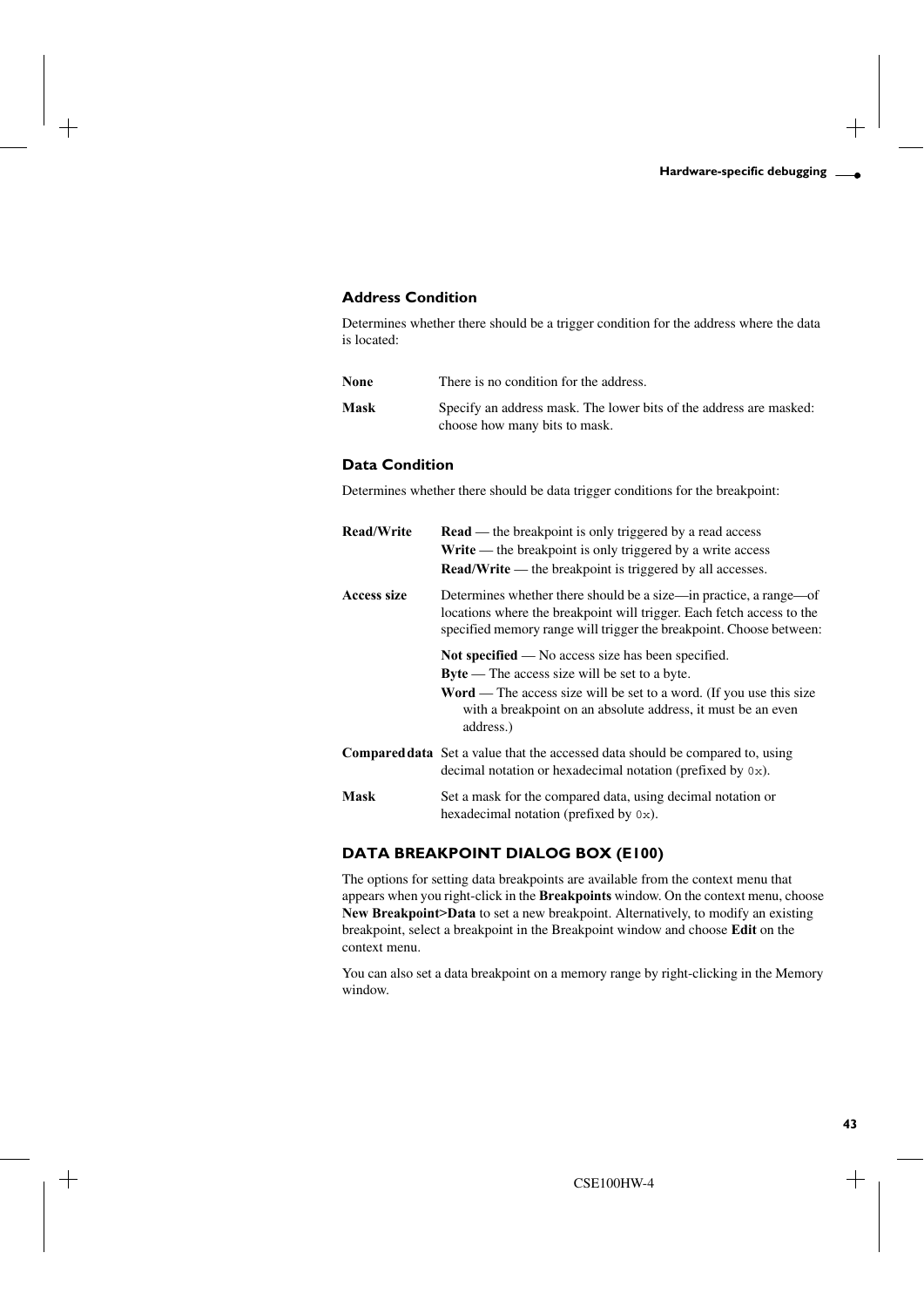|  |  | The Data Breakpoint dialog box appears. |  |  |  |  |
|--|--|-----------------------------------------|--|--|--|--|
|--|--|-----------------------------------------|--|--|--|--|

| Type<br>Mnemonic level<br>C Byte<br>C Word<br>C MCU Bus<br><b>▽</b> CPU<br>$\nabla$ DMAC<br>Address condition | Access<br>C Read<br>C Write<br>C Read/Write<br>Skip count:<br>0 |       |
|---------------------------------------------------------------------------------------------------------------|-----------------------------------------------------------------|-------|
|                                                                                                               | Address condition operator:                                     |       |
| $\nabla$ Enable                                                                                               | Specified value (==)                                            |       |
| Start value:                                                                                                  |                                                                 |       |
| gCounter                                                                                                      |                                                                 | Edit. |
| Range delimiter-                                                                                              |                                                                 |       |
| C End location                                                                                                |                                                                 |       |
| $C$ Length                                                                                                    |                                                                 |       |
| C Automatic                                                                                                   |                                                                 |       |
|                                                                                                               |                                                                 | Edit  |
|                                                                                                               |                                                                 |       |
| Data Condition                                                                                                |                                                                 |       |
|                                                                                                               | Data condition operator:                                        |       |
| $\nabla$ Enable                                                                                               | Specified value (==)                                            |       |
| 4<br>Value 1:                                                                                                 | $\Box$<br>Value $2:$                                            |       |
| Mask                                                                                                          |                                                                 |       |
|                                                                                                               |                                                                 |       |
| $\Box$ Enable                                                                                                 | 0xFA                                                            |       |

*Figure 20: Data Breakpoint dialog box (E100)*

This dialog box is available for the C-SPY E100 driver.

Data breakpoints are triggered when data is accessed at the specified location. Data breakpoints are primarily useful for variables that have a fixed address in memory. If you set a breakpoint on an accessible local variable, the breakpoint will be set on the corresponding memory location. The validity of this location is only guaranteed for small parts of the code. The execution will usually stop directly after the instruction that accessed the data has been executed.

**Note:** When a data breakpoint is triggered, the execution continues for a few cycles before it stops. The debug log shows which breakpoint that was triggered.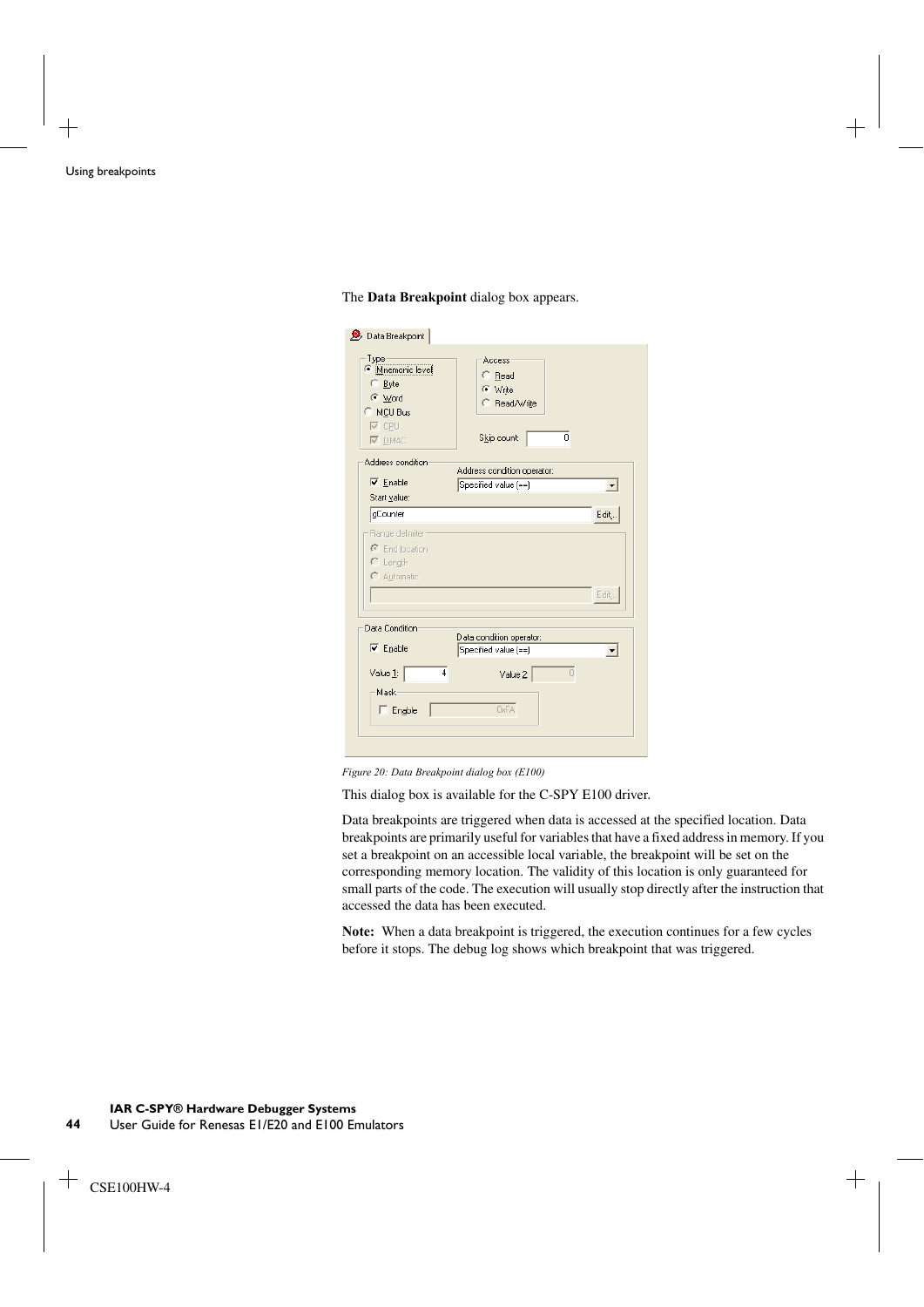## **Type**

To choose how the breakpoint detects the access, select one of the following options:

| Type                  | <b>Description</b>                                                                                                                                                                                           |
|-----------------------|--------------------------------------------------------------------------------------------------------------------------------------------------------------------------------------------------------------|
| <b>Mnemonic level</b> | A detection method where data is specified according to the size                                                                                                                                             |
|                       | handled by a mnemonic (. B or . W). Can only be used with 8- or 16-bit                                                                                                                                       |
|                       | data types. Choose between:                                                                                                                                                                                  |
|                       | <b>Byte</b> – accesses the data in one byte                                                                                                                                                                  |
|                       | <b>Word</b> – accesses the data in two bytes                                                                                                                                                                 |
| <b>MCU Bus</b>        | A detection method where data is specified according to the bus<br>operation of the target microcontroller or MCU. This method must be<br>used with 32- and 64-bit data types and cannot detect data values. |
|                       | Choose between:                                                                                                                                                                                              |
|                       | <b>CPU</b> – CPU bus cycle                                                                                                                                                                                   |
|                       | <b>DMAC</b> – DMAC bus cycle                                                                                                                                                                                 |

*Table 13: Access detection type*

#### **Access**

Use the **Access** options to specify the type of memory access that triggers the breakpoint.

| <b>Memory Access type Description</b> |                              |
|---------------------------------------|------------------------------|
| Read                                  | Read from location.          |
| Write                                 | Write to location.           |
| <b>Read/Write</b>                     | Read or write from location. |

*Table 14: Memory Access types*

## **Skip count**

The number of times that the breakpoint must be fulfilled before a break occurs.

## **Address condition**

Select **Enable** to be able to specify an address condition for triggering the breakpoint.

## **Address condition operator**

Select how the values you specify (a start location and possibly an end location) are interpreted:

- Specified value  $(==)$
- Any other value  $(!=)$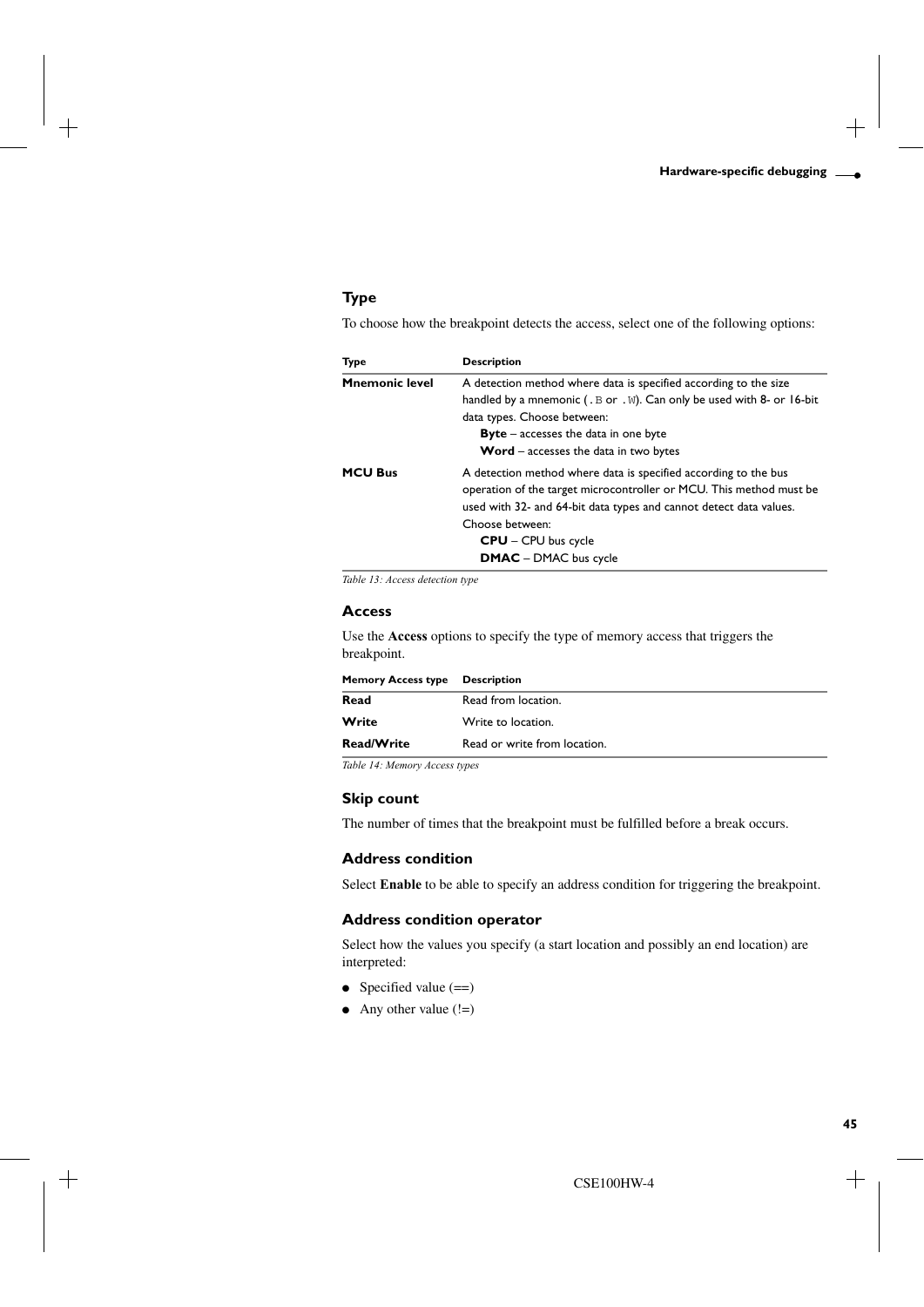- Inside the range  $(\le$  Values $\le$  =)
- Outside the range  $!$  (<=Values <= )
- Greater than or equal to  $(>=)$
- Less than or equal to  $(\leq)$
- Greater value  $(>)$
- $\bullet$  Less value  $\left\langle \epsilon \right\rangle$

For the settings **Inside the range (<=Values<=)** and **Outside the range !(<=Values<=)**, you must also specify the end of the address range using the **Range delimiter** option.

#### **Start value**

Set the (start) location for the breakpoint. Clicking the **Edit** button opens the **Enter Location** dialog box; see the *IAR Embedded Workbench® IDE User Guide*.

#### **Range delimiter**

If the breakpoint is set on an address range, use this option to specify the end point of the range. Clicking the **Edit** button opens the **Enter Location** dialog box; see the *IAR Embedded Workbench® IDE User Guide*.

Select one of:

|                  | <b>End location</b> One of the location types used for the start location.                                                                                                                      |
|------------------|-------------------------------------------------------------------------------------------------------------------------------------------------------------------------------------------------|
| Length           | The length of the range in hexadecimal notation.                                                                                                                                                |
| <b>Automatic</b> | The range is automatically based on the expression the breakpoint is set<br>on. For example, if you set the breakpoint on a 12-byte structure, the<br>range of the breakpoint will be 12 bytes. |

## **Data condition**

Select **Enable** to be able to specify an additional data condition for triggering the breakpoint.

#### **Data condition operator**

Select how the values you specify (a start value and possibly an end value) are interpreted:

- Specified value  $(==)$
- Any other value  $(!=)$
- Inside the range (<=Values<=)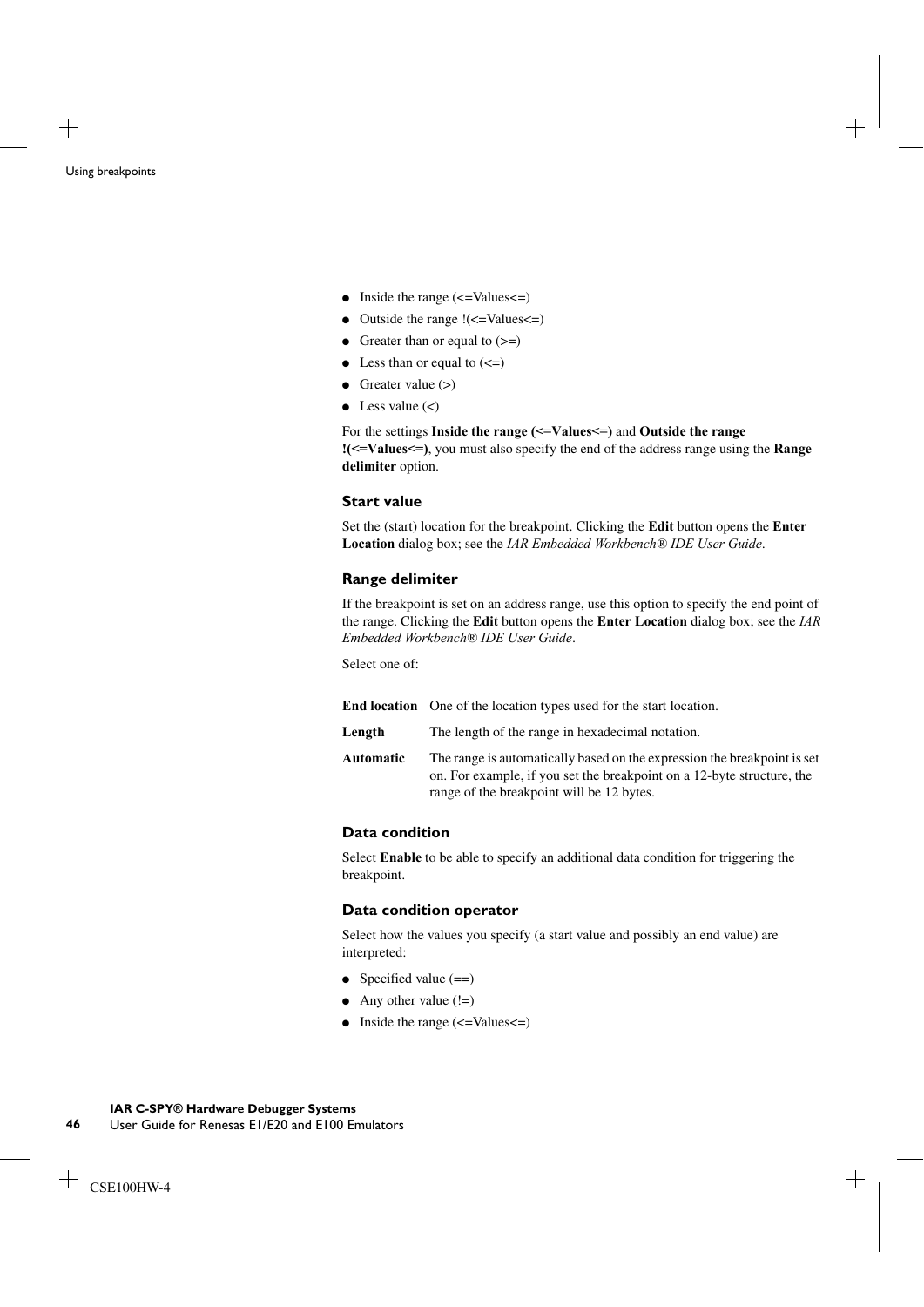- Outside the range !(<=Values<=)
- Greater than or equal to  $(>=)$
- Less than or equal to  $(\leq)$
- Greater value  $(>)$
- $\bullet$  Less value  $\left\langle \epsilon \right\rangle$

For the settings **Inside the range (<=Values<=)** and **Outside the range !(<=Values<=)**, you must also specify an end value using the **Value 2** field.

## **Value 1**

The (start) data value of the condition.

## **Value 2**

If the data condition operator specifies a value range, use this field to specify the end value.

## **Mask**

Select **Enable** and specify the bit mask value that the breakpoint value will be masked with.

## **Examples**

These examples illustrate how you use the **Data Breakpoint** dialog box.

#### *Example 1*

A data breakpoint for MOV.W #0x1234, 0x503:

| Type                              | Mnemonic level: Word                                                       |
|-----------------------------------|----------------------------------------------------------------------------|
| <b>Address condition operator</b> | Specified value $(==)$                                                     |
| <b>Start value</b>                | 0x503                                                                      |
| Data condition operator           | Specified value $(==)$                                                     |
| <b>Value 1</b>                    | 0x1234                                                                     |
| Mask                              | $0 \times$ FFFF (set by default when you select<br><b>Mnemonic level.)</b> |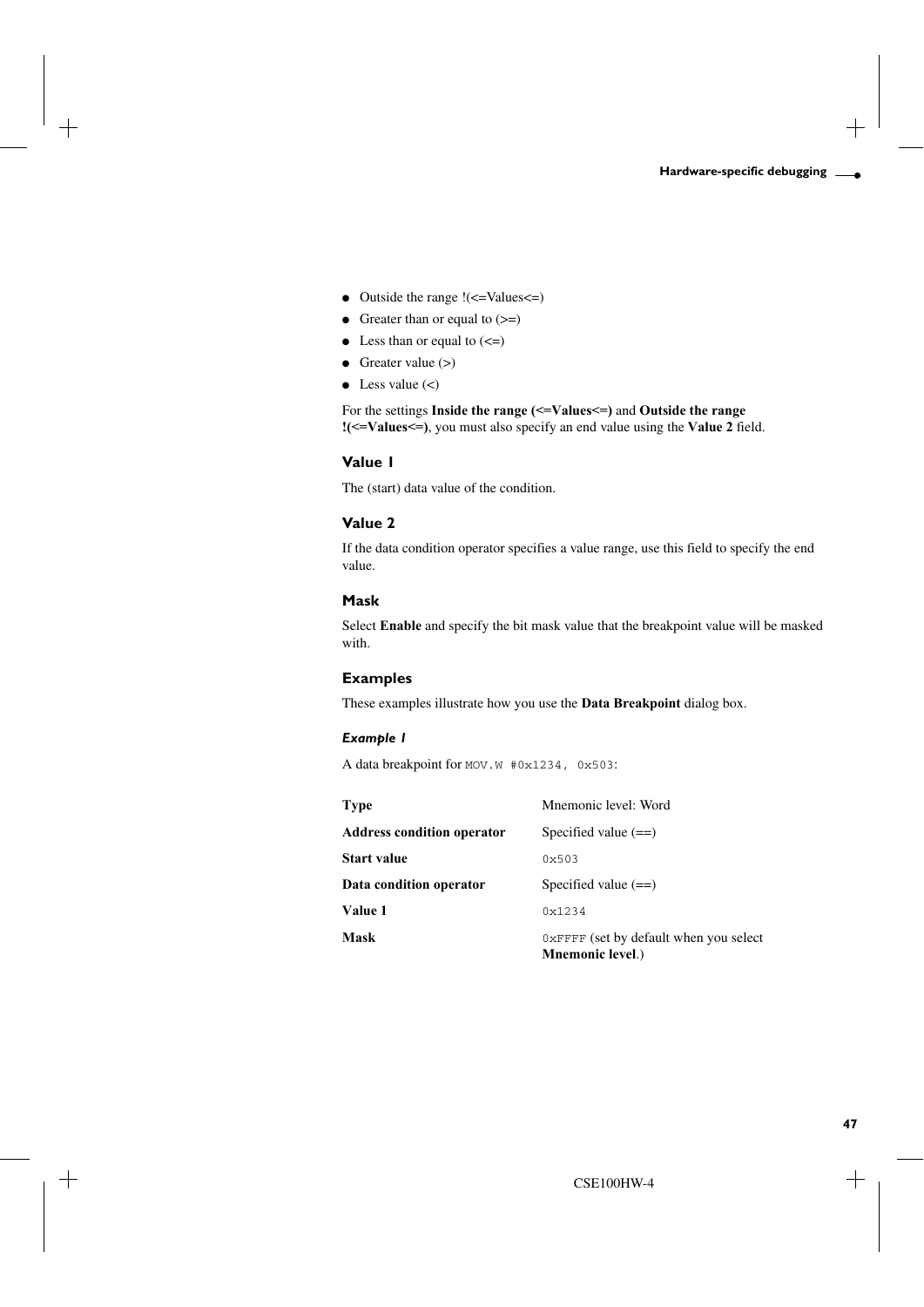#### *Example 2*

A data breakpoint for MOV.W #0x1234, 0x503, using two breakpoints: The first breakpoint:

| <b>Type</b>                       | <b>MCU Bus</b>         |
|-----------------------------------|------------------------|
| <b>Address condition operator</b> | Specified value $(==)$ |
| Start value                       | 0x503                  |
| Data condition operator           | Specified value $(==)$ |
| Value 1                           | 0x3400                 |
| Mask                              | 0xFF00                 |
| The second breakpoint:            |                        |
| <b>Type</b>                       | <b>MCU Bus</b>         |
| <b>Address condition operator</b> | Specified value $(==)$ |
| Start value                       | 0x504                  |
| D. 1929.                          |                        |

| лиигсээ сонингон орсгатог | $\sigma$               |
|---------------------------|------------------------|
| <b>Start value</b>        | 0x504                  |
| Data condition operator   | Specified value $(==)$ |
| Value 1                   | $0 \times 0012$        |
| Mask                      | 0x00FF                 |

## *Example 3*

A data breakpoint that triggers when data in a specific address range is modified, in this case char arr1[5] located at 0x480 to 0x484:

| <b>Type</b>                       | <b>MCU Bus</b>                             |
|-----------------------------------|--------------------------------------------|
| Access                            | Write                                      |
| <b>Address condition operator</b> | Inside the range $(\le$ Values $\le$ $=$ ) |
| <b>Start value</b>                | 0x480                                      |
| Range delimiter: End location     | 0x484                                      |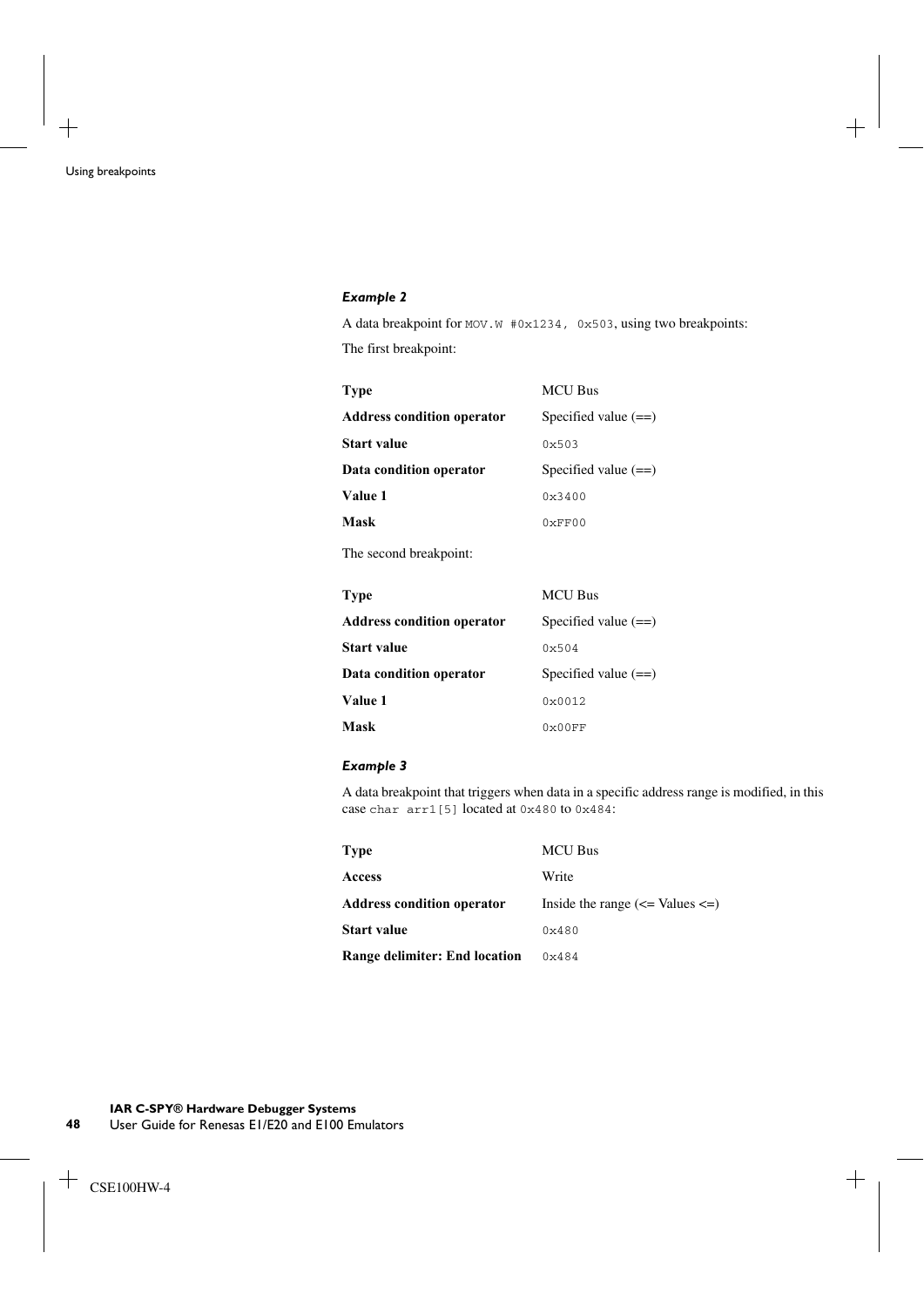## <span id="page-48-0"></span>**HARDWARE CODE BREAKPOINT DIALOG BOX**

The **Hardware Code Breakpoint** dialog box is available from the context menu in the editor window, Breakpoints window, and in the Disassembly window.

| Break At:      |                  | Edit. |
|----------------|------------------|-------|
|                |                  |       |
|                |                  |       |
|                | Action           |       |
|                | Expression:      |       |
|                |                  |       |
| Conditions     |                  |       |
| Expression:    |                  |       |
|                |                  |       |
| Condition true | 0<br>Skip count: |       |
|                |                  |       |

*Figure 21: Hardware Code breakpoints dialog box*

This dialog box is available for the C-SPY E1/E20 driver.

Use the **Hardware Code Breakpoint** dialog box to set a hardware breakpoint.

**Note:** When you use a C-SPY hardware debugger driver and set a breakpoint in code without specifying the type, a *hardware code* breakpoint will be set as long as there are any available. If there are no available hardware code breakpoints, a *software code* breakpoint will be set.

## **Break At**

Specify the location of the breakpoint in the text box. Alternatively, click the **Edit** button to open the **Enter Location** dialog box; see the *IAR Embedded Workbench® IDE User Guide*.

## **Action**

Determines whether there is an action connected to the breakpoint. Specify an expression, for instance a C-SPY macro function, which is evaluated when the breakpoint is triggered and the condition is true.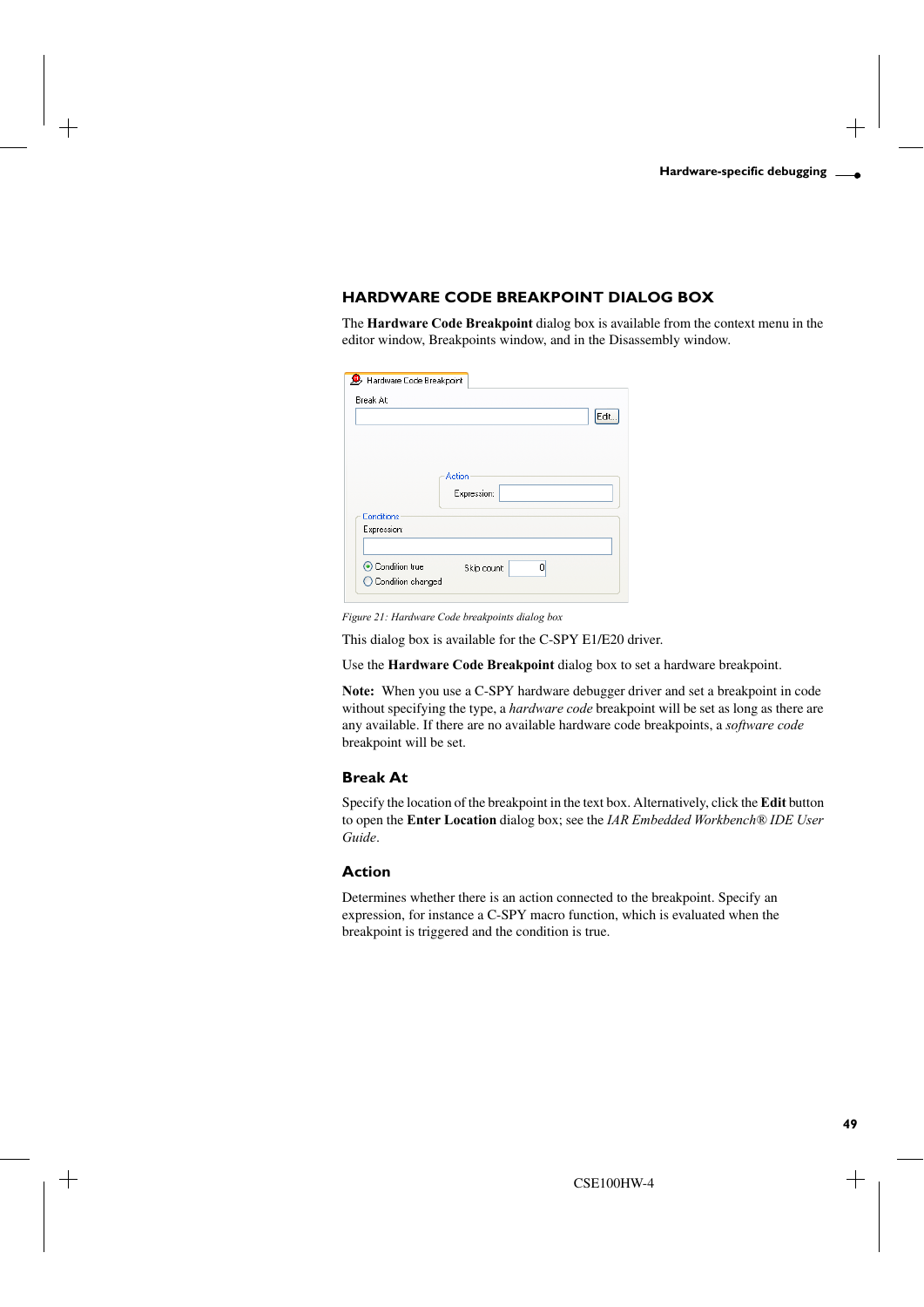## **Conditions**

Specify simple or complex conditions:

| <b>Expression</b>        | Specify a valid expression conforming to the C-SPY<br>expression syntax.                                         |
|--------------------------|------------------------------------------------------------------------------------------------------------------|
| <b>Condition true</b>    | The breakpoint is triggered if the value of the expression is<br>true.                                           |
| <b>Condition changed</b> | The breakpoint is triggered if the value of the expression has<br>changed since it was last evaluated.           |
| Skip count               | The number of times that the breakpoint condition must be.<br>fulfilled before the breakpoint starts triggering. |

## <span id="page-49-0"></span>**SOFTWARE CODE BREAKPOINT DIALOG BOX**

The **Software Code Breakpoint** dialog box is available from the context menu in the editor window, Breakpoints window, and in the Disassembly window.

| Break At:      |                                         |       |
|----------------|-----------------------------------------|-------|
|                |                                         | Edit. |
|                |                                         |       |
|                |                                         |       |
|                | Action                                  |       |
|                | Expression:                             |       |
| Conditions     |                                         |       |
| Expression:    |                                         |       |
|                |                                         |       |
| Condition true | 0<br>Skip count:<br>◯ Condition changed |       |

*Figure 22: Software Code breakpoints dialog box*

This dialog box is available for the C-SPY E1/E20 driver.

Use the **Software Code Breakpoint** dialog box to set a software code breakpoint.

**Note:** Because the memory must be reprogrammed after a software code breakpoint has been triggered, software code breakpoints should if possible be used only in RAM memory or for breakpoints that are not triggered too often.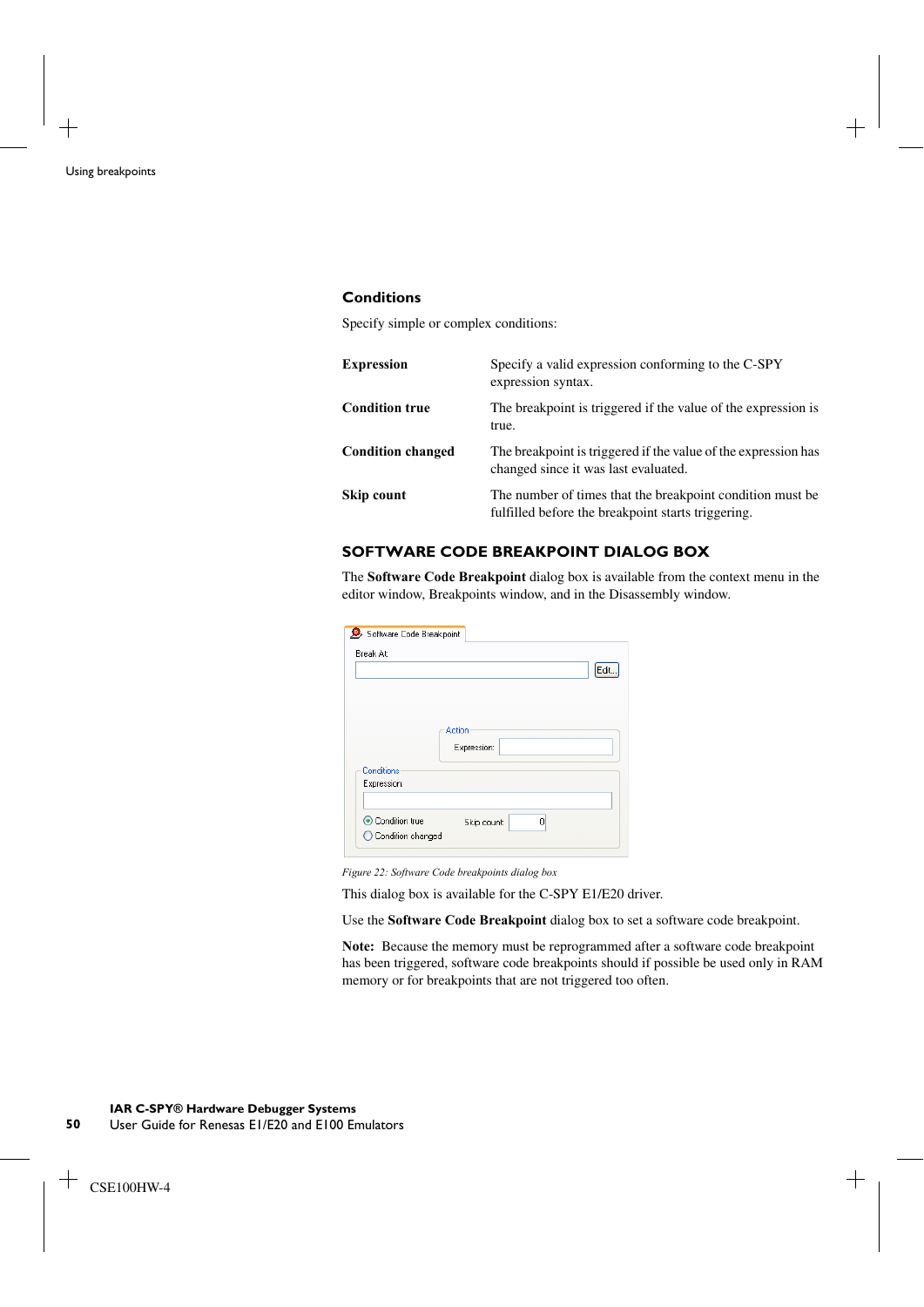## **Break At**

Specify the location of the breakpoint in the text box. Alternatively, click the **Edit** button to open the **Enter Location** dialog box; see the *IAR Embedded Workbench® IDE User Guide*.

## **Action**

Determines whether there is an action connected to the breakpoint. Specify an expression, for instance a C-SPY macro function, which is evaluated when the breakpoint is triggered and the condition is true.

## **Conditions**

Specify simple or complex conditions:

| <b>Expression</b>        | Specify a valid expression conforming to the C-SPY<br>expression syntax.                                         |  |
|--------------------------|------------------------------------------------------------------------------------------------------------------|--|
| <b>Condition true</b>    | The breakpoint is triggered if the value of the expression is<br>true.                                           |  |
| <b>Condition changed</b> | The breakpoint is triggered if the value of the expression has<br>changed since it was last evaluated.           |  |
| Skip count               | The number of times that the breakpoint condition must be.<br>fulfilled before the breakpoint starts triggering. |  |

## <span id="page-50-0"></span>**ADDRESS BREAKPOINTS DIALOG BOX**

The options for setting address breakpoints are available from the context menu that appears when you right-click in the **Breakpoints** window. On the context menu, choose **New Breakpoint>Address** to set a new breakpoint. Alternatively, to modify an existing breakpoint, select a breakpoint in the Breakpoint window and choose **Edit** on the context menu.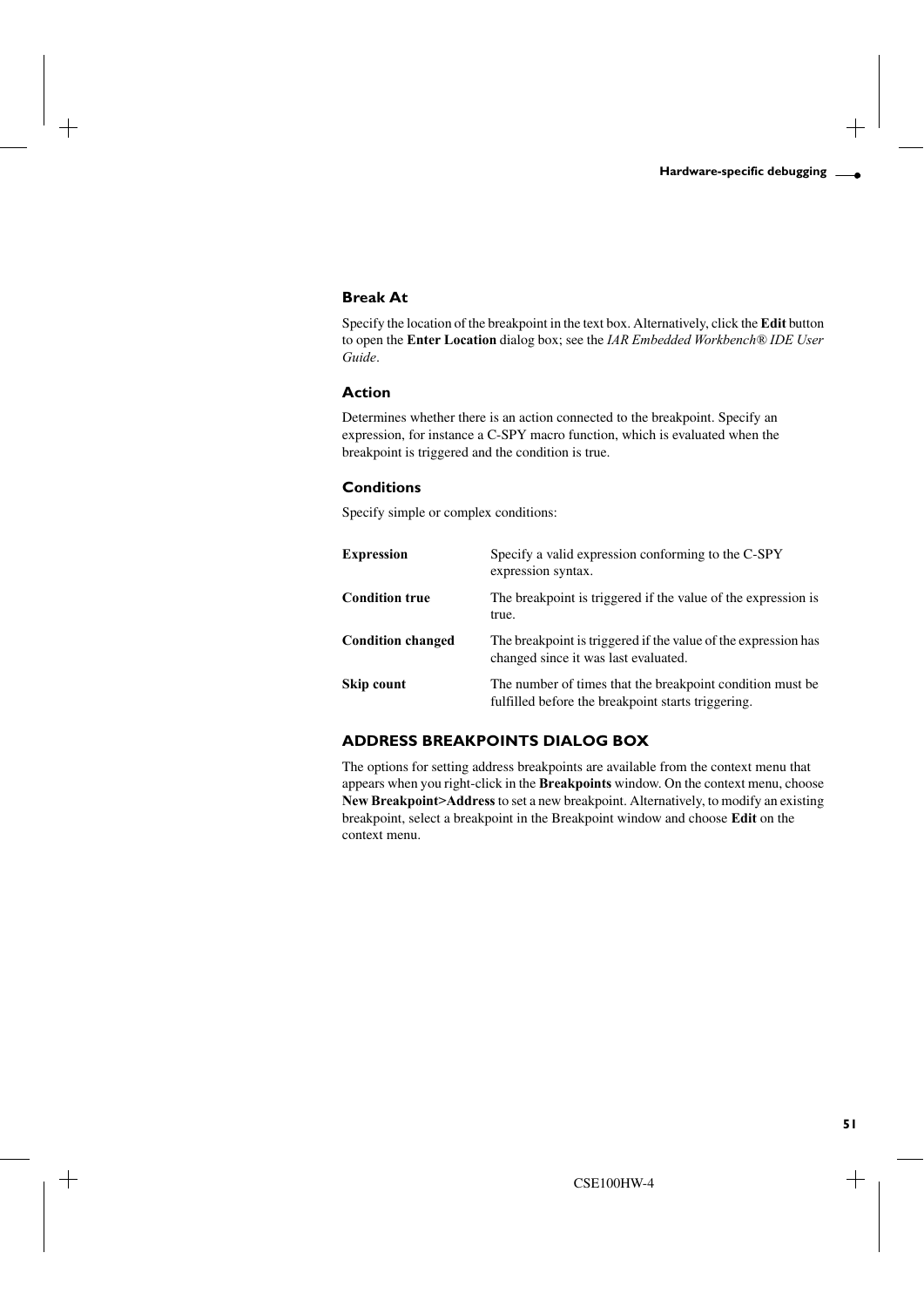#### The **Address Breakpoint** dialog box appears.



*Figure 23: Address Breakpoint dialog box*

This dialog box is available for the C-SPY E100 driver.

Address breakpoints are triggered when an instruction is fetched from the specified location.

**Note:** When an address breakpoint is triggered, the execution continues for a few cycles before it stops. The debug log shows which breakpoint that was triggered.

#### **Break At**

Specify the location for the breakpoint in the **Break At** text box, alternatively use the **Edit** button; see the *IAR Embedded Workbench® IDE User Guide*.

#### **Skip count**

The number of times that the breakpoint must be fulfilled before a break occurs.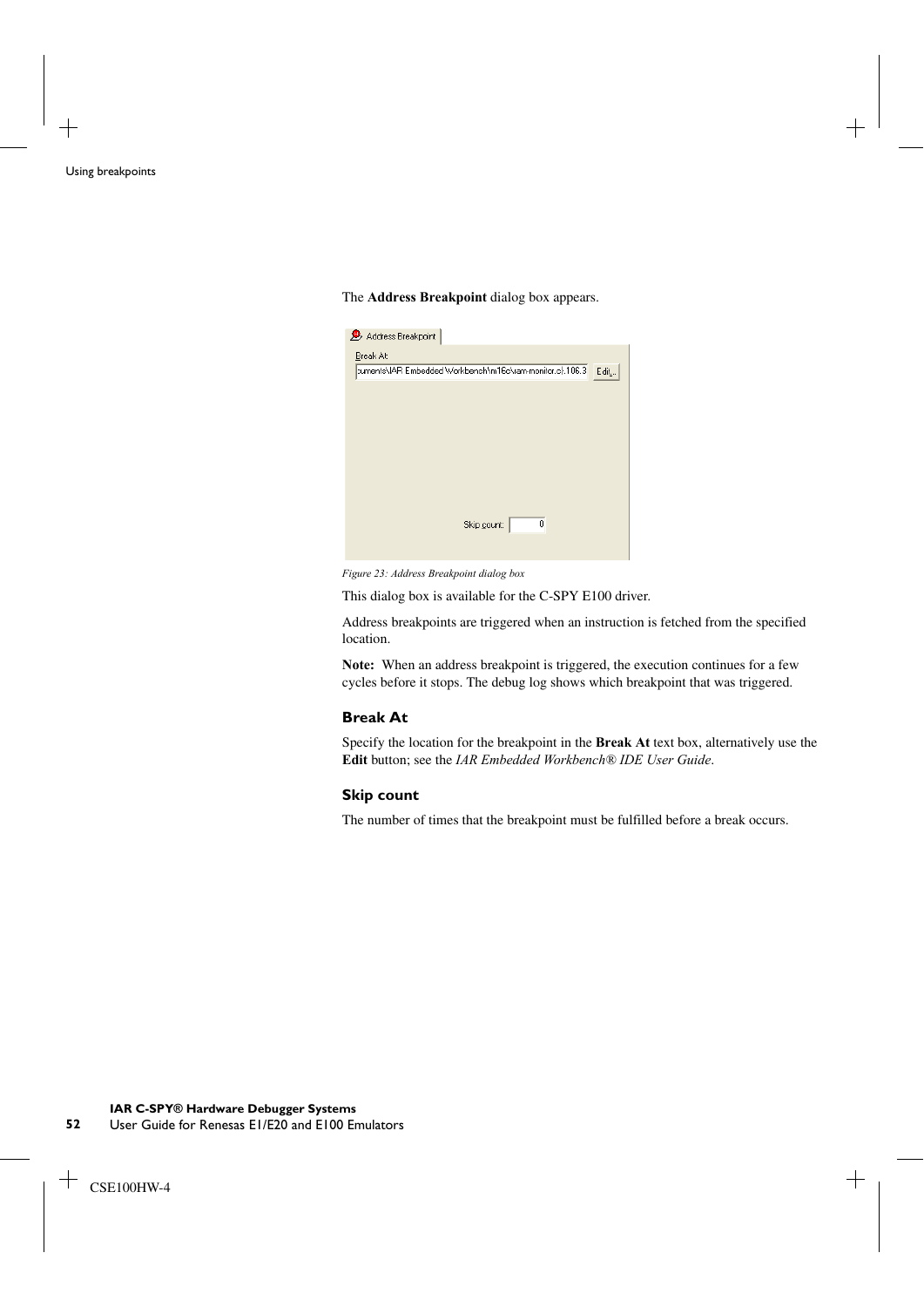## <span id="page-52-0"></span>**BREAKPOINT USAGE DIALOG BOX**

The **Breakpoint Usage** dialog box—available from the *Driver* menu—lists all active breakpoints.



*Figure 24: Breakpoint Usage dialog box*

In addition to listing all breakpoints that you have defined, this dialog box also lists the internal breakpoints that the debugger is using.

For each breakpoint in the list the address and access type are shown. Each breakpoint in the list can also be expanded to show its originator.

For more information, see the *IAR Embedded Workbench® IDE User Guide*.

## <span id="page-52-1"></span>**C-SPY system macros**

C-SPY® includes a comprehensive macro system which allows you to automate the debugging process. See the *IAR Embedded Workbench® IDE User Guide* for more information about the C-SPY macro system.

## **\_\_setDataBreakE100**

Syntax \_\_setDataBreakE100(*type*, *access*, *start\_loc*, *end\_loc*, *addr\_op*, *data\_cond*, *data\_val1*, *data\_val2*, *data\_op*, *mask\_enable*, *mask*, *skip*)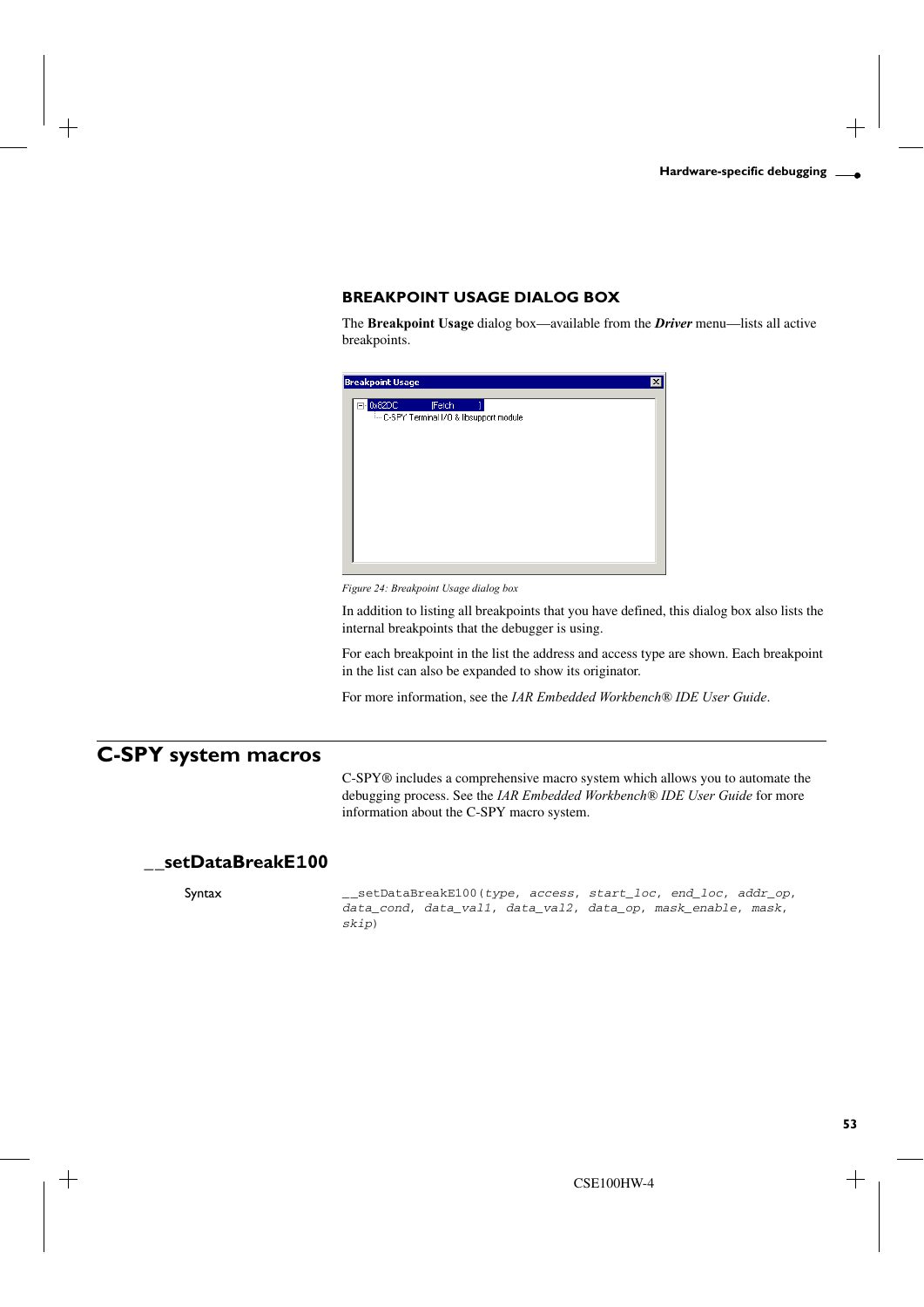| Parameters |           |                                                                                                                                                                                                                                                                                                                                                                                                                                                                                                     |
|------------|-----------|-----------------------------------------------------------------------------------------------------------------------------------------------------------------------------------------------------------------------------------------------------------------------------------------------------------------------------------------------------------------------------------------------------------------------------------------------------------------------------------------------------|
|            | type      | A string that describes how the breakpoint detects the access:<br>Mnemonic with byte size<br>"MnemByte"<br>Mnemonic with word size<br>"MnemWord"<br>MCU bus with CPU bus cycle<br>"McuCpu"<br>MCU bus with CPU and DMAC bus cycle<br>"McuCpuDmac"<br><b>MCU bus with DMAC</b><br>"McuDmac"                                                                                                                                                                                                          |
|            | access    | A string that describes the memory access type: "Read", "Write",<br>"ReadWrite"                                                                                                                                                                                                                                                                                                                                                                                                                     |
|            | start_loc | The (start) location for the breakpoint; a string with a location<br>description. This can be either:<br>A source location on the form $\{filename\}$ . $line.col$ (for example<br>$\{D:\n\arcc\cdot\rho\cos c\}.12.9$ , although this is not very useful for data<br>breakpoints                                                                                                                                                                                                                   |
|            |           | An absolute location on the form zone: hexaddress or simply<br>hexaddress (for example RAM: 0x480)                                                                                                                                                                                                                                                                                                                                                                                                  |
|            |           | An expression whose value designates a location (for example<br>my_global_variable).                                                                                                                                                                                                                                                                                                                                                                                                                |
|            | end_loc   | The end location for the breakpoint; a string with a location description.<br>By setting this to a larger value than $start\_loc$ , you can specify an<br>address range for the address condition. See the description of<br>start loc.                                                                                                                                                                                                                                                             |
|            | addr_op   | A string that determines how $start\_loc$ and $end\_loc$ are used:<br>$" == "$<br>The specified start location<br>$" 1 = "$<br>Any other location than $start\_loc$<br>" Tn "<br>Inside the range start_loc-end_loc<br>Outside the range start_loc-end_loc<br>"Out"<br>$">="$<br>Greater than or equal to the start location<br>$" == "$<br>Lesser than or equal to the start location<br>$"$ > $"$<br>A larger value than the start location<br>$" < "$<br>A smaller value than the start location |
|            | data_cond | A string that enables or disables using a data condition, either<br>"DataEnabled" or "DataDisabled".                                                                                                                                                                                                                                                                                                                                                                                                |
|            | data_val1 | The (start) value of the data condition (string)                                                                                                                                                                                                                                                                                                                                                                                                                                                    |
|            | data val2 | The end value of the data condition (string). By setting this to a larger<br>value than $data\_val1$ , you can specify a value range for the data<br>condition.                                                                                                                                                                                                                                                                                                                                     |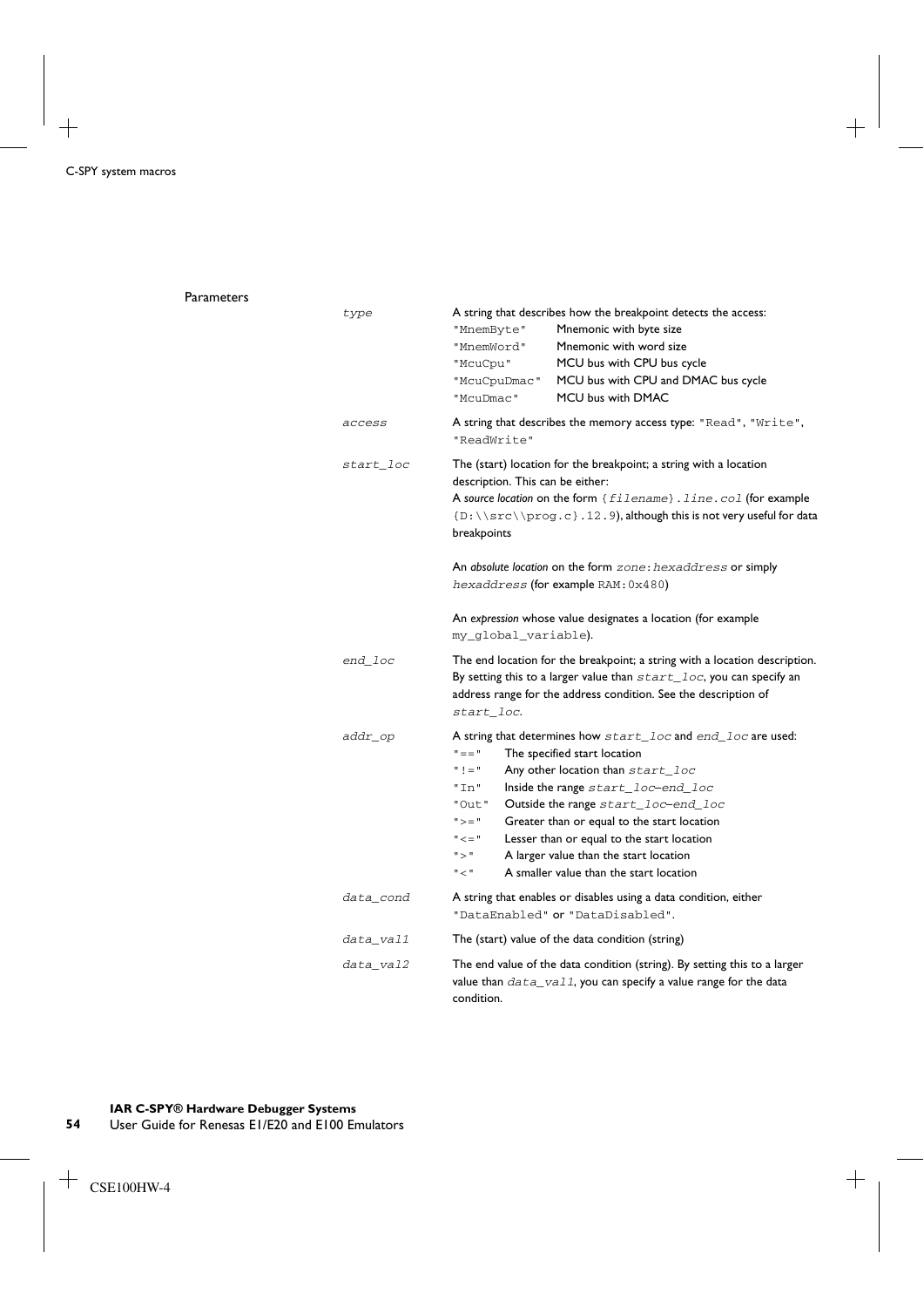| $data\_op$  |                                                                                                      | A string that determines how data_vall and data_vall are used: |
|-------------|------------------------------------------------------------------------------------------------------|----------------------------------------------------------------|
|             | $" == "$                                                                                             | The specified value of data vall                               |
|             | $" \equiv 1"$                                                                                        | Any other value than data_val1                                 |
|             | "In"                                                                                                 | Inside the range between data_vall and data_vall               |
|             | "Out"                                                                                                | Outside the range between data_val1 and data_val2              |
|             | $">="$                                                                                               | Greater than or equal to data_val1                             |
|             | $" == "$                                                                                             | Lesser than or equal to $data\_val1$                           |
|             | " > "                                                                                                | A larger value than data_val1                                  |
|             | $"$ $\lt$ $"$                                                                                        | A smaller value than data vall                                 |
| mask_enable | A string that enables or disables using a mask, either "MaskEnabled"<br>or "MaskDisabled".           |                                                                |
| mask        | The data mask value (string).                                                                        |                                                                |
| skip        | The number of times that a breakpoint condition must be fulfilled before<br>a break occurs (integer) |                                                                |

| Return value  |                                                                           |                                                                                               |
|---------------|---------------------------------------------------------------------------|-----------------------------------------------------------------------------------------------|
|               | Result                                                                    | Value                                                                                         |
|               | Successful                                                                | An unsigned integer uniquely identifying the breakpoint. This value                           |
|               |                                                                           | must be used to clear the breakpoint.                                                         |
|               | Unsuccessful                                                              | 0                                                                                             |
|               |                                                                           | Table 15: setDataBreakE100 return values                                                      |
| Description   |                                                                           | Sets a data breakpoint, that is, a breakpoint which is triggered directly after the processor |
|               |                                                                           | has read or written data at the specified location.                                           |
| Applicability | This system macro is only available for the C-SPY E100 Emulator Debugger. |                                                                                               |
| Example       | var brk;                                                                  |                                                                                               |
|               |                                                                           | brk = __setDataBreakE100("MnemWord","Write","gCounter","","==",                               |
|               |                                                                           | "DataEnabled", "4", "0", "==",                                                                |
|               |                                                                           | "MaskDisabled", "0xFFFF", 0);                                                                 |
|               | $\cdot$                                                                   |                                                                                               |
|               | $_{\rm -}$ clearBreak(brk);                                               |                                                                                               |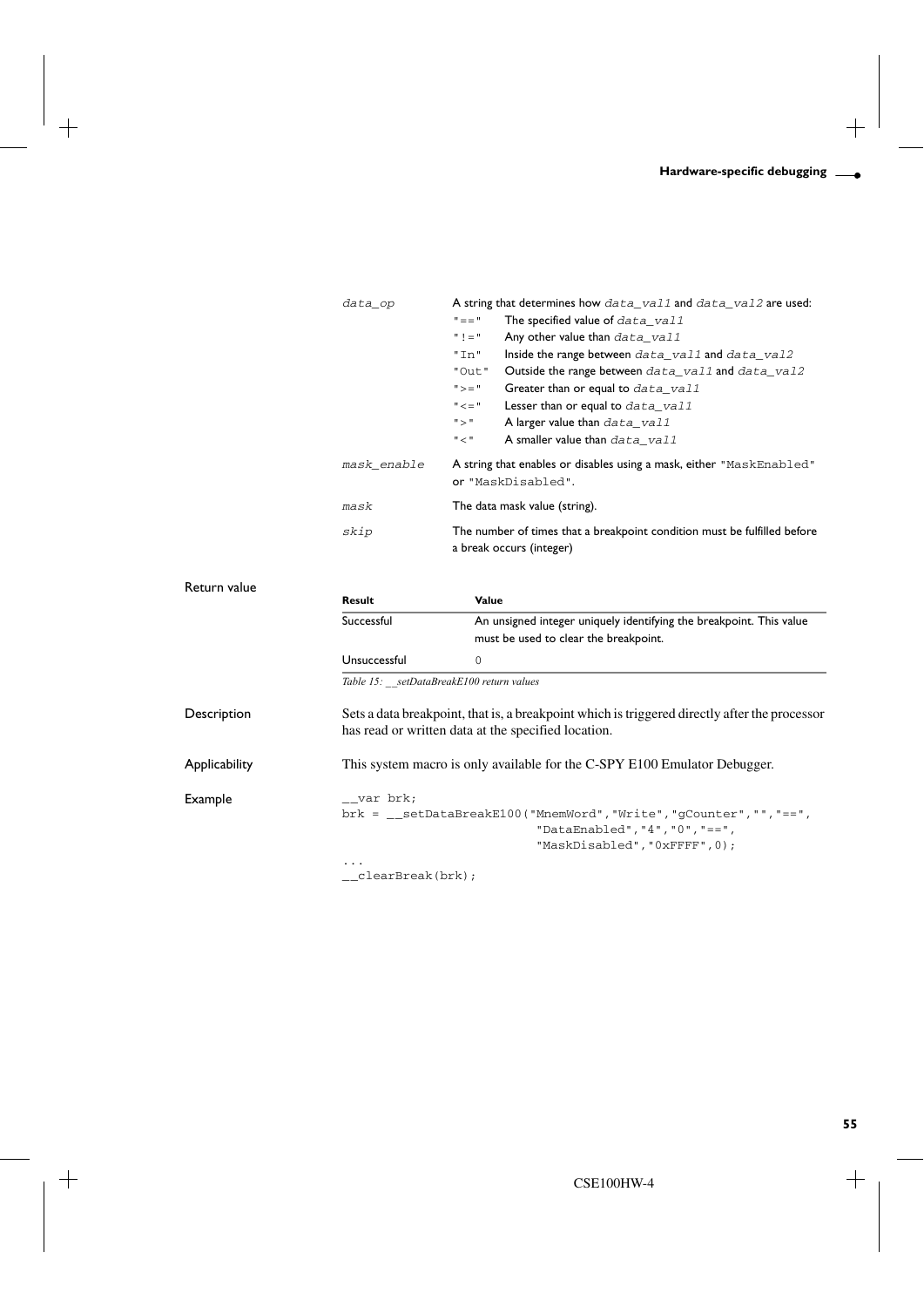## **\_\_setAddressBreakE100**

| Syntax        | __setAddressBreakE100(location, skip)                                                                                                                        |                                                                                                                                                                                                                              |  |
|---------------|--------------------------------------------------------------------------------------------------------------------------------------------------------------|------------------------------------------------------------------------------------------------------------------------------------------------------------------------------------------------------------------------------|--|
| Parameters    | location                                                                                                                                                     | A string with a location description. This can be either:<br>A source location on the form {filename}.line.col (for<br>example $\{D:\ \succeq\ \propto. c\}.12.9$ , although this is not<br>very useful for data breakpoints |  |
|               |                                                                                                                                                              | An absolute location on the form zone: hexaddress or simply<br>hexaddress (for example RAM: 0x480)                                                                                                                           |  |
|               |                                                                                                                                                              | An expression whose value designates a location (for example<br>my_global_variable).                                                                                                                                         |  |
|               | skip                                                                                                                                                         | The number of times that a breakpoint condition must be fulfilled<br>before a break occurs (integer)                                                                                                                         |  |
| Return value  | Result                                                                                                                                                       | Value                                                                                                                                                                                                                        |  |
|               | Successful                                                                                                                                                   | An unsigned integer uniquely identifying the breakpoint. This value<br>must be used to clear the breakpoint.                                                                                                                 |  |
|               | Unsuccessful                                                                                                                                                 | $\mathbf 0$                                                                                                                                                                                                                  |  |
|               | Table 16: setAddressBreakE100 return values                                                                                                                  |                                                                                                                                                                                                                              |  |
| Description   | Sets an address breakpoint, that is, a breakpoint which is triggered directly after the<br>processor has fetched an instruction from the specified location. |                                                                                                                                                                                                                              |  |
| Applicability | This system macro is only available for the C-SPY E100 Emulator Debugger.                                                                                    |                                                                                                                                                                                                                              |  |
| Example       | $_{-}$ var brk;<br>$brk =$ __setAddressBreakE100("MyFunc", 0);<br>__clearBreak(brk);                                                                         |                                                                                                                                                                                                                              |  |

## <span id="page-55-0"></span>**RAM-monitor**

To display the values of variables in the Live Watch window or to use the live update feature in the Memory window, the E100 Emulator has a RAM-monitor function.

Using the RAM-monitoring, you can record and inspect the memory contents in an allocated monitor area in real time without obstructing the execution of your application.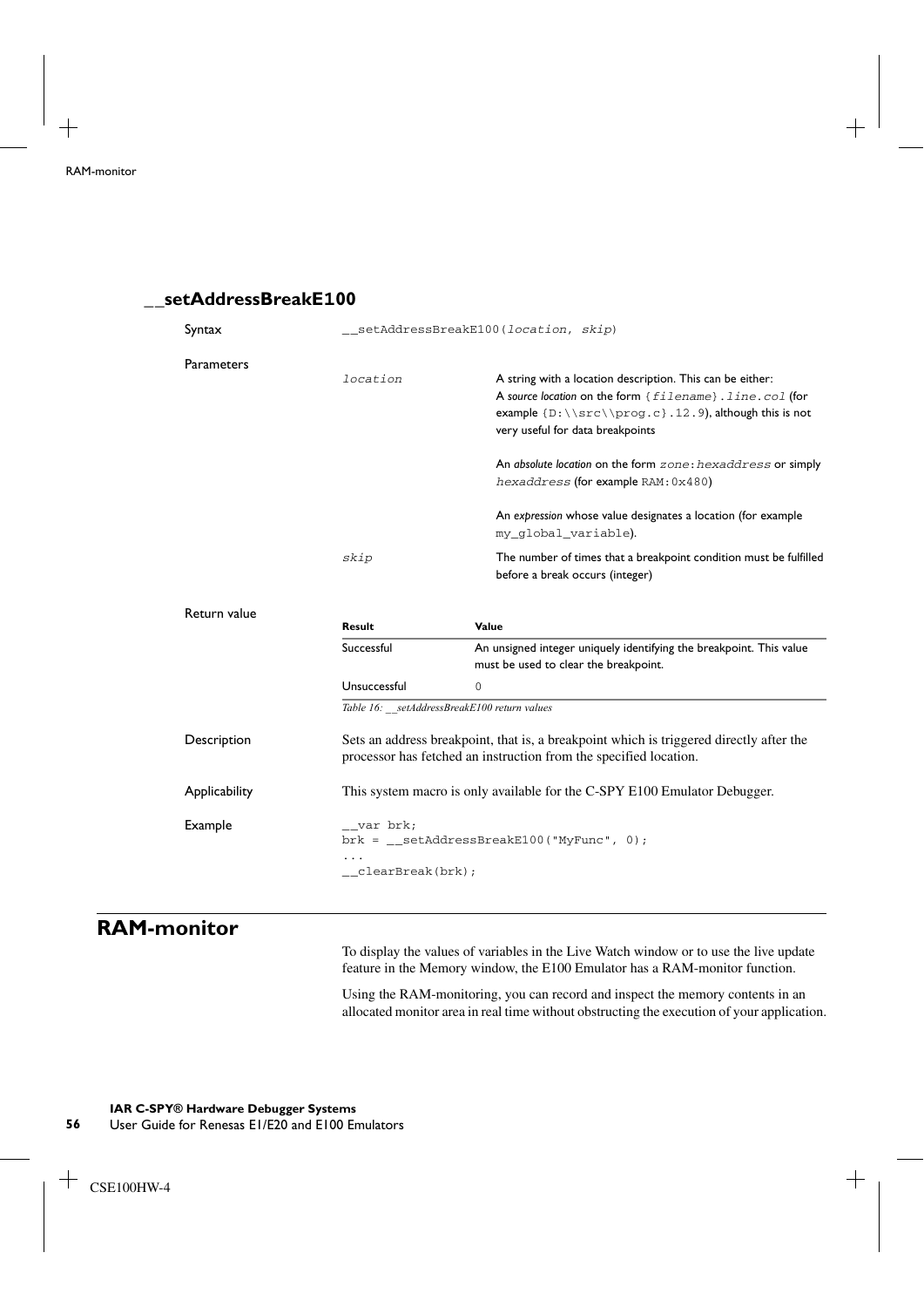The RAM-monitor memory can be allocated in up to 32 blocks of up to 512 bytes each.

## <span id="page-56-0"></span>**RAM MONITOR SETUP DIALOG BOX**

In the **RAM Monitor Setup** dialog box—available from the **E100 Emulator**

menu—you can allocate memory blocks for live display in the Memory and Live Watch windows.

| <b>RAM Monitor Setup</b>                                                    |                 |        |                  |
|-----------------------------------------------------------------------------|-----------------|--------|------------------|
|                                                                             |                 |        |                  |
| Items                                                                       | Area            | Size   | New              |
| ☑ Block[0] (RAM Monitor Display)                                            | 000400 - 0005FF | 000200 |                  |
| ☑ Block[1] (RAM Monitor Display)                                            | 000600 - 0007FF | 000200 | Edit             |
| ☑ Block[2] (RAM Monitor Display)                                            | 000800 - 0009FF | 000200 |                  |
| ◘ Block[3] (RAM Monitor Display)                                            | 000A00 - 000BFF | 000200 | Delete           |
| ■ Block[4] (RAM Monitor Display)                                            | 000C00 - 000DFF | 000200 |                  |
| ☑ Block[5] (RAM Monitor Display)                                            | 000E00 - 000FFF | 000200 | Delete All       |
| ☑ Block[6] (RAM Monitor Display)                                            | 001000 - 0011FF | 000200 |                  |
| ☑ Block[7] (RAM Monitor Display)                                            | 001200 - 0013FF | 000200 |                  |
| ☑ Block[8] (RAM Monitor Display)                                            | 001400 - 0015FF | 000200 |                  |
|                                                                             |                 |        |                  |
| 23 of 32 blocks (0x2E00 bytes) are available.<br>$<$ 1block = 0x200 bytes > |                 |        | <br>OK<br>Cancel |

*Figure 25: RAM Monitor Setup dialog box*

## **Display area**

The display area displays information in these columns:

| Column   | <b>Description</b>                                                   |  |
|----------|----------------------------------------------------------------------|--|
| Checkbox | Selected blocks will be used for live display in the Memory and Live |  |
|          | Watch windows. Deselect a block to disable live update for it.       |  |

*Table 17: RAM Monitor Setup dialog box display area*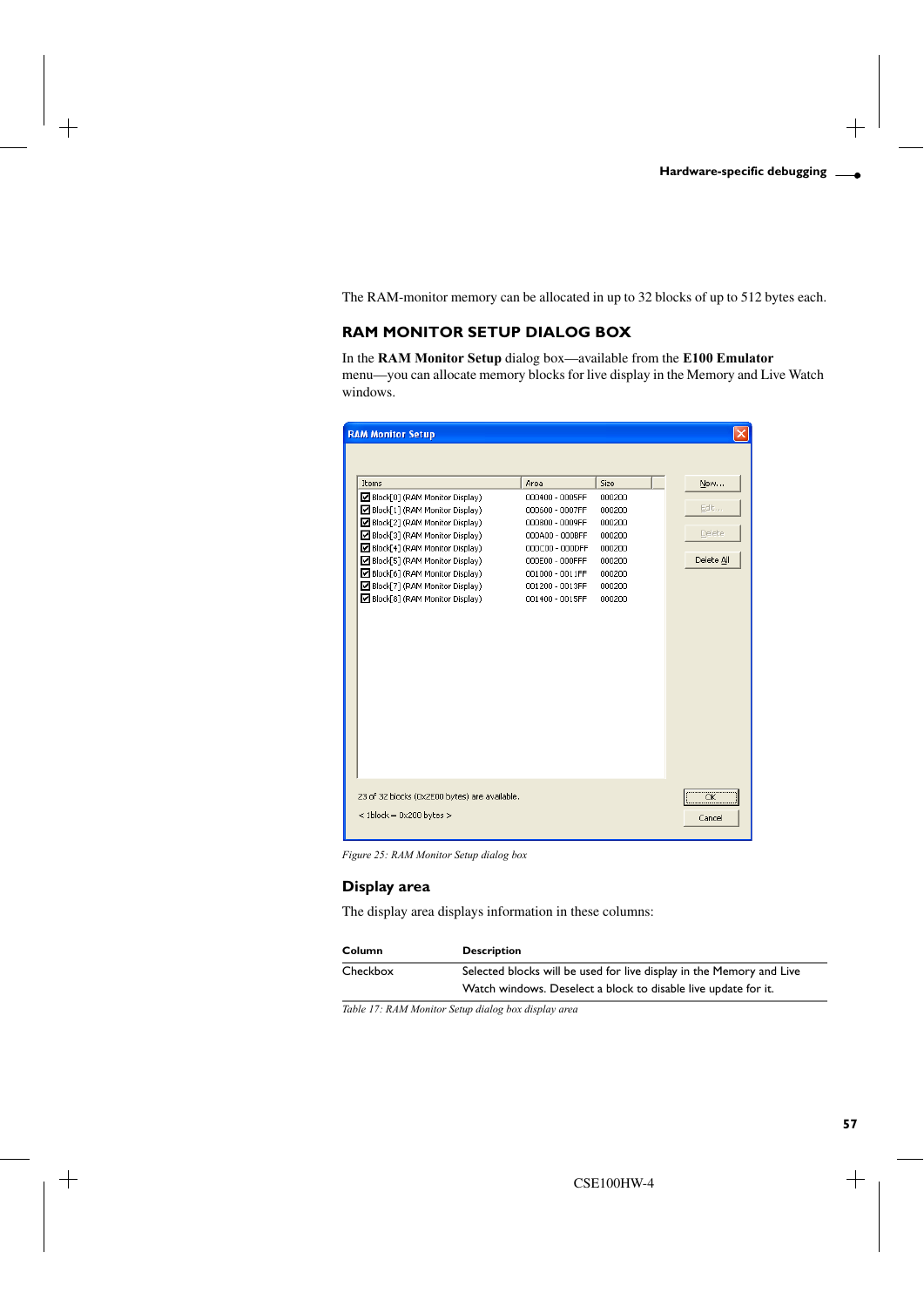| Column | <b>Description</b>                                              |
|--------|-----------------------------------------------------------------|
| Items  | Displays the ID of the address block.                           |
| Area   | Displays the location in memory of the memory block.            |
| Size   | Displays the size of the memory block, in hexadecimal notation. |
| ___    |                                                                 |

*Table 17: RAM Monitor Setup dialog box display area*

### **Buttons**

These buttons are available in the **RAM Monitor Setup** dialog box:

| <b>Button</b> | <b>Description</b>                                                                                    |  |  |
|---------------|-------------------------------------------------------------------------------------------------------|--|--|
| New           | Displays the <b>Edit Memory Block</b> dialog box, where you can allocate a<br>new memory block.       |  |  |
| Edit          | Displays the Edit Memory Block dialog box, where you can modify an<br>already allocated memory block. |  |  |
| Delete        | Deallocates the selected memory block.                                                                |  |  |
| Delete All    | Deallocates all memory blocks.                                                                        |  |  |

*Table 18: RAM Monitor Setup dialog box buttons*

## <span id="page-57-0"></span>**EDIT MEMORY BLOCK DIALOG BOX**

In the **Edit Memory Block** dialog box—available from the **RAM Monitor Setup** dialog box—you can define new memory blocks to be recorded and inspected in real time, and edit already existing memory blocks.

| <b>Edit Memory Block</b>  |                         |        |
|---------------------------|-------------------------|--------|
| Start address:<br>0x00400 | End address:<br>0x005FF | Cancel |

*Figure 26: Edit Memory Block dialog box*

Use the **Start address** and **End address** text boxes to define the memory range for the blocks you are allocating. If the range is lesser than 512 (0x200) bytes, one block will be allocated. If the range is greater than 512 (0x200) bytes, more than one block will be allocated (if possible), to cover the entire range you are defining, up to a total maximum of 16 Kbytes (0x4000).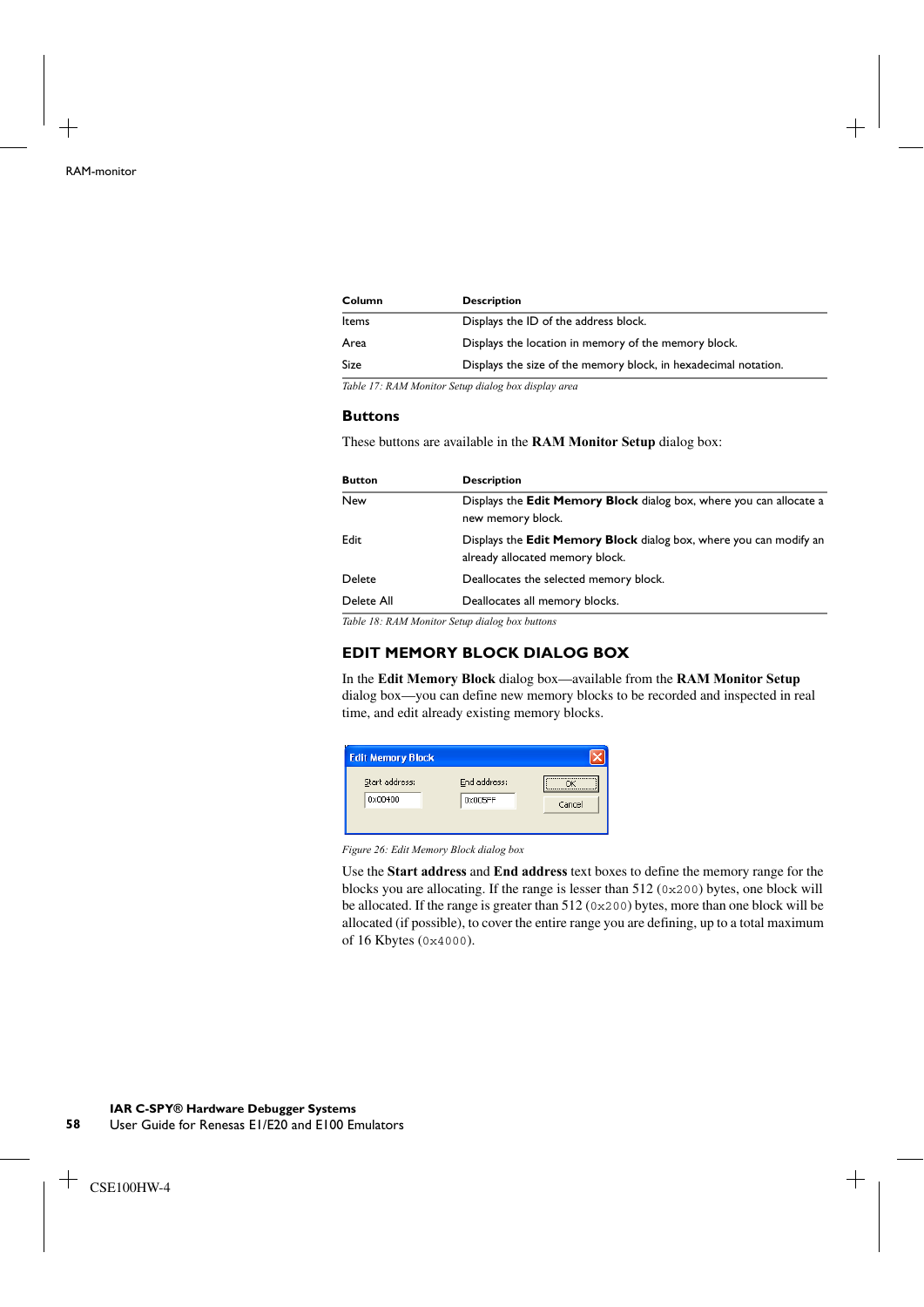## <span id="page-58-0"></span>**Start debugging a running application**

On some devices, you can use an E1/E20 emulator to start debugging a running application at its current location, without resetting the target system.

## <span id="page-58-1"></span>**START DEBUGGING FROM THE MIDDLE OF EXECUTION**

- **1** Choose **Project>Options>E1/E20 Emulator>Download** and select the option **Attach to program**, see *[Attach to program](#page-18-1)*, page 19.
- **2** Make sure that the target board is powered by external power and disconnect the emulator from the target board.
- **3** Choose **Project>Download and Debug** or click the **Download and Debug** toolbar button.
- **4** When you are prompted, connect the emulator to the target board and click **OK**.



*Figure 27: Connect the emulator alert*

**5** Enter the ID code of the target MCU in the **ID Code Verification** dialog box.

| <b>ID Code Verification</b>            |  |  |
|----------------------------------------|--|--|
| Enter ID Code (14 hexadecimal digits): |  |  |
|                                        |  |  |
|                                        |  |  |
| Cancel<br><b>n</b>                     |  |  |

*Figure 28: ID Code Verification dialog box*

- **6** When the debug session starts, your application is still executing but now you can monitor RAM and look at variables in the Live Watch window.
- **7** To stop execution, click **Stop** or set a breakpoint.
- **8** You can now debug your application as usual.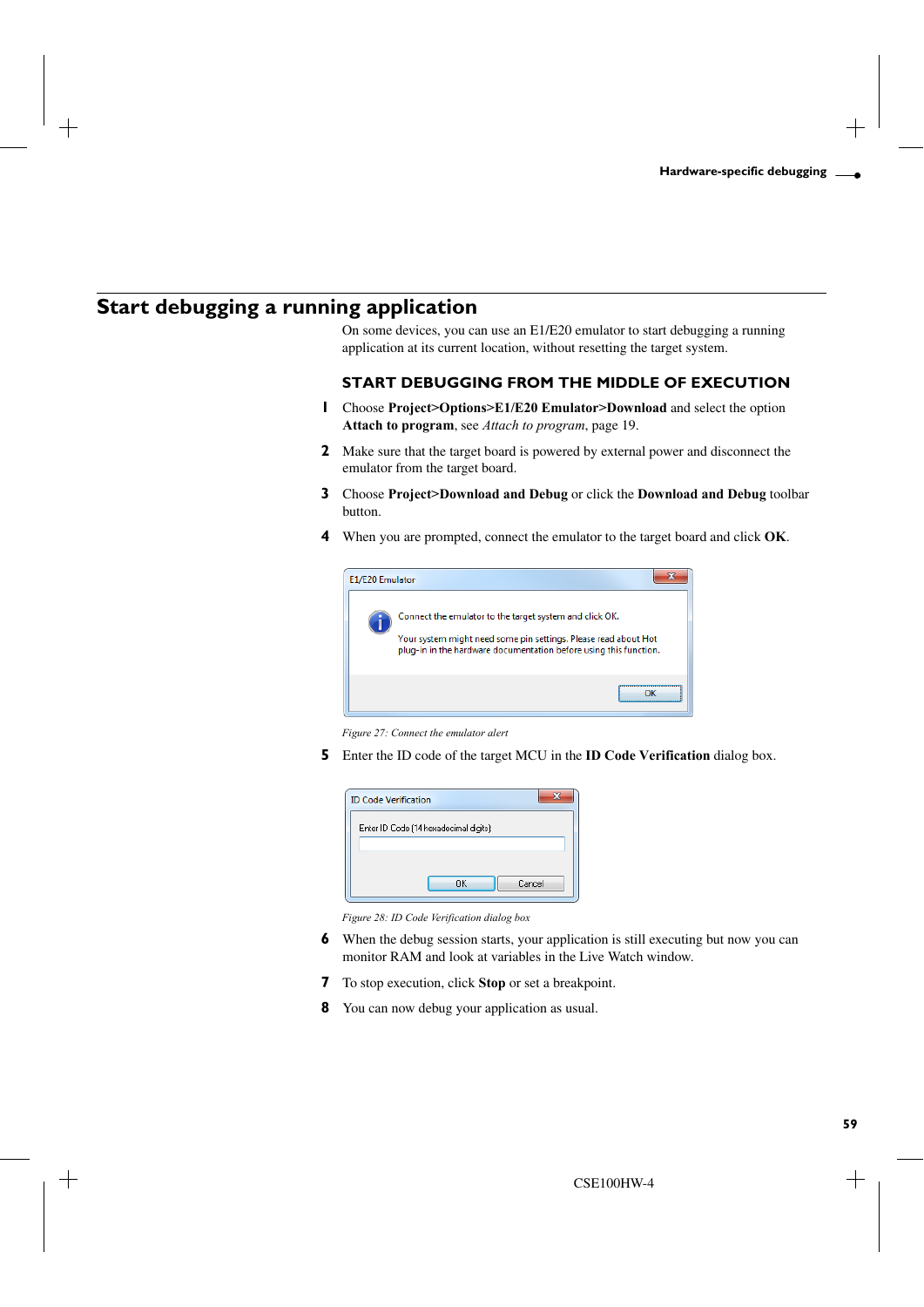## <span id="page-59-0"></span>**Resolving problems**

Debugging using the C-SPY hardware debugger systems requires interaction between many systems, independent from each other. For this reason, setting up this debug system can be a complex task. If something goes wrong, it might at first be difficult to locate the cause of the problem.

This section includes suggestions for resolving the most common problems that can occur when debugging with the C-SPY hardware debugger systems.

For problems concerning the operation of the evaluation board, refer to the documentation supplied with it, or contact your hardware distributor.

## <span id="page-59-1"></span>**WRITE FAILURE DURING LOAD**

There are several possible reasons for write failure during load. The most common is that your application has been incorrectly linked:

- Check the contents of your linker configuration file and make sure that your application has not been linked to the wrong address
- Check that you are using correct linker configuration file.



If you are using the IAR Embedded Workbench, the linker configuration file is automatically selected based on your choice of device:

- Choose **Project>Options**
- Select the **General Options** category
- Click the **Target** tab
- Choose the appropriate device from the **Device** drop-down list.



To override the default linker configuration file:

- Choose **Project>Options**
- Select the **Linker** category
- Click the **Config** tab
- Choose the appropriate linker command file in the **Linker command file** area.

## <span id="page-59-2"></span>**NO CONTACT WITH THE TARGET HARDWARE**

There are several possible reasons for C-SPY to fail to establish contact with the target hardware.

- Check the communication devices on your host computer
- Verify that the cable is properly plugged in and not damaged or of the wrong type
- Make sure that the emulator is supplied with sufficient power